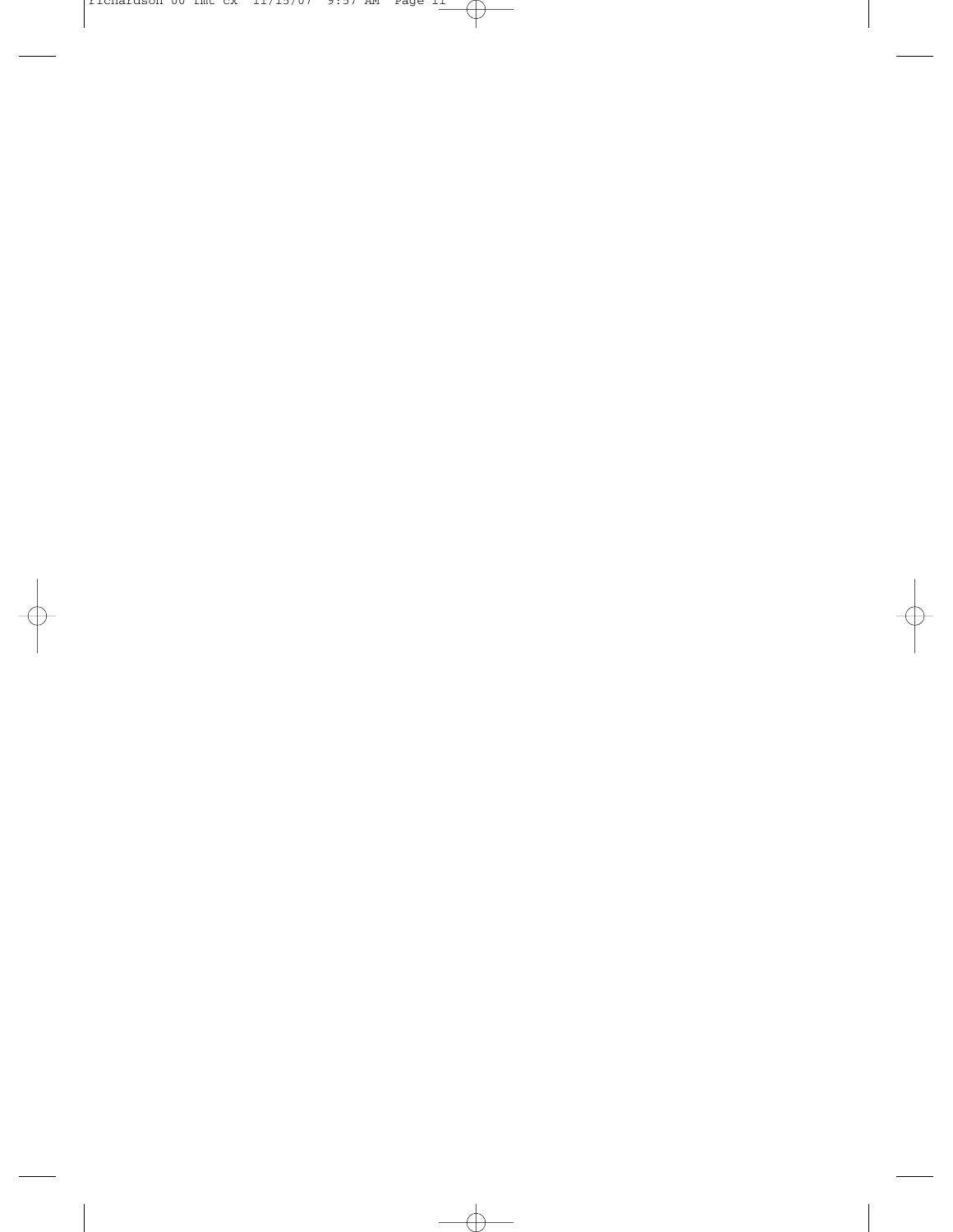# **The Origins of African-American Interests in International Law**

**Henry J. Richardson III**

Carolina Academic Press Durham, North Carolina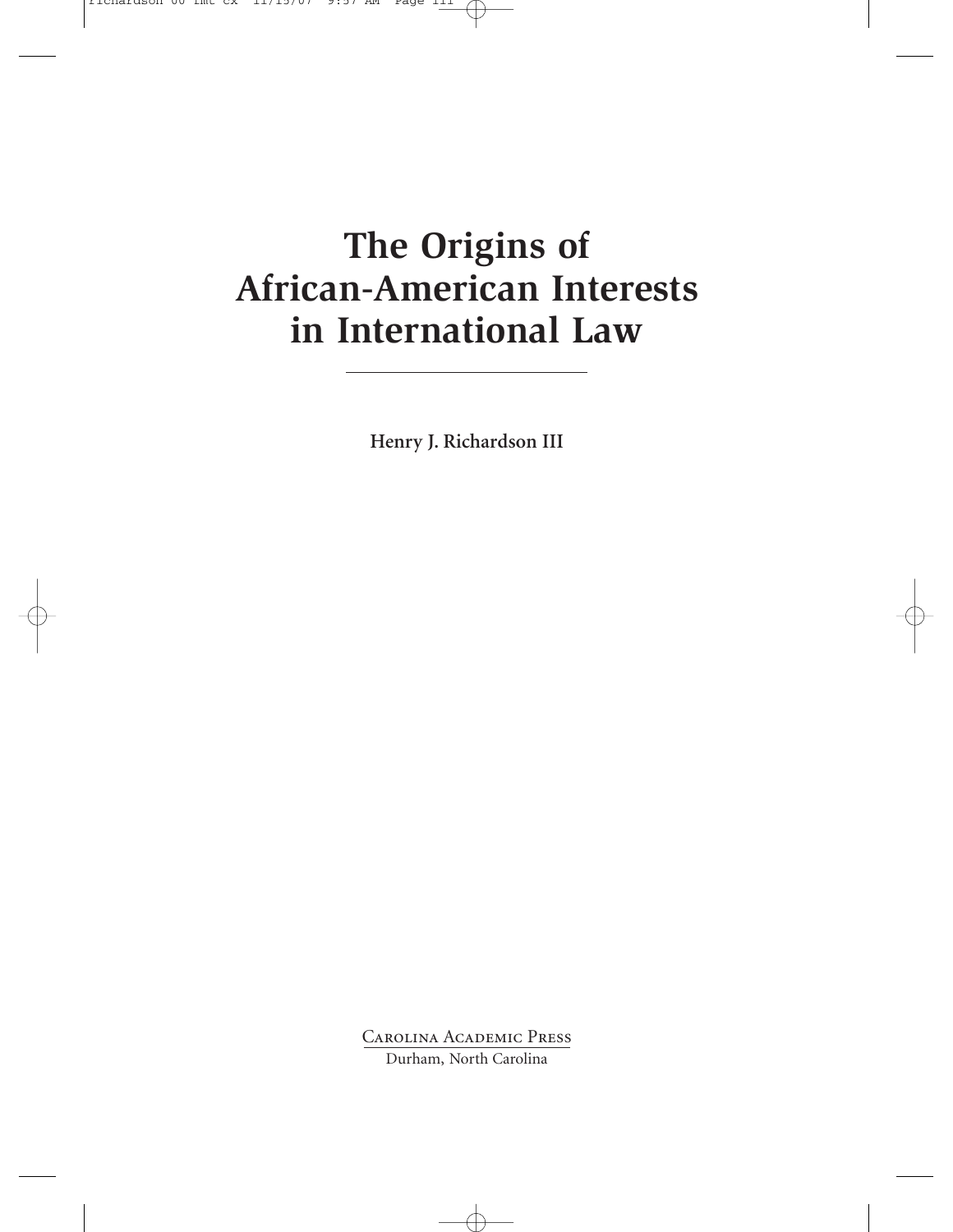Copyright © 2008 Henry J. Richardson III All Rights Reserved

## **Library of Congress Cataloging-in-Publication Data**

Richardson, Henry J., III. The origins of African-American interests in international law / by Henry J. Richardson, III. p. cm. Includes bibliographical references and index. ISBN-13: 978-1-59460-383-9 (alk. paper) ISBN-10: 1-59460-383-9 (alk. paper) 1. African Americans--Legal status, laws, etc.--History. 2. African Americans--Civil rights--History. 3. African Americans-- Social conditions--History. 4. Slavery--Law and legislation 5. Human rights. 6. International law. 7. Slavery--Law and legislation--United States--History. I. Title.

KF4757.R53 2007 342.7308'7--dc22 2007033082

Carolina Academic Press 700 Kent Street Durham, NC 27701 Telephone (919) 489-7486 Fax (919) 493-5668 www.cap-press.com

Printed in the United States of America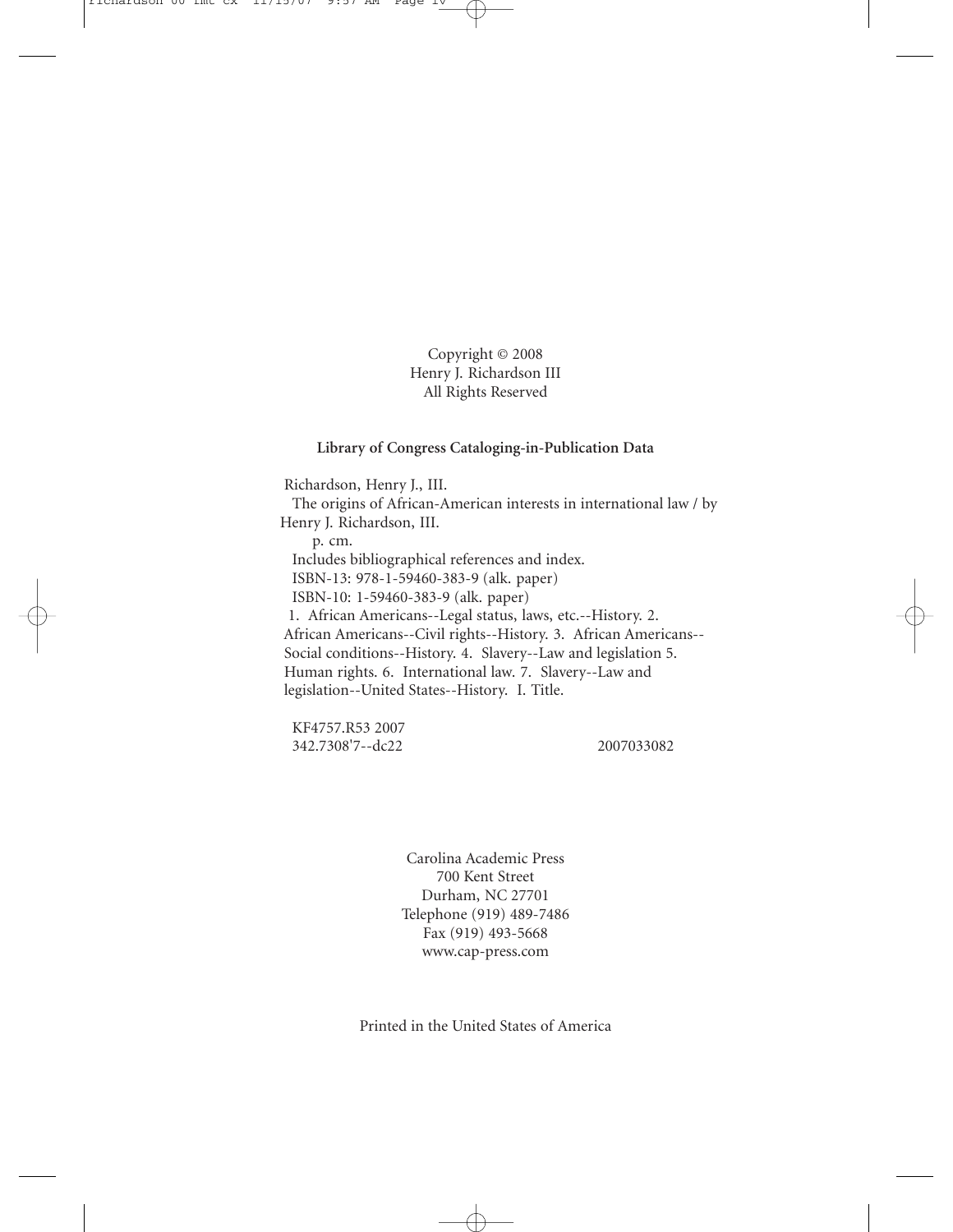*To Renee, who as my wife and love has made me better than I would have been, and this book likewise.*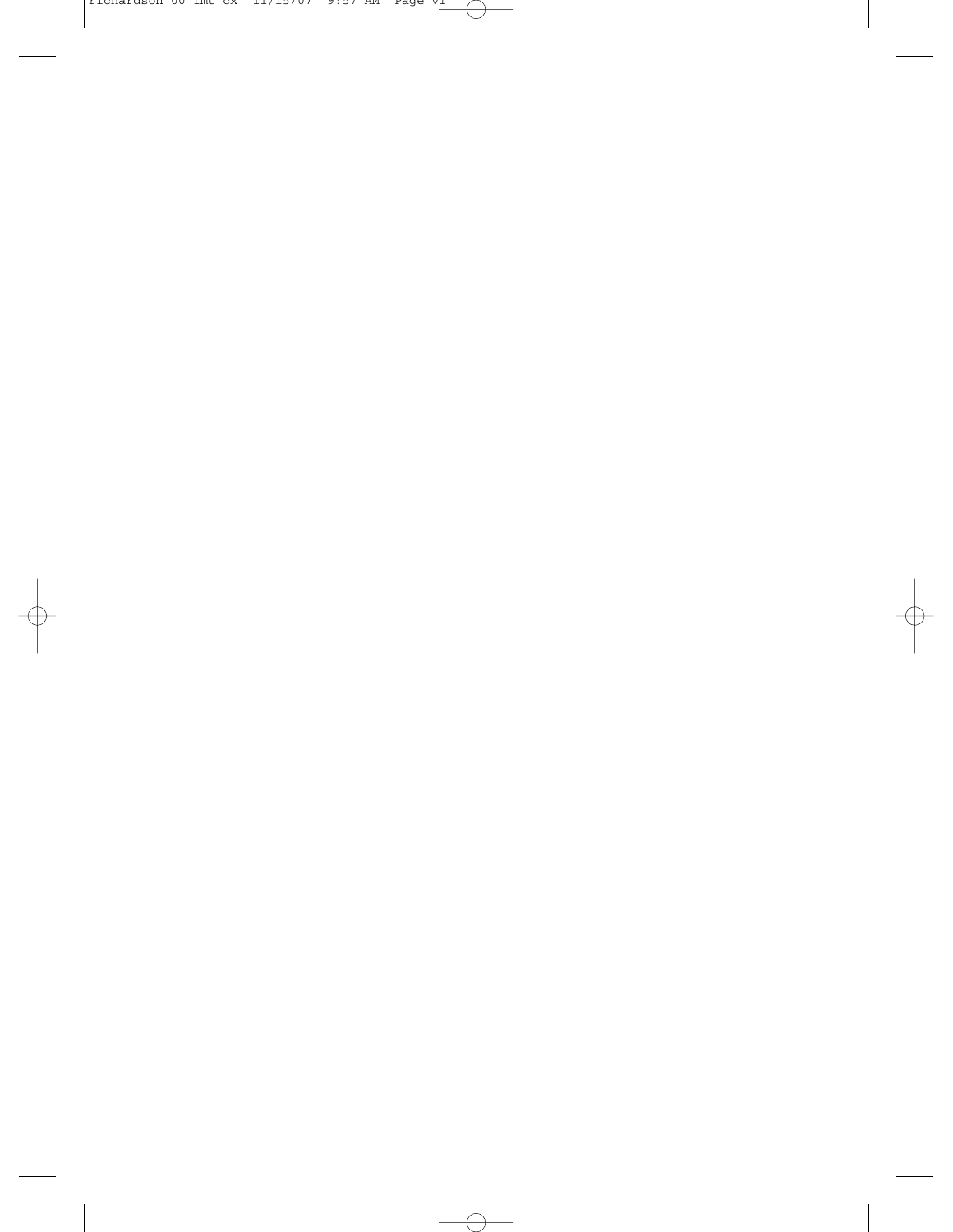# **Contents**

| Prologue                                                                 | xiii           |
|--------------------------------------------------------------------------|----------------|
| The International Channel of the                                         |                |
| River of African-American History                                        | XV             |
| <b>Central Concepts</b>                                                  | XX             |
| Debts, Dues, and Gratitude                                               | xxiii          |
| Introduction                                                             | <b>XXIX</b>    |
| Questions of Approach                                                    | xxix           |
| W.E.B. DuBois Testifies                                                  | xxxi           |
| The Immediate Context of DuBois' Testimony                               | xxxiv          |
| The Federal Context of DuBois' Testimony                                 | xxxvi          |
| Outcome                                                                  | xxxviii        |
| Chapter 1 · Early Historical Trends                                      | 3              |
| European Slavery in the Middle Ages: The Influence of Trans-Sahara       | $\mathfrak{Z}$ |
| The Opening of the West African Slave Trade                              | 5              |
| The Discovery and Colonization of the New World: The European Need for   |                |
| Servile Labor                                                            | 7              |
| African Resistance and Cooperation                                       | 16             |
| Early Trends in International Law                                        | 22             |
| Early International Legal Issues                                         | 24             |
| Considerations of Legal Evolution                                        | 26             |
| Early International Public Order Considerations                          | 30             |
| Chapter $2 \cdot$ The Twenty Are Brought to Jamestown                    | 35             |
| Introduction                                                             | 35             |
| The Arrival of the Twenty                                                | 36             |
| Defining the First Black Claims                                          | 42             |
| Chapter $3 \cdot$ The Twenty, and Blacks in Pre-Revolutionary New York:  |                |
| Invoking "Outside Law"                                                   | 49             |
| Black Claims to Outside Law in Early New Amsterdam and Pre-Revolutionary |                |
| New York                                                                 | 55             |
| Introduction                                                             | 55             |
| <b>Blacks in New Amsterdam</b>                                           | 55             |
| <b>Black Claims to Outside Law</b>                                       | 57             |
| Blacks in New Amsterdam: Second Phase, 1641-1664                         | 58             |
| Clarification of Black Claims to Outside Law, 1643-1664                  | 61             |
| British Rule over New York Regarding Blacks: 1664 up to 1741             | 63             |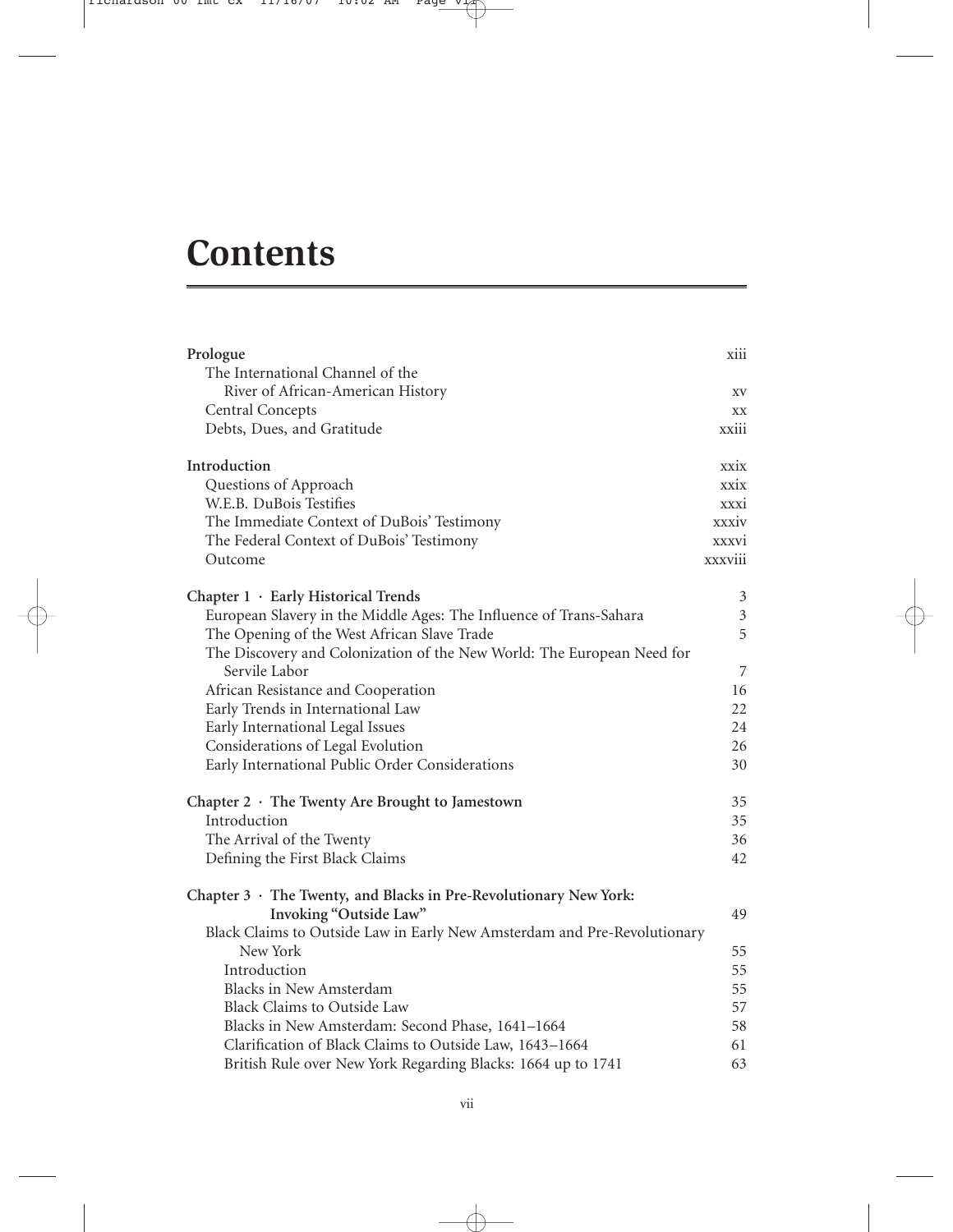## viii CONTENTS

| Black Claims to Outside Law in New York, 1664-1741                                | 65         |
|-----------------------------------------------------------------------------------|------------|
| The New York Slave Revolt of 1741 and Black Claims to Outside Law                 | 66         |
| The Slave Revolt                                                                  | 67         |
| Black Claims to Outside Law in the 1741 Slave Revolt                              | 71         |
| Final Reflections on Black Claims in Pre-Revolutionary New York                   | 75         |
|                                                                                   |            |
| Chapter 4 · Claims to Outside Law: Hemispheric Slave Revolts, Maroons,            |            |
| and the Republic of Palmares                                                      | 77         |
| African-American Claims to "Rightness"                                            | 79         |
| Slavery in Latin America                                                          | 80         |
| The Republic of Palmares                                                          | 81         |
| Chapter $5 \cdot$ Natural Law, International Law, Jamestown, and the Twenty       | 87         |
| Natural Law Debates and Slavery                                                   | 95         |
| The Twenty in Natural Law Context                                                 | 99         |
| Chapter 6 · Contemporaneous International Legal Process and                       |            |
| African Claims and Rights                                                         | 103        |
| The International Legal Process                                                   | 103        |
| Non-State Actors                                                                  | 104        |
| Objectives of Participants                                                        | 105        |
|                                                                                   |            |
| Arenas                                                                            | 107        |
| Slave-Maintained Arenas                                                           | 107        |
| Strategies                                                                        | 108        |
| Outcomes                                                                          | 110        |
| Contemporaneous International Rights of Slaves                                    | 112        |
| International Law and Maroon Communities                                          | 115        |
| Other International Issues Going to the Competence of African Slaves              | 121        |
| Treaties Between Colonial Governments and Local Maroon Communities                | 126        |
| Maroon-Colonial Treaties as Legal Arrangements                                    | 131        |
| Maroon-Colonial Treaties under Contemporaneous International Law                  | 136        |
| Chapter $7 \cdot$ Lancaster Hill's Petition at the Beginning of the               |            |
| <b>American Revolution</b>                                                        | 143        |
| The Contribution of Slave Maritime Sailors                                        | 150        |
| International Legal Expectations among African-Heritage People                    | 153        |
| Chapter 8 · International Law and Lancaster Hill's Claim, Through the             |            |
| <b>American Revolution</b>                                                        | 155        |
| Reflections                                                                       | 167        |
| <b>International Legal Issues</b>                                                 | 169        |
| Chapter $9 \cdot$ African-American Interests in the Drafting of the International |            |
| Law-Related Language of the U.S. Constitution                                     |            |
| Introduction                                                                      | 181<br>181 |
|                                                                                   |            |
| Blacks, Shays' Rebellion, and the Road to the New Constitution                    | 185        |
| Blacks and Other Constitutive Dilemmas Approaching Philadelphia                   | 190        |
| The Black Presence at the Philadelphia Convention                                 | 192        |
| African American Interests in International Law as of 1787                        | 194        |
| The Philadelphia Convention and the Arrival of African Americans                  | 196        |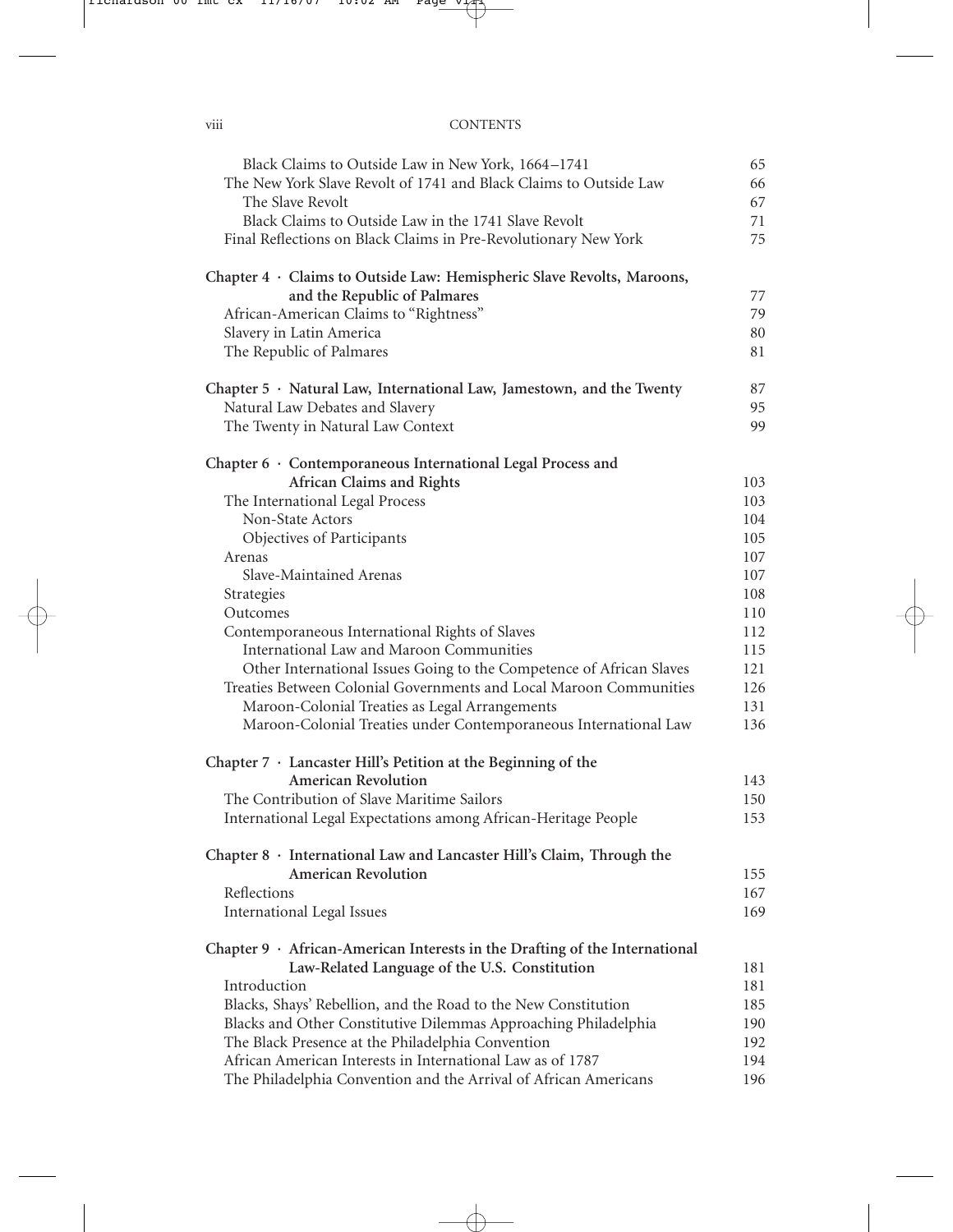| <b>CONTENTS</b> |  |
|-----------------|--|
|                 |  |

| Chapter $10 \cdot$ Additional International Law Provisions of the Constitution:                               |            |
|---------------------------------------------------------------------------------------------------------------|------------|
| The Continuation of the Fictional Narrative                                                                   | 201        |
| Introduction                                                                                                  | 201        |
| The Making and Ratifying of Treaties (Article II, Section 2, paragraph 2)                                     | 205        |
| The 1808 Clause (Article I, Section 9, clause 1)                                                              | 211        |
| International Law-Related African-American Interests in the Debate on the                                     |            |
| 1808 Clause                                                                                                   | 215        |
| Discussion                                                                                                    | 222        |
| <b>Additional Considerations</b>                                                                              | 224        |
| The Foreign Commerce Clause (Article I, Section 9, clause 1)                                                  | 225        |
| The Emergence of the Foreign Commerce Clause at the Philadelphia                                              |            |
| Convention                                                                                                    | 225        |
| Summary                                                                                                       | 228        |
| The Community and Commercial Context of African-American International                                        |            |
| Legal Interests                                                                                               | 228        |
| Pertinent African-American Interests under International Law                                                  | 235        |
| Clarifying Black Interests in the Relationship of the Foreign Commerce Clause                                 |            |
| to Outside Law                                                                                                | 238        |
| The Piracy Clause (Article I, Section 8, clause 10)                                                           | 246        |
| Context: Piracy and Race                                                                                      | 246        |
| Issues Raised by this Clause in Philadelphia                                                                  | 252        |
| Summary of Issues                                                                                             | 255        |
| The African-American Stake in the Resolution of These Issues                                                  | 256        |
| Reflective Summary of Black Interests around These Constitutional                                             |            |
| Provisions                                                                                                    | 266        |
|                                                                                                               |            |
|                                                                                                               |            |
| Chapter $11 \cdot$ Drafting the Final Constitutional Provisions under the Black                               |            |
| <b>Fictional Narrative</b>                                                                                    | 269        |
| The Supremacy Clause (Article VI, Section 2)                                                                  | 269        |
| The Philadelphia Convention Debate                                                                            | 269        |
| Implications of Major Issues for Blacks                                                                       | 273        |
| Judicial Power (Article III, Section 2)                                                                       | 276        |
| Issues in the Philadelphia Convention                                                                         | 276        |
| African-American Possibilities Relative to the International Law-Related                                      |            |
| Jurisdiction of the Federal Courts in 1787                                                                    | 279        |
| African-American Invocations of Outside Law Before the Judiciary                                              | 281        |
| Reflections on African-American Interests Relative to the Judicial Power                                      | 284        |
| The Fugitive Slave Clause (Article IV, Section 2, clause 3)                                                   | 287        |
| Concluding Reflections on Black International Law Interests and the Birth                                     |            |
| of the Constitution                                                                                           | 290        |
|                                                                                                               |            |
| Chapter $12 \cdot$ African-American Claims to Outside and International Law,                                  |            |
| 1790-1810: Black Institution Building, Federal Court Cases,                                                   |            |
| and James Wilson's Jurisprudence                                                                              | 303        |
| Introduction                                                                                                  | 303        |
| The Building of African-American Institutions and Claims to Outside and                                       |            |
| International Law                                                                                             | 306        |
| Post-Constitutional Trends in International Law Pertinent to Black Claims                                     | 312        |
| The Federal Cases and African-American Claims to International Law<br>Cases Demonstrating Direct Black Agency | 312<br>315 |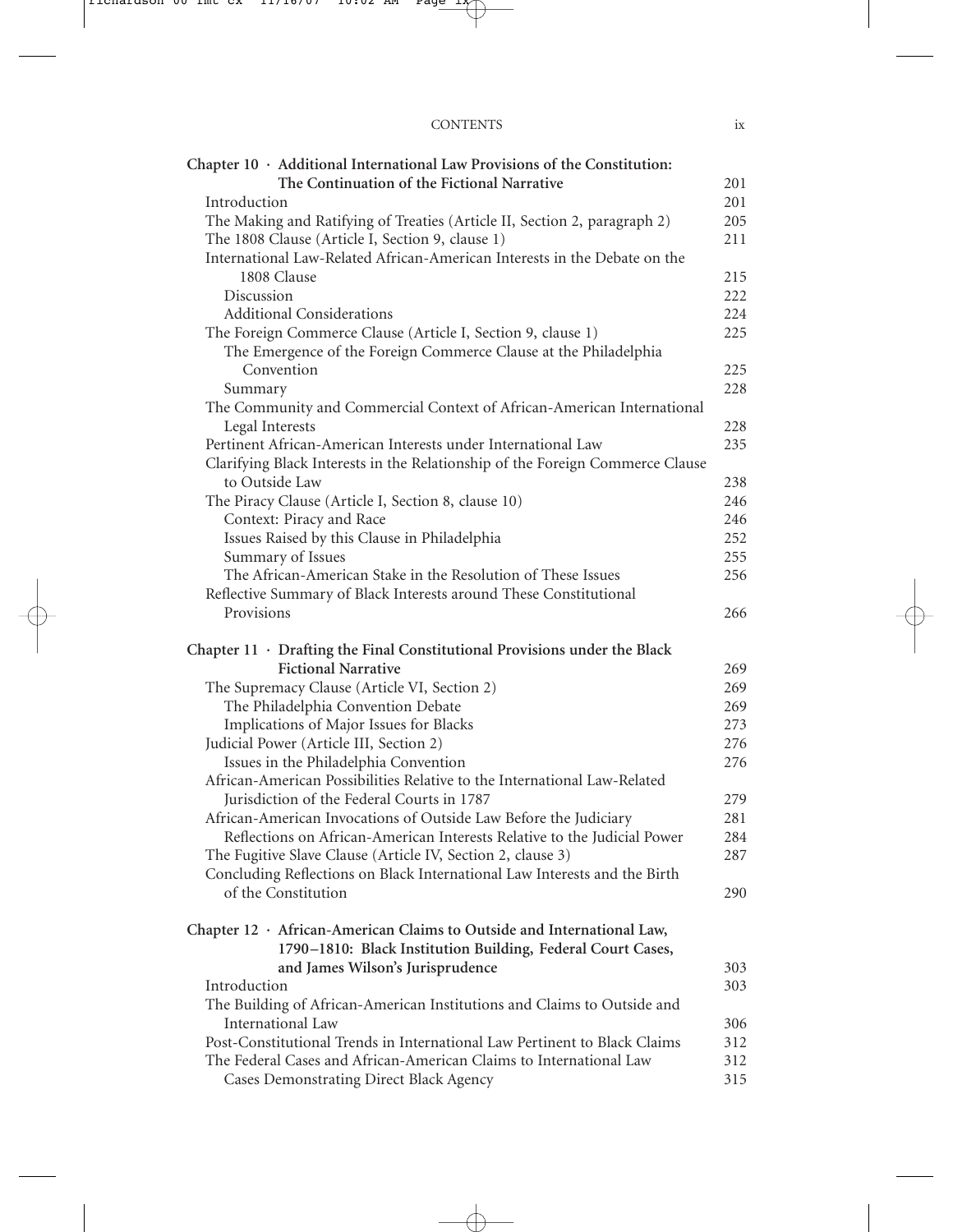## x CONTENTS

| Cases in Which Blacks Exercised No Direct Agency on the Record                 | 325 |
|--------------------------------------------------------------------------------|-----|
| James Wilson's Lectures in 1790 on International Law and Jurisprudence         | 328 |
| Lecture on the Law of Nations                                                  | 334 |
| Wilson's Lectures in Relation to African-American Claims to Outside Law        | 338 |
| Conclusion                                                                     | 342 |
| Chapter $13 \cdot$ African-American Claims to International and Outside Law,   |     |
| 1790-1810: Property Clauses, Fugitive Slave Laws,                              |     |
| the International Slave Trade, and Prosser's Rebellion                         | 345 |
| Introduction                                                                   | 345 |
| African-American Claims to Outside Law and the American Use of "Property"      |     |
| Clauses in Treaties to Return Slaves from Foreign Jurisdictions                | 347 |
| U.S. Treaties and Property Clauses                                             | 348 |
| Black Claims about the Interpretation of These Treaties                        | 352 |
| Black Claims to Outside Law Regarding the Legal Prohibition of the             |     |
| International Slave Trade                                                      | 353 |
| Gabriel Prosser's Rebellion                                                    | 360 |
| A Concern about Methodology                                                    | 362 |
| Regional Trends among African Americans for Understanding                      |     |
| Black Claims Made in Prosser's Rebellion                                       | 365 |
| Conclusion                                                                     | 368 |
| Chapter $14 \cdot$ Black Claims to Outside Law and International Law Interests |     |
| in Louisiana Territory, 1750-1814                                              | 371 |
| Introduction                                                                   | 371 |
| A Contextual Prelude for Black Claims to Outside Law                           | 373 |
| Black Claims to Outside Law in the Early Years of the Louisiana Colony         | 375 |
| Moving the Black Claims Narrative Westward                                     | 380 |
| The Westward Forced Migration                                                  | 381 |
| Claims to Outside Law                                                          | 386 |
| Florida: Black Claims to Outside Law on the Eve of the War of 1812             | 387 |
| Black Claims to Outside Law in Connection with the French-American Treaty      |     |
| of 1803 Ceding the Louisiana Purchase to the United States                     | 389 |
| Black Claims around the Treaty of Cession of 1803                              | 390 |
| Counterclaims under More Conventional Legal Historiography                     | 392 |
| Conclusion                                                                     | 393 |
| Chapter 15 · The War of 1812: Black Claims to Outside Law Relative to          |     |
| This War and Its Settlement                                                    | 395 |
| Introduction                                                                   | 395 |
| Part I                                                                         | 395 |
| Part II                                                                        | 396 |
| Part III                                                                       | 400 |
| Part IV: Basic Facts and Trends in the War of 1812                             | 401 |
| Part V: Facts of Blacks' Formal Participation in the War, with the Americans   |     |
| and with the British                                                           | 402 |
| Black Participation and Claims on the British Side of the War                  | 403 |
| Blacks Fighting with and Supporting the American Side in the War               | 409 |
| Black Actions Supporting the American Government                               | 413 |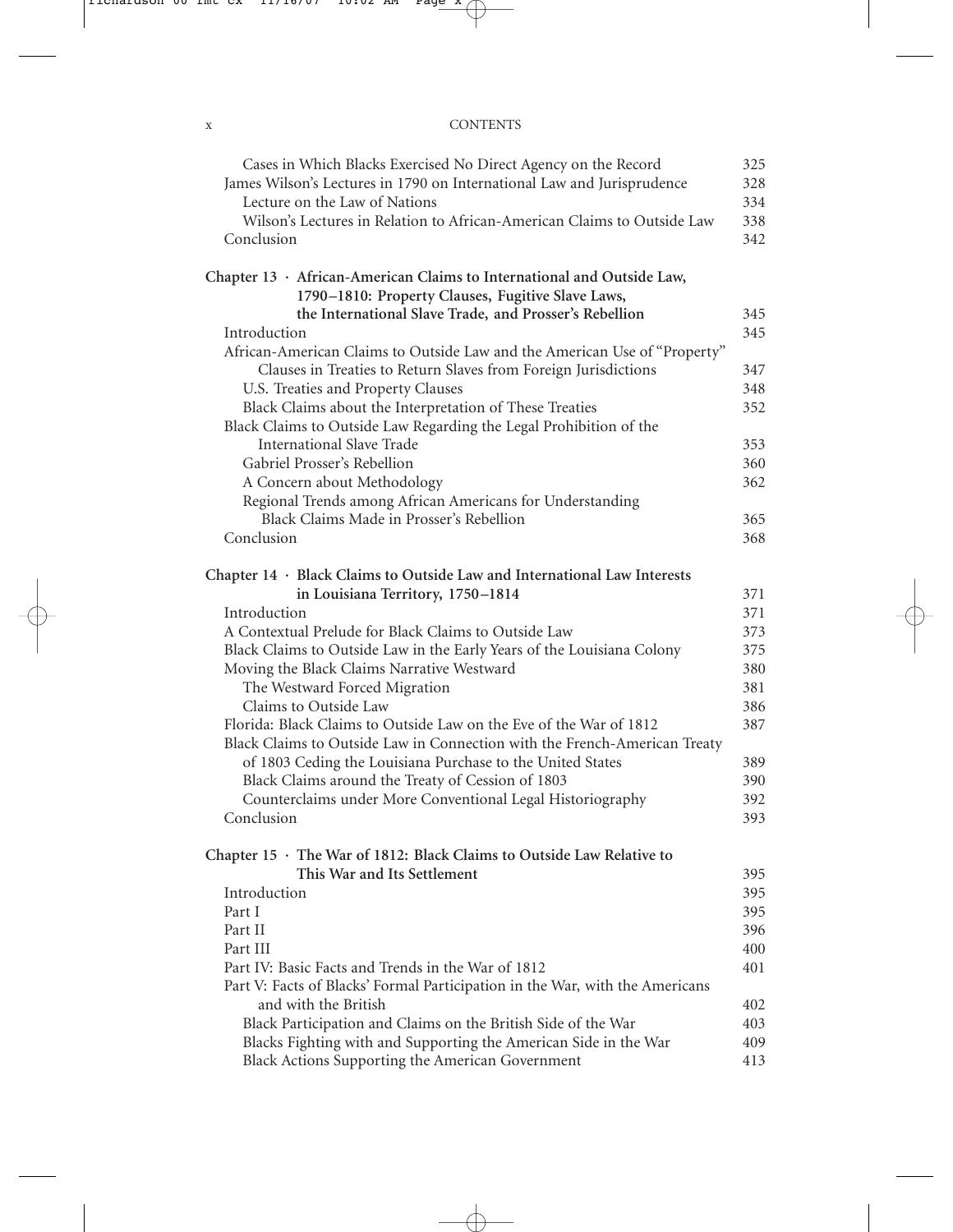| <b>CONTENTS</b> |  |
|-----------------|--|
|                 |  |

| Black Claims to Outside Law Prior to the Battle of New Orleans               | 415 |
|------------------------------------------------------------------------------|-----|
| Towards the Battle of New Orleans                                            | 417 |
| Congo Square                                                                 | 423 |
| The Battle of New Orleans                                                    | 425 |
| Black Claims and the Treaty of Ghent Ending the War                          | 429 |
| Black Claims to Outside Law and the Treaty of Ghent (1814)                   | 432 |
| <b>Black Claims in Wider Context</b>                                         | 434 |
| Postscript                                                                   | 437 |
| Concluding Reflections on Black Claims to Outside Law Relative to the        |     |
| War of 1812                                                                  | 438 |
| Chapter $16 \cdot$ The Birth of African-American International Jurisprudence | 441 |
| Introduction                                                                 | 441 |
| Part I: Identifying Black Claims to Outside Law                              | 442 |
| Part II: Further Construction of Claims to Outside Law                       | 445 |
| Part III: Early Black International Jurisprudence                            | 447 |
| Section A: Essential Content of Black Claims to Outside Law                  | 448 |
| Section B: The Evolving Black Stake in International Law                     | 449 |
| Section C: Emerging Black Interests in International Law                     | 451 |
| Section D: The Right of Black Manumission in Return for Colonial             |     |
| Military Defense in Contemporary International Law                           | 453 |
| The Post-War Period                                                          | 455 |
| The Customary Legal Principle and Forced Westward Migration of Slaves        | 457 |
| The Customary Principle and the War of 1812                                  | 457 |
| In Fine                                                                      | 458 |
| Section E: A Contrasting Word on Black Claims to Domestic Law                | 459 |
| Section F: Clarification of Emerging Black Claims to International Law       | 460 |
| Section G: Black Claims to International Law in the Revolutionary/           |     |
| <b>Constitutional Period</b>                                                 | 462 |
| Section H: Claims to International Law by Black Slaves Running Away          | 464 |
| Part IV: Black Claims about Incorporating International Law into             |     |
| Domestic Law                                                                 | 466 |
| Part V: Black Claims to International Law from the War of 1812               | 470 |
| Conclusion                                                                   | 472 |
| Index                                                                        | 475 |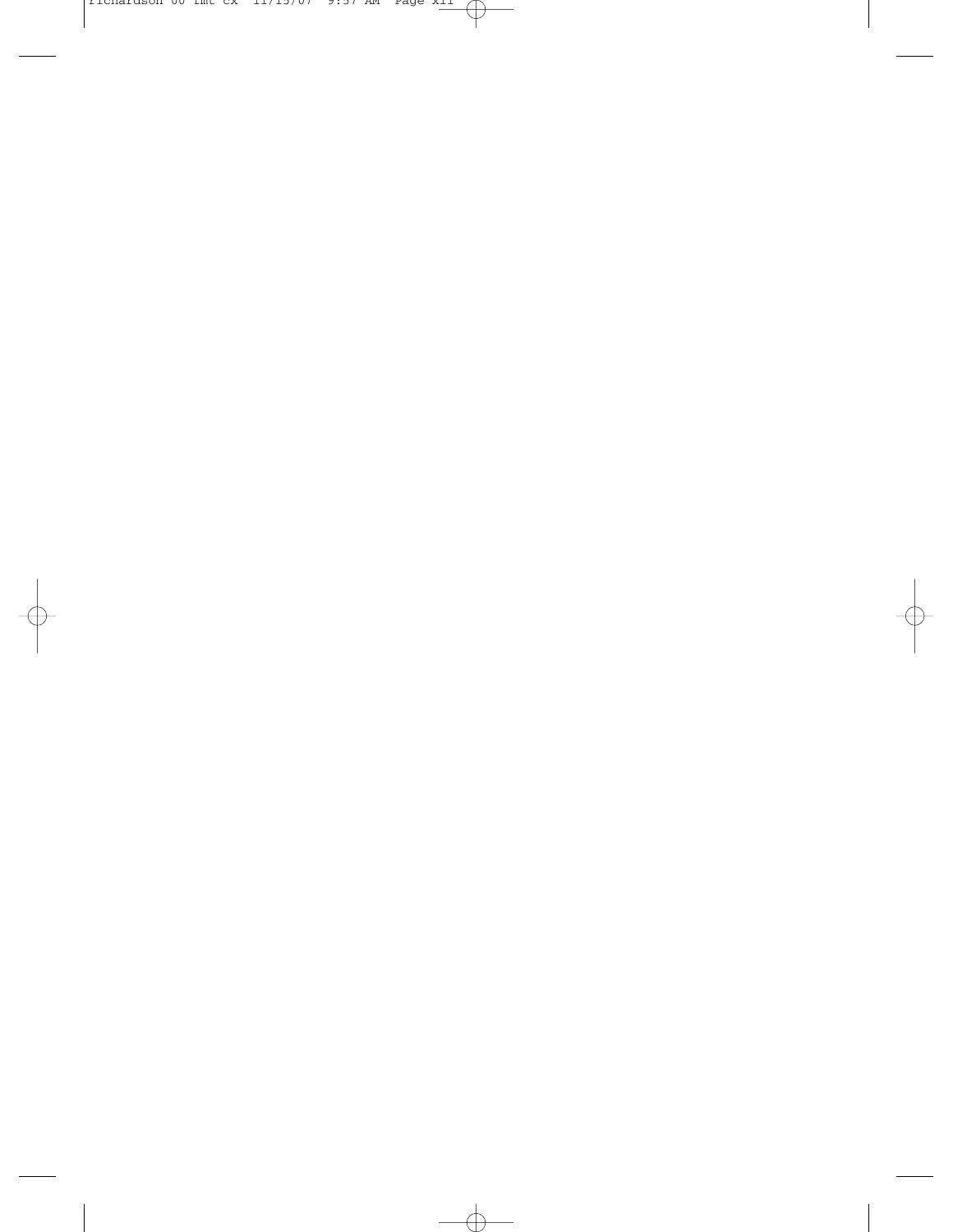# **Prologue**

When, in 1965, Martin Luther King began to speak out publicly against the Vietnam War, many people in the United States—whites, some Blacks, and others—questioned his appropriateness and wisdom of doing so. They questioned whether the century's foremost civil rights leader should—indeed as President Lyndon Johnson would so publicly excoriate him—'meddle' in the foreign affairs of the nation instead of "sticking to civil rights." King indeed considered the same questions but was not constrained by them. The public debate and official disapproval were subsequently fanned into greater intensity by King's epochal Riverside Church Speech in New York, on April 5, 1967. King opposed the Vietnam War for, among other reasons, being illegal under international law, for putting America on the wrong side of history in fighting against the world's poor people, and for having its policies captured by what he called the intertwined "triplets of militarism, materialism, and racism."

In doing so, King at the Riverside Church outlined nothing less than an alternative approach to the entirety of international relations. It rested on the necessity of projecting a neighborly love for all the world's men and women, and for the United States' not demonizing its enemies but projecting itself into their situations as a basis for better understanding and better, more peaceful, and moral policymaking. This international philosophy continues to resonate in the political thinking of many African Americans about foreign affairs. It resonates also at the core of the global anti-war movement which arose in answer to the American invasion and occupation of Iraq from the Spring of 2003.

The discomfort and even shock of many Americans at King's insistence on speaking out about international questions seemed to stem from their surprise based on the misunderstanding that Blacks had stayed out of, were not concerned with, were not knowledgeable about international debates, questions, and policymaking. Included in this misperception was the assumption that Blacks did not participate in any general sense in the dialogue and decision-making, both national and international, as well as the opinion that they *should not* do so. Ralph Bunche's ongoing fine career, going from strong civil-rights roots to become one of America's premier diplomats and one of the world's foremost statesmen, had not registered on the national psyche in this regard. Moreover, except for Black soldiers being always available to fight and die in America's wars, African Americans—as this great misunderstanding continued to unroll—probably should leave these matters to more elite, powerful, and official white men.

In other words, those with misgivings about Martin Luther King in this regard did not know of, or rejected what they suspected of the African-American International Tradition, which pre-dates the founding of America as a nation. This Tradition generally refers to the history of Blacks invoking the linkages between their freedom and international issues. If they did have some sense of this Tradition, more than a few among them would have tried to oppose it with the conceptual tools, doctrines, and theories of the whitedominant academic institutions —including university departments of international re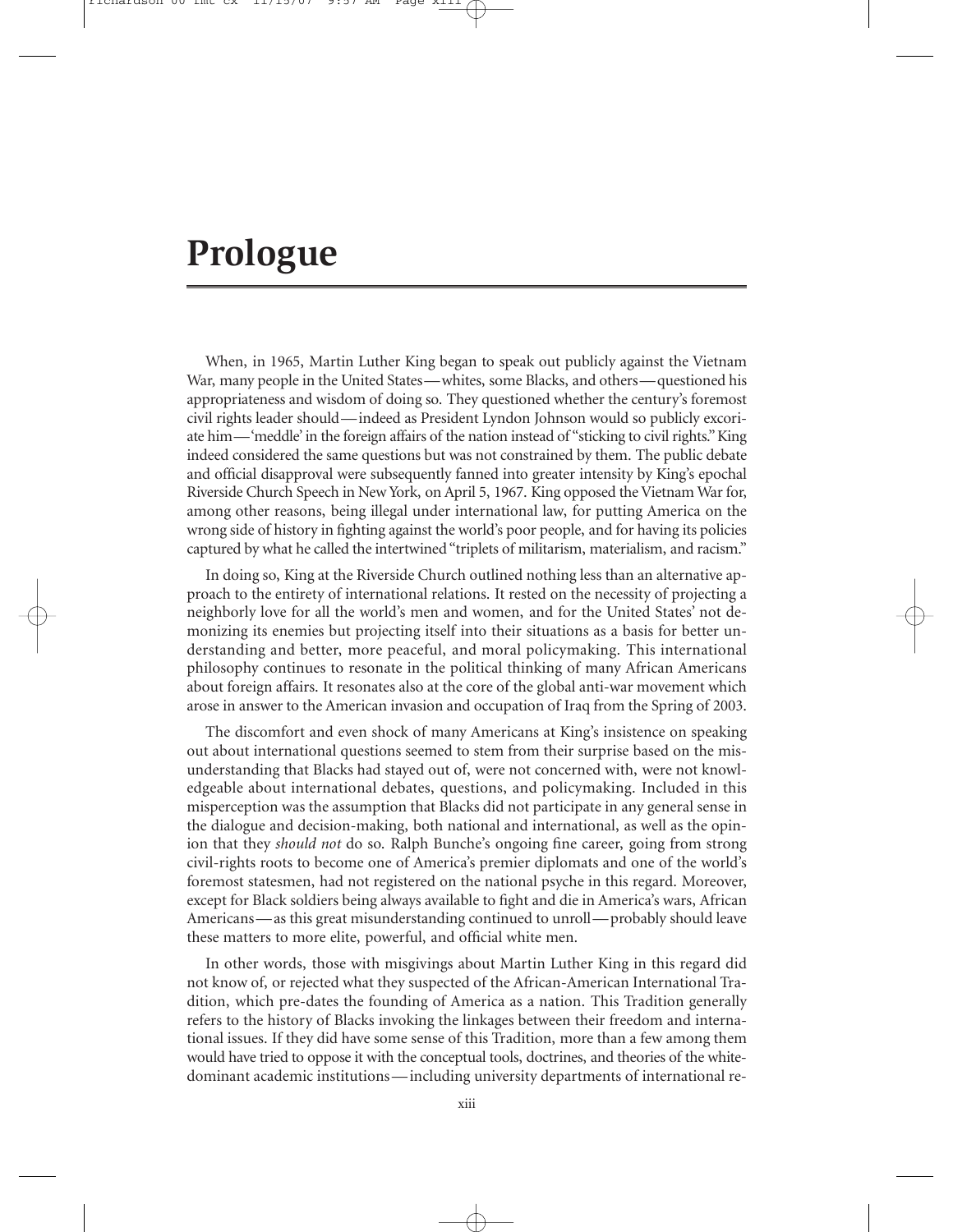lations and law schools. They would have applied, as well, the accepted processes of scholarly enlightenment to undermine and deflect the authority and validity of its historical teachings. Indeed American History is only now just recovering from such a racially driven, scientifically disguised attack on the history of the constructive roles of Black officials and leaders during the post-Civil War Reconstruction era.

King's work was a continuation of the Black International Tradition. It included his mobilizing arguments of and demands for equity under international law from the vantage point of Blacks' trying to protect both their interests and the national interest of the United States as an intrinsically moral — in its concern for justice for the dispossessed — nation. His concepts were the latest stages in a four-centuries-long historical conversation within Black communities and, through the deadly screens of slavery and racism, between Blacks and whites. I try in this Book to explore the origins of that conversation, particularly as they reveal the birth of African Americans' stake and interests in the process and authority of international law.

My initial idea for writing on the relationship of African Americans and international law was to do a book on the subject which would cover the entire historical period of African-heritage people in this country, from about 1619 to the present day, with projections into the near future. From past work I had thought, incorrectly, that the crux of such a book would consider questions arising in the twentieth century, or in any case subsequent to the 1884 Congress of Berlin, in which European powers divided African spheres of influence arbitrarily among themselves. That Congress attracted considerable attention from African Americans at the time. In this frame of mind, I sat down several summers ago to seriously plan, continue the research, and outline such a book.

However, at the end of that summer I had outlined about six chapters which chronologically only had taken the inquiry to the American Revolution. African slaves and African Americans during their first two centuries of enslaved existence in British North America had engaged in many and varied international pursuits, demands, strategies, and lines of communication relative to England. These included: sailing on the high seas, voluntary and involuntary contacts with the West Indies, escaping to Spanish Florida, linkages with slaves in the Caribbean, and participating on the international stage in the American Revolution itself. Furthermore, I knew of no scholarship on the birth of the Black International Tradition, though I had previously referred to its manifest existence in the 19th and 20th centuries. The legal historical story was clearly longer and wider. Any opening book must seek to understand the richness of those origins of this Tradition, and, more specifically, of the African-American stake in the approaches, interpretation, and application of international law.

And so this book explores the birth of the Afro-American International Tradition and particularly the roots of African Americans' stake in international law. I consider these sources as only formally arising in about 1619, the date the first Africans were landed at Jamestown in the British North American colony of Virginia. But the reality is that they arose considerably earlier than that British colonial year. I explore this as it winds back to Africans earlier on the North American continent and back to the European slave trade out of Africa. The book ends at around 1820, just following the close of the War of 1812 between America and Britain.

This historical period also roughly corresponds to two other key historical creations of humankind grouped around the Atlantic Ocean basin: the rise of international law as a modern legal system, particularly among European states and their Atlantic colonies, and the rise and flourishing of the international slave trade in African slaves by European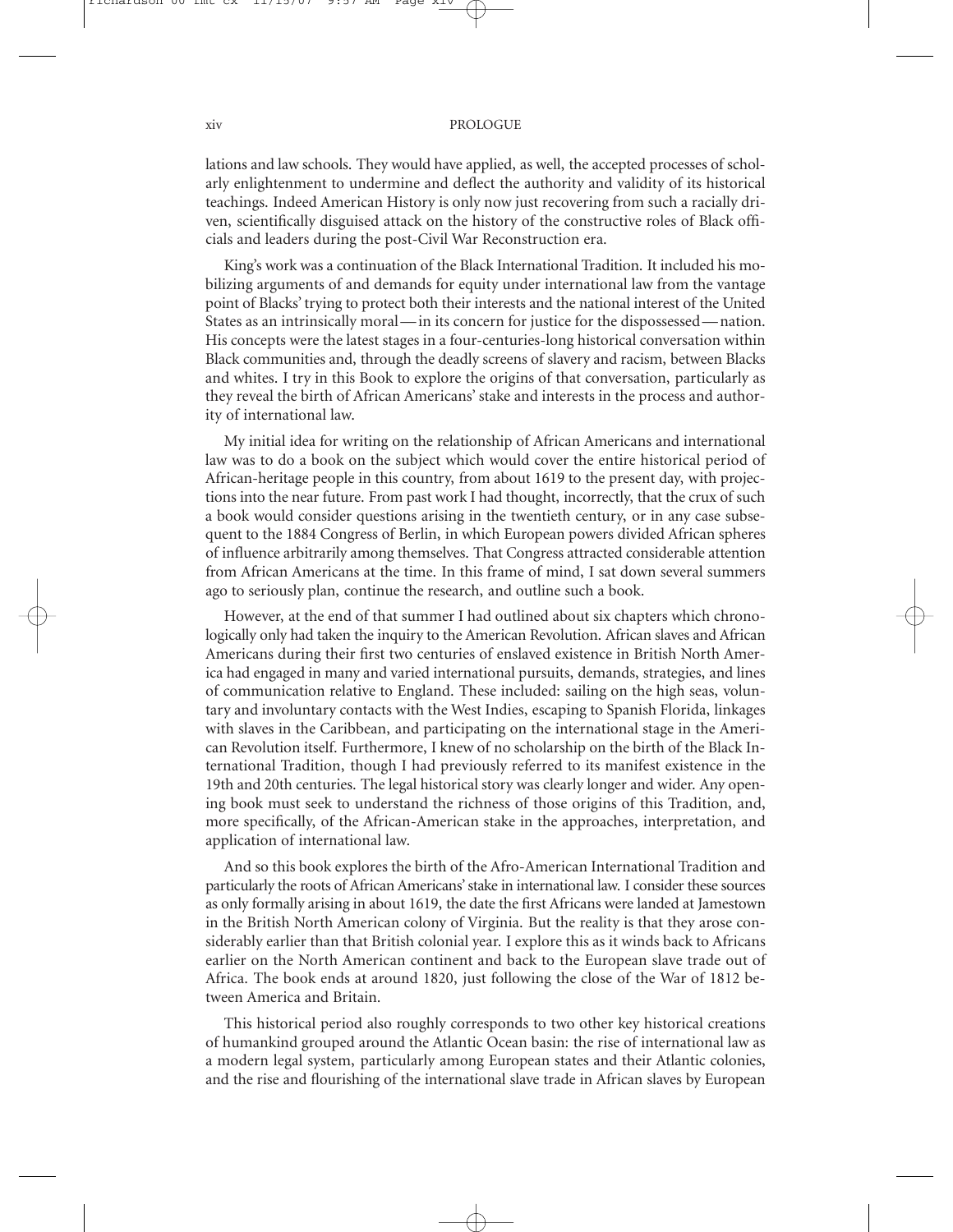merchants and governments into the New World. Only by placing African slavery in the British North American colonies in the context of the International Slave System encompassing and linking the New World, can the actions, struggles, demands, and decisions of slaves and Free Blacks in North America relative to international law be properly understood. This is what I have tried to do, from the vantage point, as far as can be discovered, of those African and African-heritage people.

Thus, necessarily, this is a book reflecting on the early era of modern international law as that legal system dealt with race, seen from the perspectives of African slaves and the emerging community of African Americans, and from an historical reconstruction of what their pertinent interests appeared to be at that time. Issues of European indentured servitude and Native American enslavement during this period are never far away. This is also a book that considers the relationship among the consolidation of the United States as a new sovereign nation, race and slavery, African-American interests, and international law. The rise of international slavery during this period made race both a pervasive and an international question, and race increasingly became a justification by white Europeans and then white Americans to support perpetuating the international slave system.

# **The International Channel of the River of African-American History**

This book tells, among other stories, that of the failure of the international slave system to prevent Blacks from making demands about confirming their rights under some kind of outside law. That includes international law, even though they may not have used the term, which was to be applied to their circumstances and help relieve them from slavery and racism and other abuses.

Black Americans laid the first foundation stones for their International Tradition at the same time and, arguably, earlier than the conventional forerunners — the British colonists — of the United States laid theirs. From before 1619, matters of "international affairs" were significant in various, and often different ways in the lives of Blacks in North America. We cannot make sense of Blacks' claims to outside law to confirm their right to freedom without developing the international historical context from which those demands arose. Nor can we, without such context, understand the degree to which their African heritage was embedded in their enslavement and the evolution of their claims to outside law. Furthermore, the historical context of the evolving international slave trade is essential to demonstrate the establishing of Euro-white-dominated structures of international and national captivity of Blacks. That context eliminates any correctness of having white actions and perspectives dominate the narrative of Black claims to be governed by better law. Finally, exploring the question and ultimately finding in the affirmative, of whether Black claims to outside law and to better international law rested on Black resistance to slavery requires the historical context of the international slave trade, as well. This context intersected in so many ways with American national perspectives and legal process, and that intersection was seen, contrarily, by many contemporaneous Blacks as a single unity of their enslavement.

Chapter 1 explores the birth of the West African slave trade, first importing a relatively small number of African slaves into Spain and Portugal, and then expanding to the roaring international slave trade into the New World, beginning with Columbus as perhaps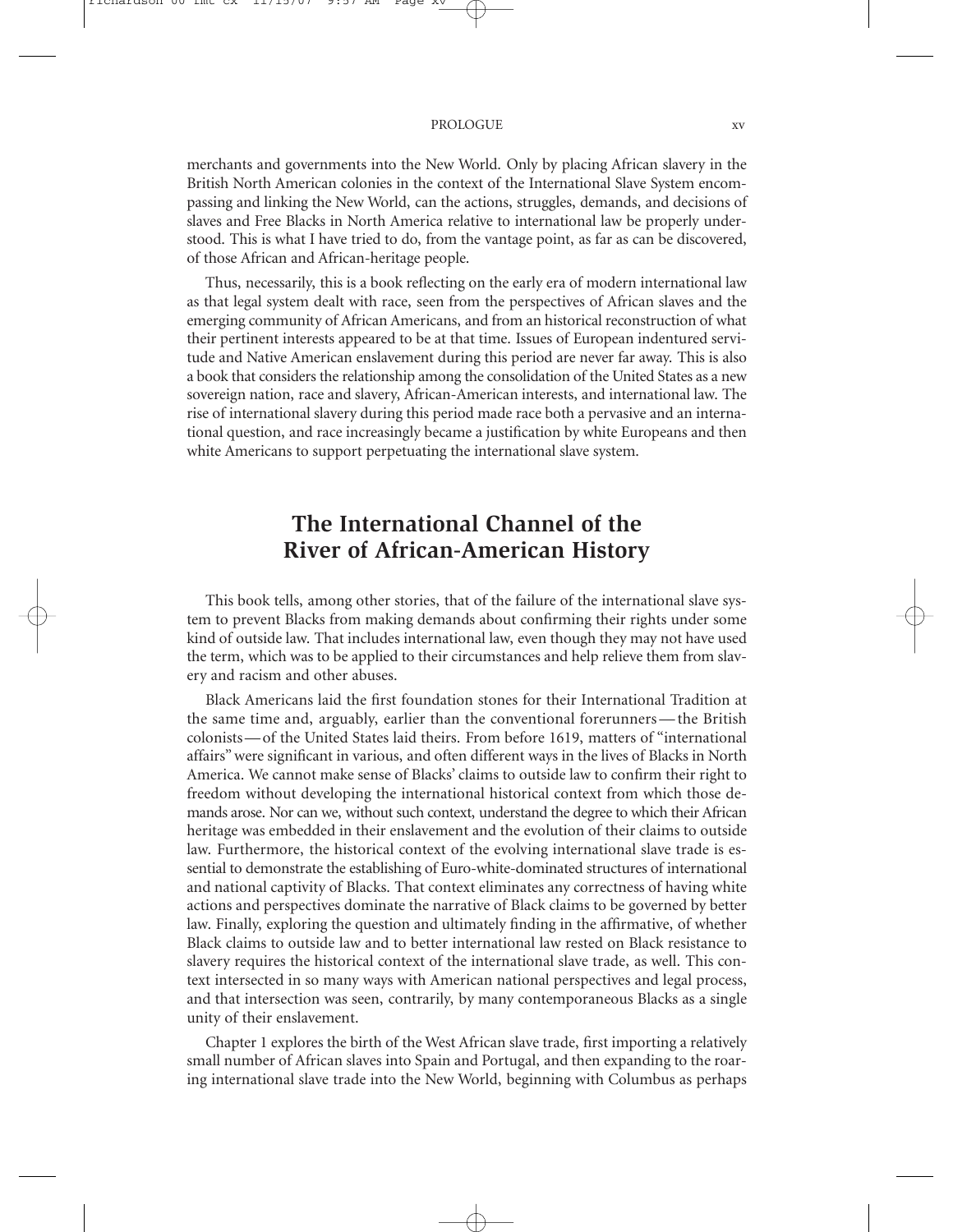#### xvi PROLOGUE

the first such slave trader. This inquiry includes the legal and jurisprudential debate over the permissibility of first enslaving Indians and other indigenous New World peoples and then changing over to African slaves who could be more easily treated as economic units in the brutal conditions of plantation labor. It also includes the rivalry between Spain and England for control of the slave trade, with other European participation, and inquiry into the drum beat of Africans' resistance and rebellion against being enslaved from the beginning. Throughout, issues of present historiographical interpretation are explored. Finally, all of the above issues are considered in the context of early international legal trends at the time and their accompanying issues of interpretation.

Blacks were affected by international politics. They participated in and affected those politics as part of their struggles to survive, carve out niches of accommodation, and free themselves from enslavement or from as much of slavery's oppression and society's racism as possible. Chapter 2, in telling the story of the landing of the Twenty, the first African slaves at the Jamestown dock in 1619, investigates their legal status under British, Virginia, and international law as to whether they were slaves or indentured servants. Further, the Jamestown landing is put in context of the documented presence of African-heritage people and settlements on American shores as early as 1512, and of the historical meaning of the wide recognition of the former and the scant recognition of the latter. The history of those early Blacks enables us to identify and discuss the first implicit Black claims to international or "outside" law. These are then compared with such implicit claims as the Jamestown Twenty were seemingly in a position to make, had they possessed the resources and opportunity.

Blacks in the North American British colonies participated in international politics as best they could in their quest for freedom. They did so even though they were denied formal access to its European-controlled decision making. They participated even if all they could do was to demand of "outside" forces and sources of different norms that, for example, relief be supplied to counter local oppression, or that threats of their being taken overseas to the Caribbean for *more* slavery not come to pass. From the beginning Blacks had a consciousness of affairs beyond the Eastern American shores, beginning with their collective memory of Africa and Europeans' relations with African peoples that had brought them to their present circumstances. They clung to these cultural memories and used them as best they could under slavery's captivity.

Chapter 3 opens by building on the story of the Twenty and then explores and clarifies the notion of claims to "outside law" as it relates to African notions of liberty and the African origins of the slave trade. This discussion tries to understand, among other questions, what perspectives on their new conditions the Twenty might have brought with them on the horrible Middle Passage from Africa across the Atlantic in their slave ship, as so many millions more of Blacks were to suffer. And inevitably as part of their being collectively entwined, as African slaves in one of many New World colonial territories, in questions of international politics and economics from the beginning of their presence in North America, they were making explicit and implicit claims to outside law. These are next explored, in much of Chapter 3, in discussing Black claims out of their lives in pre-Revolutionary Dutch and British New York, notably including the slave revolt in New York of 1741, and the ensuing trials and executions of Blacks.

Chapter 4 continues the exploration of Black claims to outside law by inquiring into slave revolts and maroon movements and communities—communities of escaped slaves throughout the Americas. This includes a discussion of the international legal issues raised by the Republic of Palmares in Brazil which existed for most of the 17th century, as no less than an independent African state until it was militarily conquered after repeated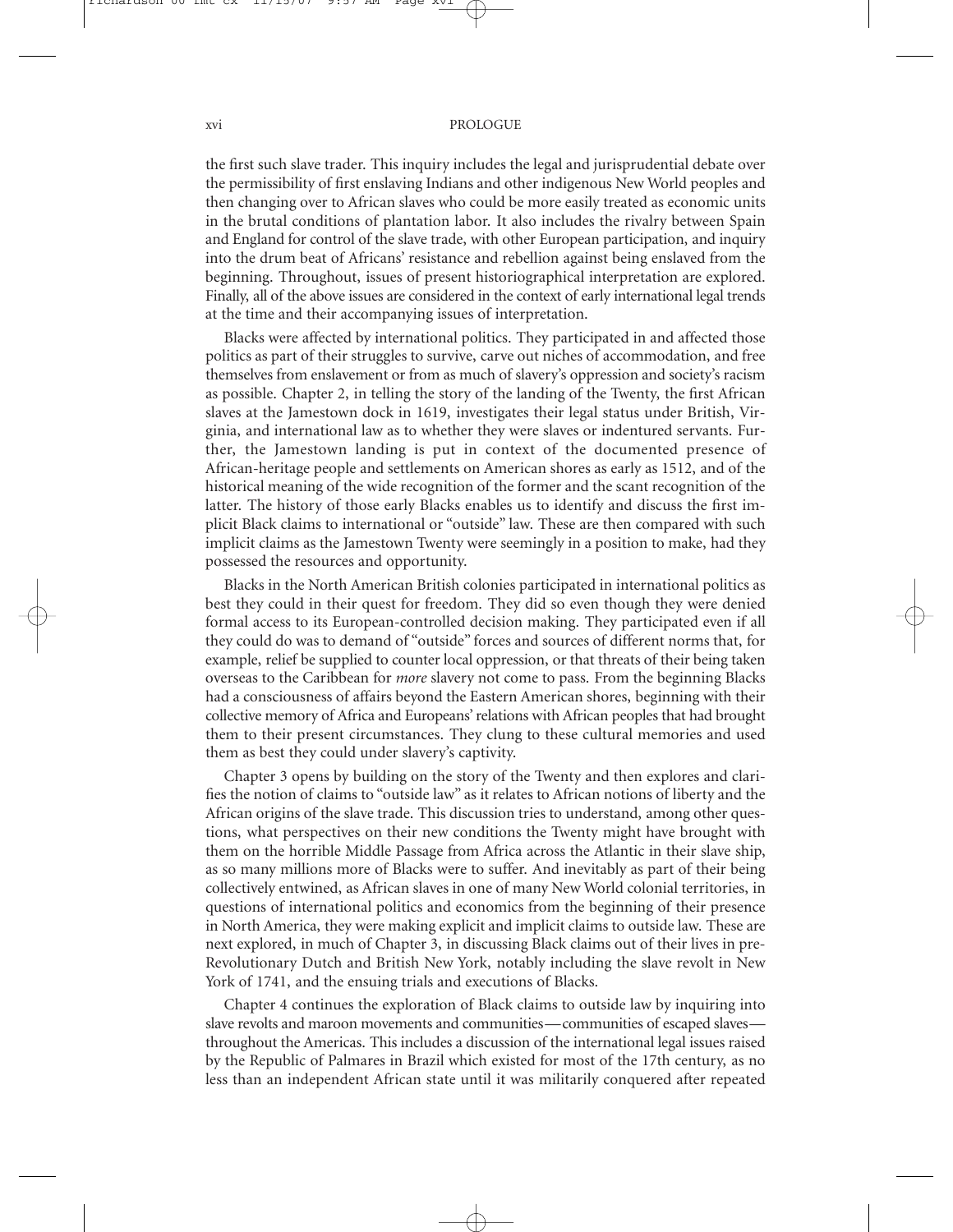British, French and Portuguese assaults. This is followed by a discussion of the relationship of these maroon communities to African slaves in the thirteen North American colonies, as sources of information or models for action. By this time it is clear that there is indeed a coherent international slave system linking Europe and the Americas during this historical period.

International law applies to the full range of international politics. Hugo Grotius, the accomplished lawyer and scholar, in Holland during this same period of Blacks' early presence in North America (1625–1660), first organized international law principles into a modern legal system. He recognized this premise from the beginning.<sup>1</sup> And therefore Black demands—whether explicit and written or implicit and unspoken but acted out—that outside international forces should improve Blacks' local welfare, or at least not magnify local conditions into yet more oppression, also frequently encompassed implicit or explicit claims. These were about how international law should be formulated and interpreted: what it as a system should render legal and what it should render illegal.

Chapter 5 discusses Grotius' work as it relates to doctrines of natural law, conceptions about slavery and the slave trade during that period, and the jurisprudential debate from the 16th through 18th centuries about whether natural law was a proper basis for international law. It further discusses the interests that the Twenty and other similarly situated African slaves had in how that debate might be resolved, and the consciousness of that debate by white American colonists relative to what African slaves might possibly have known about those issues.

That the then-existing international legal decision makers and officials had no concern for the substance of Blacks' claims, or for granting Blacks' access to make them, does not control the present discussion, because it does not touch the integrity of the connection between such claims being made and the emerging African-American Experience. Knowingly or not, Blacks were making demands to re-interpret and normatively change international law, which after all evolved, at least in part, to protect the burgeoning International Slave System in the New World, and whose principles from the beginning had to cope with its existence. Blacks were not, for the most part, claiming that their behavior in rebelling, opposing, and contradicting their enslavement and the racism directed against them was *legal* under contemporaneous international law. And they knew that such behavior was illegal under slave codes and other similar local law, beginning in the late 17th century.

Chapter 6 explores at some length African claims, explicit and implicit, including those raised by maroon communities, to outside law during the 18th century in the context of issues raised by slavery and the slave trade under contemporaneous international law. Such issues include the following: the legal competence of African slaves under international practice, treaties between local colonial governments and maroon communities, and the question of whether there was any international legal basis for slave revolts in the work of Grotius or otherwise.

As their fate and status evolved in British North America from 1619 towards the American Revolution, the emergence of full-blown African slavery, including in the Southern Colonies, did not completely stifle slaves' claims to international or "outside" law. But it did spotlight Free Blacks' claims, who generally had somewhat more latitude to express them, and the extent to which their claims also served the basic interests of their slave mothers and fathers, brothers and sisters, cousins, sons and daughters.

<sup>1.</sup> *See* Sir Hersch Lauterpacht, "The Groatian Tradition in International Law," *British Yearbook of International Law*, vol. 23, n. 1 (1946) 1–53.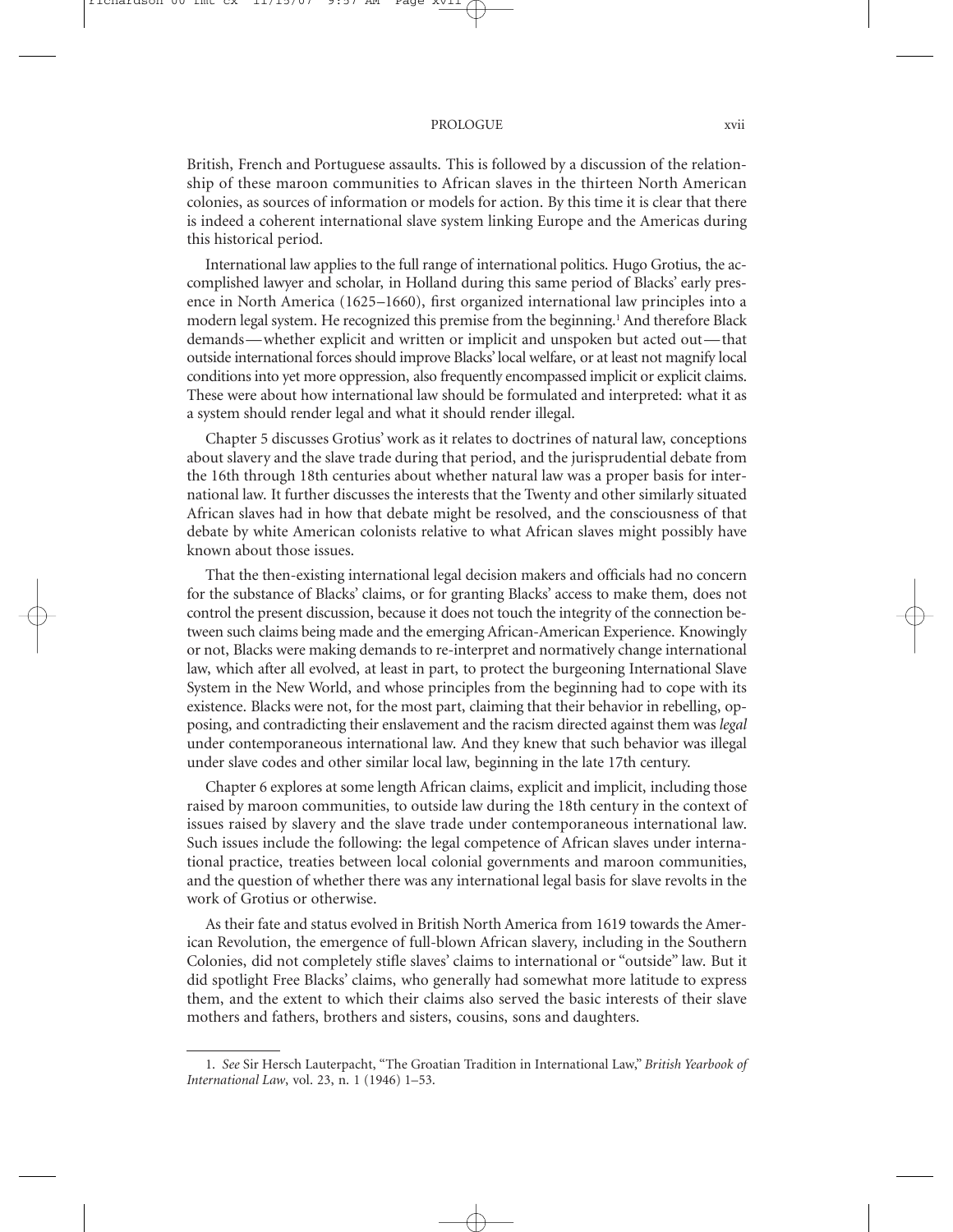#### xviii PROLOGUE

Claims continued to be made by some members of most if not all classes of Blacks, fed in part by their surprising access to flows of international information from, for example, London and the Caribbean. There was an historical synergy between Black North American claims and those from Inter-American and Caribbean slaves at a level of at least enlightenment and inspiration if not immediate model-building for revolts, and this synergy evolved prior to the American Revolution.

As that Revolution approached, the contradiction between white European colonists' publicly applying metaphors of "slavery" to describe their relationship with the Britain of King George III, and the actual circumstances in which they were profiting from "their own" African slaves under their noses and in their own houses, stimulated new kinds of Black claims to natural law. These included, implicitly, claims to international law to the extent that it was then still based on natural law, as Grotius had formulated. These Black claims in the revolutionary era mobilized this contradiction around the same principles underpinning the Declaration of Independence and the formulations of rights in the forthcoming U.S. Constitution in 1787. Free Blacks were in a better position to make these claims more openly than were southern slaves, in part because of the comparative looseness of Northeastern slavery. However, those claims were intended to reflect as much of the interests of southern slaves as was possible for their northern Brothers and Sisters to do.

Chapter 7 introduces a petition by the slave Lancaster Hill to the Massachusetts House of Representatives, in 1777, for an act that would set him and other slaves free. This petition serves as a paradigm to discuss freedom suits, similar petitions by Blacks during this period, and a general trend by Blacks during the Revolutionary era to make claims to natural law, as outside law, as a basis for their freedom from slavery. The petition is discussed in the context of Black perspectives in the Revolutionary war era, and also in connection with levels of information among Blacks about foreign international slave system-related events, through the travels of Black sailors as a transmission channel for such information. It is quite possible that these claims to natural law were made with more than a little knowledge about similar claims elsewhere in the European-Atlantic-American basin.

Claims to international law by Blacks, especially in the southern colonies, became quickly and tightly linked to Black survival with the outbreak of the American Revolution in 1776. This was because that War put Blacks squarely in the middle of two contending candidates for sovereignty over the same territory of North America's eastern seaboard, and therefore they were naked — as a group — on the international stage. They had to choose their loyalties or at least their most likely survival options, but, in fact, as a group they chose their most likely *freedom* options. In numbers most Blacks saw the British as potential liberators and chose to try to help their fight or at least seek security by moving towards their military lines and encampments. Caught up in the approaching military battles, their decisions often had to be made quickly about, literally, which way to run. And from their position on the international stage, these decisions and actions involved both explicit and implicit claims to international law made to both the American colonists and the British forces. Such claims can be seen even more clearly under the glare of the strong historical argument that the American Revolution, particularly in the Southern colonies, was fought at least as much to preserve the North American system of African slavery as it was to free the thirteen Colonies from Britain.

Thus Chapter 8 analyzes Lancaster Hill's claims in connection with contradictions about freedom among the perspectives of white American colonists, and in connection with contemporaneous perspectives in international jurisprudence. This includes the important Sommersett case in Britain in 1772, as well as Black perspectives and actions during the Revolutionary War. I explore the question of whether Blacks had an interest,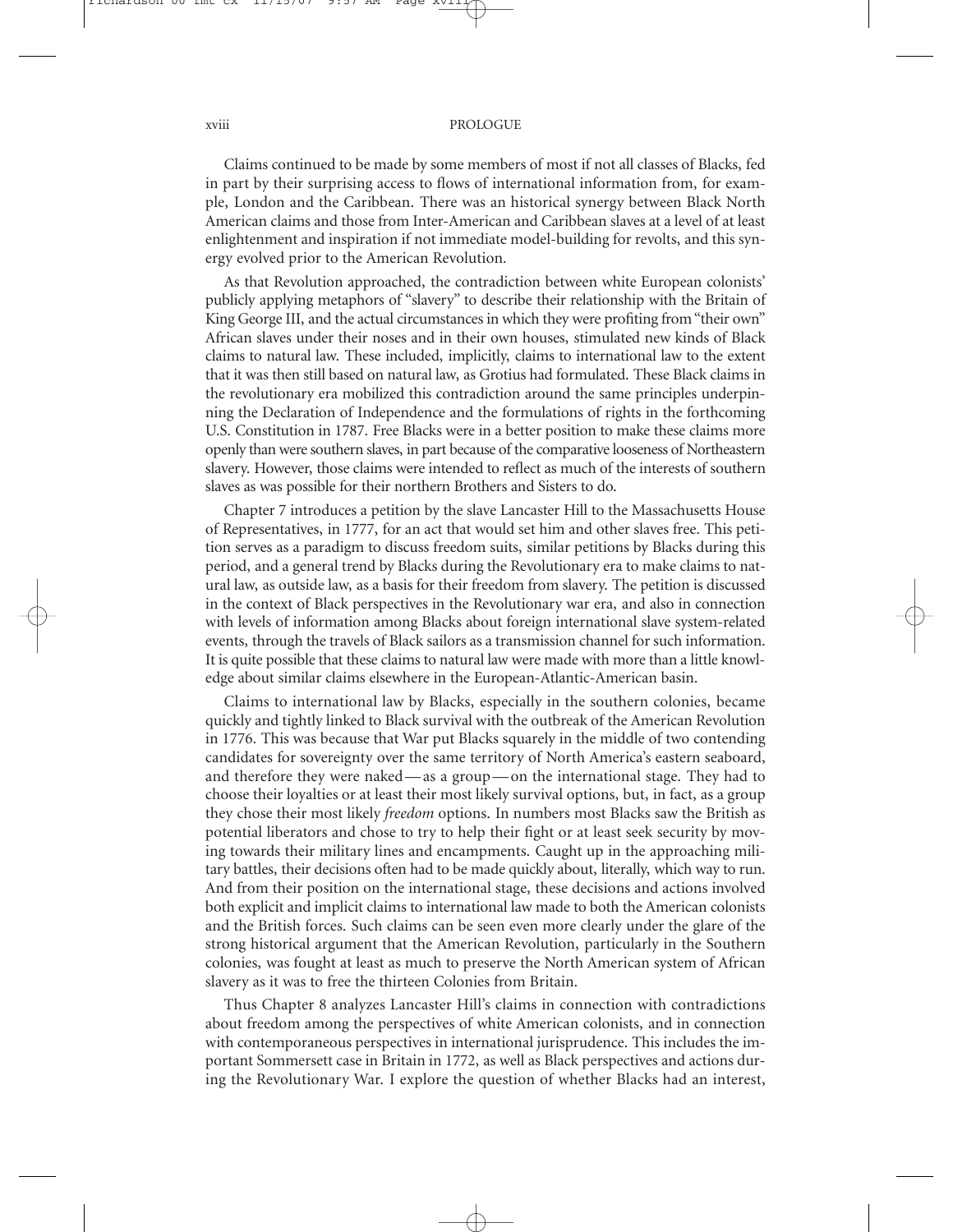## PROLOGUE xix

regarding the contemporaneous debate about whether international law should be grounded on natural law or on positivist territorial sovereignty premises, in natural law emerging predominant (contrary to European trends at the time). Black claims to outside/international law are identified throughout this discussion.

When the Revolution successfully defeated the British, the British honored their obligations under international law by taking at least 30,000 ex-slaves with them back to Britain. Analogously, the Colonists honored theirs by manumitting up to 12,000 slaves who had fought for them, while bitterly opposing the British removing any of 'their' slaves at all. Post-Revolution questions turned to the need of the new nation and its fractious thirteen sovereign states for new constitutive arrangements under which to govern itself. The issue was not whether, but how international law was to be incorporated in such new arrangements and documents. As a dozen or so years passed of mounting troubles which threatened the Union, how would this issue unfold in 1787 in the Constitutional Convention in Philadelphia? Blacks were frozen out of that august body of Founding Fathers, but were entering a new stage of social and political organization, especially in Pennsylvania and other parts of the North. They already possessed a history of claims to outside law, including international law, arising out of their life in America. And they necessarily had interests in the outcomes of the Constitutional debates about the international law-related provisions of the Constitution, even if the legal historian must provide heuristic assistance to give such interests concrete form after all these years.

And this is the general collective focus of Chapters 9, 10, and 11. The history of Black claims to international law up to that point provides a sufficient basis to at least inquire about their interests, regarding the Constitutional Convention's debates and outcomes in Philadelphia and the subsequent State ratifying conventions. This is all the more the case because of the prominence — even domination — of the slavery question at the Philadelphia Convention.

These three Chapters ask, through using the approach of a fictional narrative, what interests in the outcomes of the Framers' debates about drafting the international lawrelated provisions of the Constitution did Blacks have? They go on to explore the debates around each such separate provision in this regard. Even though Black delegates were not physically present in Independence Hall in Philadelphia–but Black servants to the Framers were — they and the question of slavery, plus the historical outcomes of Black claims to outside law and international law in North America as of that moment were manifestly present in the Framers' debates. Thus Black claims and interests in international legal process are considered in these chapters, as if they had had informed and committed representatives able and present in Independence Hall to effectively help shape this historical discourse and draft the relevant constitutional provisions. They are considered in light of the Convention perspectives of the Framers about how the United States, as a newly sovereign nation consolidating itself *vis-à-vis* other sovereign states, ought to incorporate and confirm its rights and duties under international law.

As the young United States approached the 19th century under a new Constitution with its history imbued by international questions at every turn, we find that the Black International Tradition—increasingly including Black claims to international law—is coterminous with that of other groups in the country and longer in time than some. Identifying and analyzing Blacks' explicit and implicit claims to international law up through the drafting of the U.S. Constitution enables us to identify their *interests* up to this point, and the *stake* of Blacks as they appeared to define it in the international legal process.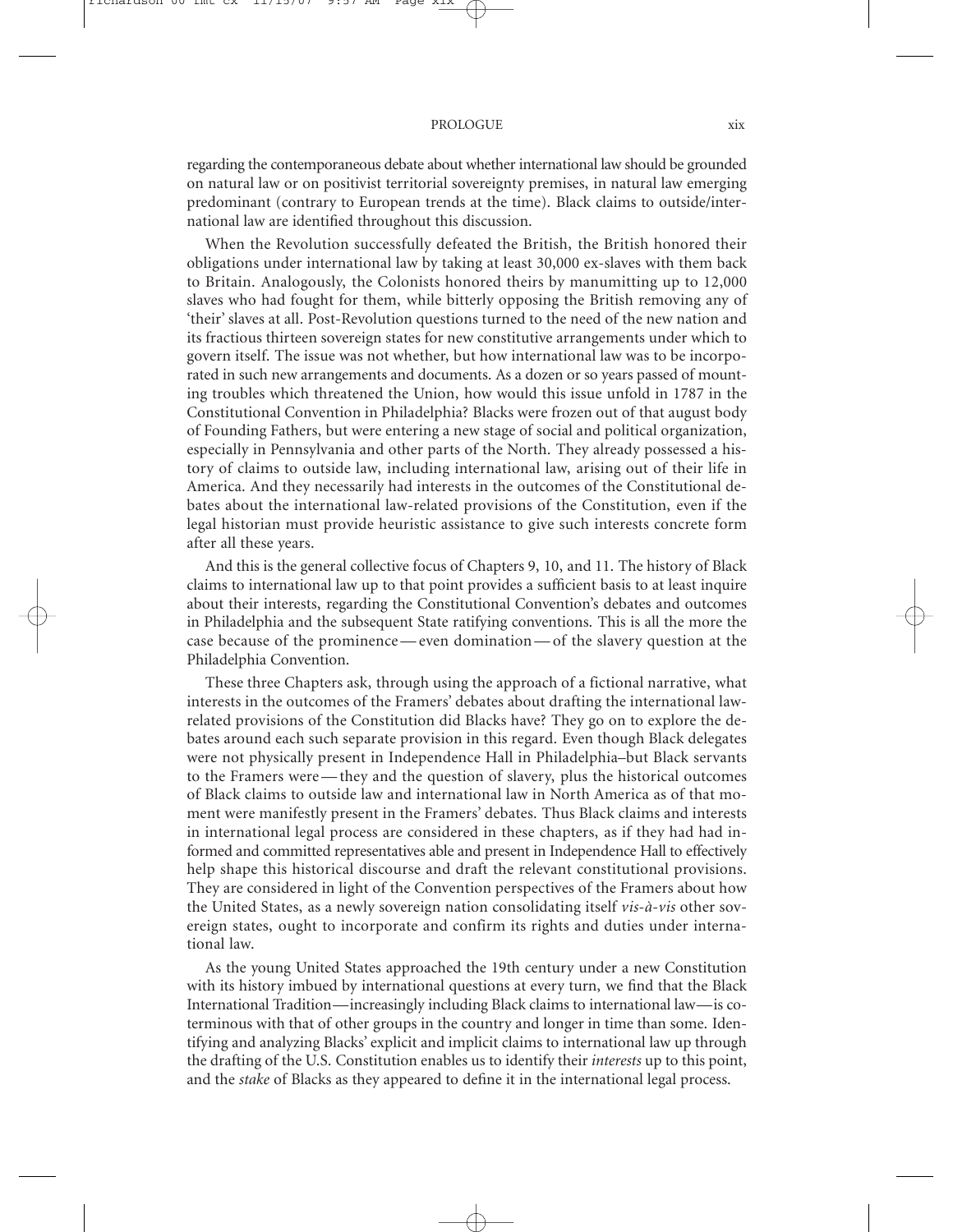#### xx PROLOGUE

Chapters 12, 13, and 14 collectively consider post-constitutional claims to outside law and international law by Blacks to confirm their right to freedom up to about 1808. The inquiry particularly includes the resumption of the African slave trade by the United States, and the resumption of constitutional authority for its federal regulation as of 1808. These chapters also discuss the hugely significant body of claims arising from the Haitian Revolution beginning in 1791. Further they explore the consequences of the British abolition of the international slave trade among its colonies in 1799, and of American governmental actions to conquer Florida territory and destroy that sanctuary from American slavery for Black slaves and Black Indians vis-à-vis Spanish ownership. The consequences for Black claims to outside law from the forced migration of Blacks in the movement of slavery and the plantation system westward to the Mississippi River were large and significant in bringing Blacks in close proximity to European sovereign regimes. These regimes represented *loci* of relatively easily accessible outside law to which free Blacks and slaves of diverse racial mixtures could claim to confirm their rights to buffer new waves into Mississippi Territory of American slavery and racism.

In Chapter 15, Black claims to outside and international law regarding the approach, conduct, and conclusion of the War of 1812 are explored. They are examined in the context of Blacks in New Orleans, of Andrew Jackson's actual and implied promises of manumission in return for military service, now linked to what had arguably become a principle of contemporary customary international law giving slaves a conditional right to freedom. Black claims are further explored regarding Black military service to both America and the Britain, and again, regarding thousands of Blacks sailing away with the British at War's end. Further, more implicit but detailed Black claims to international law are explored regarding the conclusion of, and Black interests in, the drafting and interpretation of the Treaty of Ghent to end the War by America and Britain in 1815.

Chapter 16, as the concluding chapter, reflects on Black claims to outside/international law from the entire preceding inquiry. It identifies Black interests in the international legal process. It further argues that fundamental Black interests had evolved by the end of the War of 1812. They had evolved from their origins through innumerable Black claims to outside law relative to the slave trade, and up through the American Revolution and the War of 1812, to comprise by the second decade of the 19th century an African-American stake in the invocation, prescription, interpretation, and implementation of international law.

We therefore might begin to perceive, through new lenses, the 20th and 21st century question of why are Black initiatives in international affairs and claims by Black groups to interpret international law still raising many white American hackles, even as the probability of some of them being authoritatively enacted (e.g., the Free South Africa Movement in the 1980s) has now risen somewhat.

# **Central Concepts**

The central concept in this book, that of Black claims to outside law, owes a large debt to the scholarship and teaching of the great scholars Myres McDougal, Harold Lasswell and their associates, including Michael Reisman, at Yale Law School, as they developed their 'New Haven School' Law, Science, and Policy jurisprudence. My involvement in this approach to law and legal reasoning is apparent throughout this work. And elsewhere I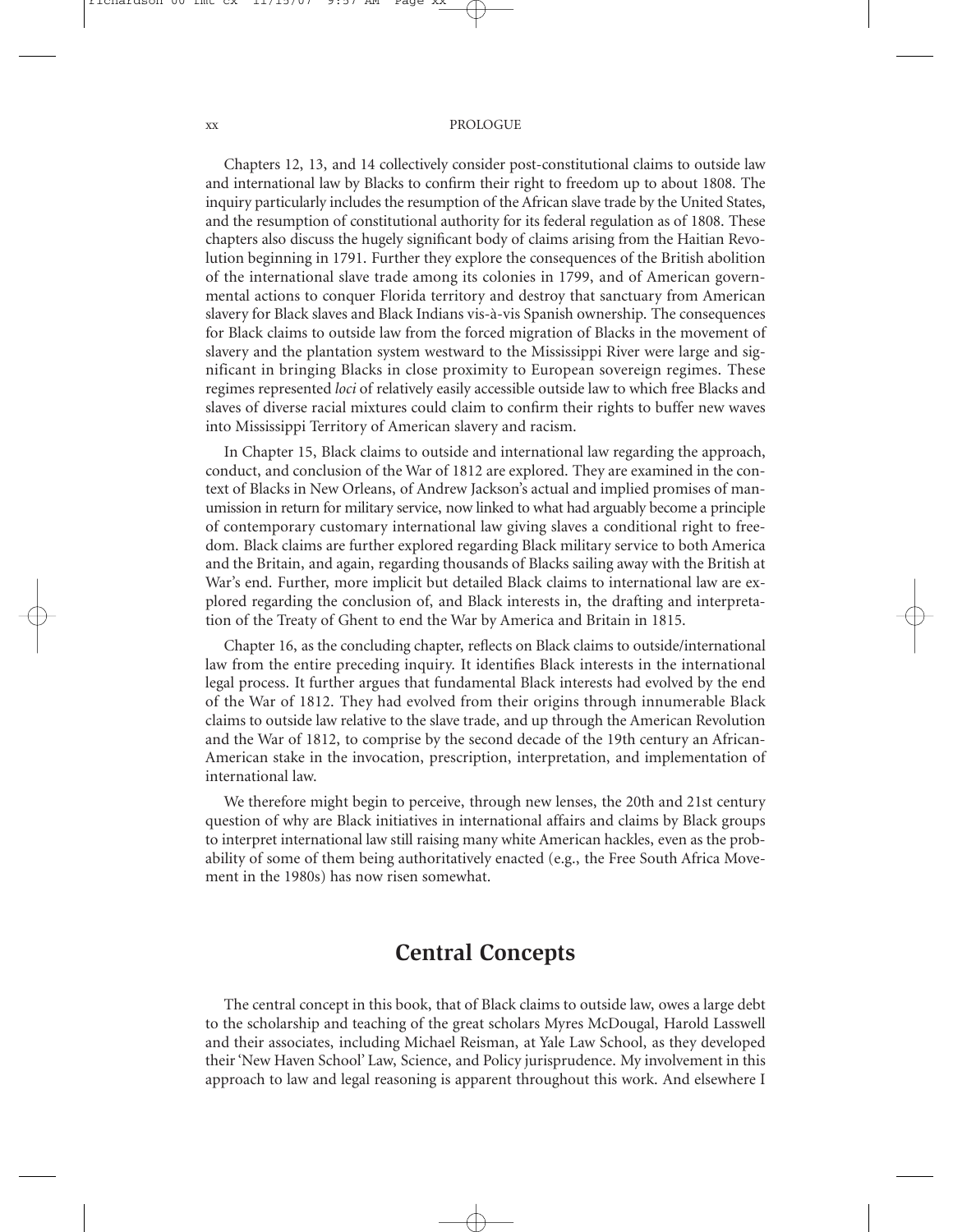#### PROLOGUE xxi

have referred to the utility of LSP jurisprudence to help support the subsequent appearance of needed critical jurisprudential approaches to international law, such as Critical Race Theory, Critical Latino/a Theory, and Feminist Jurisprudence.2

Thus the central notion of Black people making claims/demands to be governed by a better outside law and to define and protect rights to freedom and equity that they are denied by their white governance under local law, stands in this regard on familiar jurisprudential ground. The companion notion that Blacks' claims to outside law can be clarified, analyzed regarding their uniformities in a process of claims over time, and understood in international community context across a wide range of values, from this notion, suggest further that African Americans evolved stakes and interests, of recognizable policy content, in the prescription and application of international law. This would have been a different, more difficult, and likely lesser book without this comprehensive and rich approach to law and justice as a foundation to enable African-American actions and voices to speak to the future.

But no supporting foundation comprises the entire house. The notions of Black claims to outside law and then to international law, while adapted from building on the New Haven School, also are led beyond that work in some ways that Professor Mc-Dougal and his associates may not have intended or even approved, by the contextual conditions, strengths, drives, and persistent threats to African-heritage peoples. These peoples were generally claiming against community authority, and not to it. Adapting here the New Haven notion of "claim" for Black people demanding better outside law in complex situations enables this Book to be analytically focused on Black 'voices' who made such claims and demands. It thus enables the story of the origins of Black International Jurisprudence to be told, or at least credibly suggested, from the vantage point of the Black people who owned those evolving perspectives about law.

Thus New Haven jurisprudence helps define here a workable path through the minefields of tendentious questions of historiography regarding African-heritage peoples.

<sup>2.</sup> The major international law works of Myres McDougal, Harold Lasswell, and Associates include the following: Myres S. McDougal, *International Law, Power and Policy: A Contemporary Conception*, 82 Recueil des Cours 137 (1953); Myres S. McDougal & Florentino P. Feliciano, *International Coercion and World Public Order: The General Principles of the Law of War, 67 YALE L.J. 771 (1958);* Myres S. McDougal et al., *Studies in World Public Order* (New Haven: Yale Univ. Press, 1960); Myres S. McDougal & Florentino P. Feliciano, *Law and Minimum World Public Order: The Legal Regulation Of International Coercion* (New Haven: Yale Univ. Press, 1961); Myres S. McDougal & William T. Burke, *The Public Order of the Oceans: A Contemporary International Law of the Sea* (New Haven: Yale Univ. Press, 1962); Myres S. McDougal, Harold D. Lasswell, and Ivan A. Vlasic, Law and Public Order in Space (New Haven: Yale Univ. Press, 1963); Myres S. McDougal, Harold D. Lasswell & James C. Miller, *The Interpretation of Agreements and World Public Order* (New Haven: Yale Univ. Press, 1967); Myres S. McDougal, Harold D. Lasswell & Lung-chu Chen, *Human Rights for Women and World Public Order: The Outlawing of Sex-Based Discrimination*, 69 Am. J. Int'l L. 497 (1975); Myres S. Mc-Dougal et al., *Human Rights and World Public Order: The Basic Policies of an International Law of Human Dignity* (New Haven: Yale Univ. Press, 1980); Myres McDougal and Michael Reisman, *International Law Essays: A Supplement to International Law in Contemporary Perspective* (New York: Foundation Press, 1981); *International Law in Contemporary Perspective: The Public Order of the World Community* (New York: Foundation Press, 1981); Harold D. Lasswell & Myres S. McDougal, *Jurisprudence for a Free Society: Studies in Law, Science and Policy* (New Haven: New Haven Press, 1992).

For recent studies in Critical Race Theory and International Law, *see*, *e.g.* Symposium, *Critical Race Theory and International Law*, 45 Vill. L. Rev. 827 (2000).

For the foundations of Feminist Jurisprudence and international law, see Hilary Charlesworth & Christine Chinkin, *Feminist Approaches to International Law*, 85 Am. J. Int'l L. 613 (1991).

For recent studies in Latino/a Critical Theory and international law, *see e.g.*, Colloquium, *International Law, Human Rights and LatCrit Theory*, 28 U. Miami Inter-Am. L. Rev. 177 (Winter 1996–1997).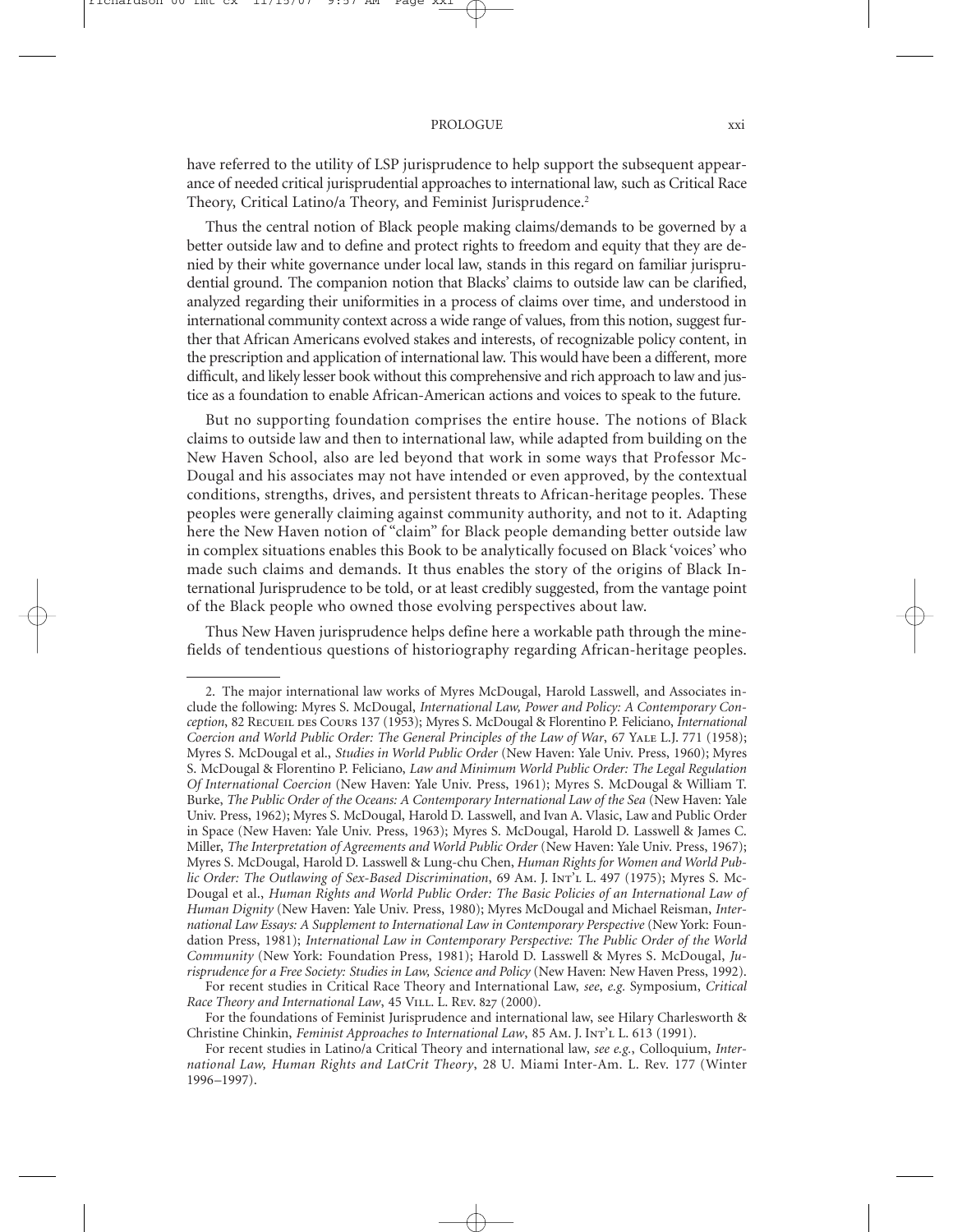These include that of writing valid history (including legal history) regarding personal or group objectives, but in the absence or impossibility of surviving written documents from the claimants. It includes the issue of identifying and clarifying Blacks' claims about legitimate authority where the monopoly of the surviving written documentation about the lives and actions of the Black claimants was produced and held by whites, who were writing from radically different and usually racially destructive perspectives framing the context and recording the information about those ("their") Black persons.3

Blacks, when they made claims for a better outside law, including a better international law, to govern them, were definitely claiming for a new or radically reformed constitutive process of authoritative decision for both the United States, from the 17th into the 19th centuries, and for the contemporaneous international community. They largely had to construct their own opportunities to make such claims and usually did so at great personal and political risk. And while their claims sometimes aimed to be sufficiently precise and to be directed to affect the prescription and application of certain policies and results towards their freedom in the contemporary American/international constitutive process, Black claims were largely made in resistance to the constitutive process of slavery. The results Blacks were demanding required the actual replacement of slavery with racial equity.

Thus, this Book sees their claims to outside law as factors helping to establish Black identity and survival by defining and demanding alternative processes for confirming and protecting their rights. White officials, populations, and elites were determined not to permit these same rights to come into contemporary legal, moral, cultural, economic, religious, or political existence. The validity of these identified and clarified Black claims to *outside law*, accordingly, rested foremost on their being expressed in some understandable fashion and their policy content being clarified to reveal Black aspirations and political demands for a better life. These claims' validity for Blacks or for the legal historians to whom, among others in future generations, they speak, did not in this sense depend upon their probability in affecting, for example, the reallocation of community or jurisdictional power values in American constitutive process where they as Blacks were embedded.

By contrast, what I designate as Black claims to *domestic* law did indeed aim to affect results and outcomes regarding their rights under contemporary constitutive, local and slave law. These included, for example, freedom suits in local American courts to be decided under rules and expectations that 'law' was to uphold the slave system. This distinction has direct implications for related New Haven concepts, such as the irrelevancy for most Blacks of working to clarify the "common interest" except over the longest historical period, and, particularly the notion that Blacks' rights would rest on uniformities of community expectations under the constitutive process. Rather, this book aims to reflect the certainty of Blacks that they had rights to be free of slavery and racism, to live in human dignity on some normative basis that lay outside of existing constitutive process, and that their validity was not touched by the ubiquitous opposition of the surrounding slavery-supportive local and national process.

I pause to clarify an important distinction here. By "claims to outside law" I am not suggesting that Blacks were claiming to the historical past to bring forward a governance model for ensuring their freedom, or otherwise to a general history of slavery or general human history from which they drew their right to be free of slavery. Rather, I believe they were claim-

<sup>3. &</sup>quot;American Indians, Blacks, Chicanos and Puerto Ricans," DAEDALUS - JOURNAL OF THE AMERican Academy of Arts and Sciences, vol. 110, n. 2 (Spring 1981) vi–vii, 3–4, 11, 13, 22, 25.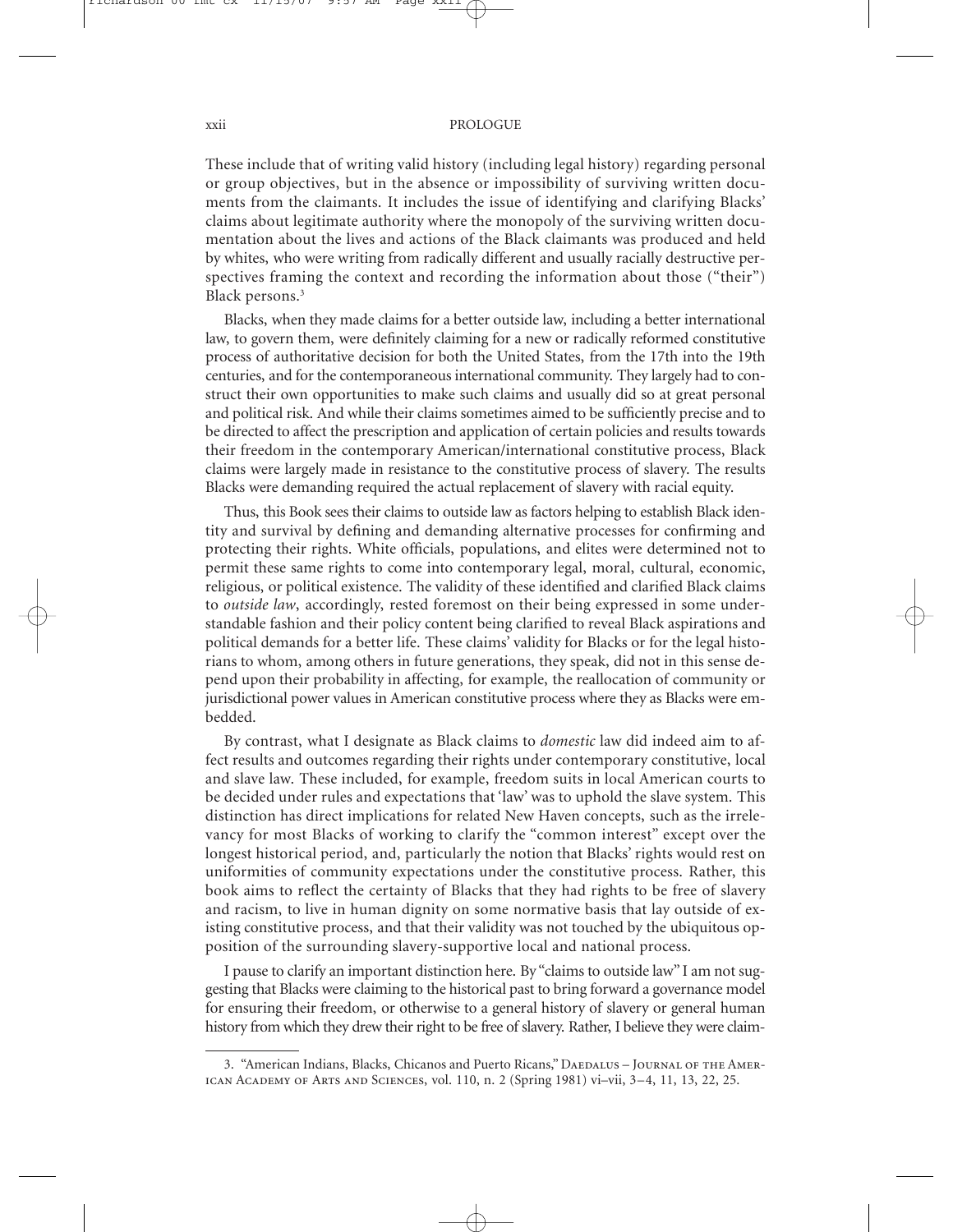#### PROLOGUE xxiii

ing to outside law as an identified normative system, in their eyes, outside of the local rules and norms of their enslaved captivity. As this book subsequently develops, there were a number of such possible normative systems. Such systems were not necessarily mutually exclusive. Blacks identified and invoked, in particular situations, one or more such bodies of norms through their belief and interpretation that *those* outside norms gave them a right to freedom, and therefore comprised better law by which they should be governed. Outside law was defined by Blacks' interpreted beliefs about other outside criteria of right and wrong arising from a variety of sources, discussed herein, ranging, for example but not exclusively, from the law of God, to British postures and policies in the American Revolution, to the model of liberation presented by the Haitian Revolution, to natural law-based principles of freedom invoked by white American colonists. Common among all of these sources of outside law is the interpreted belief of Blacks, which they acted on or otherwise expressed, that each such source confirmed or gave good promise of confirming their right to be free of slavery and treated with dignity.

Not all Blacks were claimants to better outside law all the time. Likely, most were usually not. But when such claims were expressed, there are frequent indications of Blacks' consciousness that they were acting or speaking for many if not all other similarly situated or particularly enslaved/oppressed Blacks in that period, and not just for their individual personal interests. This book adopts and profits from that inferential width of references in identifying and clarifying issues, groups, and categories of Black claims for better outside law and for better international law. It also does so, where pertinent, regarding Black claims to survive, resist, build lives and communities as best they could, including through their 'freedom calculus' as discussed herein, under domestic law.

Finally, as further developed in these chapters, I argue that generally the capacity of Black women to make claims to outside law during this historical period was less than that of Black men, given the huge burdens and dangers of any Black person or group making such claims. Their added personal vulnerabilities and oppression under slavery, their child-rearing and other family responsibilities, and the vulnerability of struggling Black family groups under slavery to be split asunder all contributed to their lesser general capacity to claim to outside law. But their supporting of Black men, including mates and sons, to make such claims, as well as examples of their making such claims directly, e.g., by also fleeing towards British lines in the American Revolution, must not be underestimated either in their importance, or when faced with the probability that Black women were more involved in making and supporting such claims than the infirmities of historical research can presently reveal to us. As I note herein, more scholarship is needed on Black women's making claims to outside law during this era.

## **Debts, Dues, and Gratitude**

I have not yet found any other work on the roots of the African-American stake in international law and the roots of the African-American International Tradition. Elliott Skinner's book, noted below, provides useful structural context, though for later in the post-Civil War 19th century.4 Y.N. Kly has written a quite insightful contemporary treat-

<sup>4.</sup> Elliott Skinner, *African Americans and U.S. Policy toward Africa, 1850*–*1924 – In Defense of Black Nationality* (Washington, D.C.: Howard Univ. Press, 1992).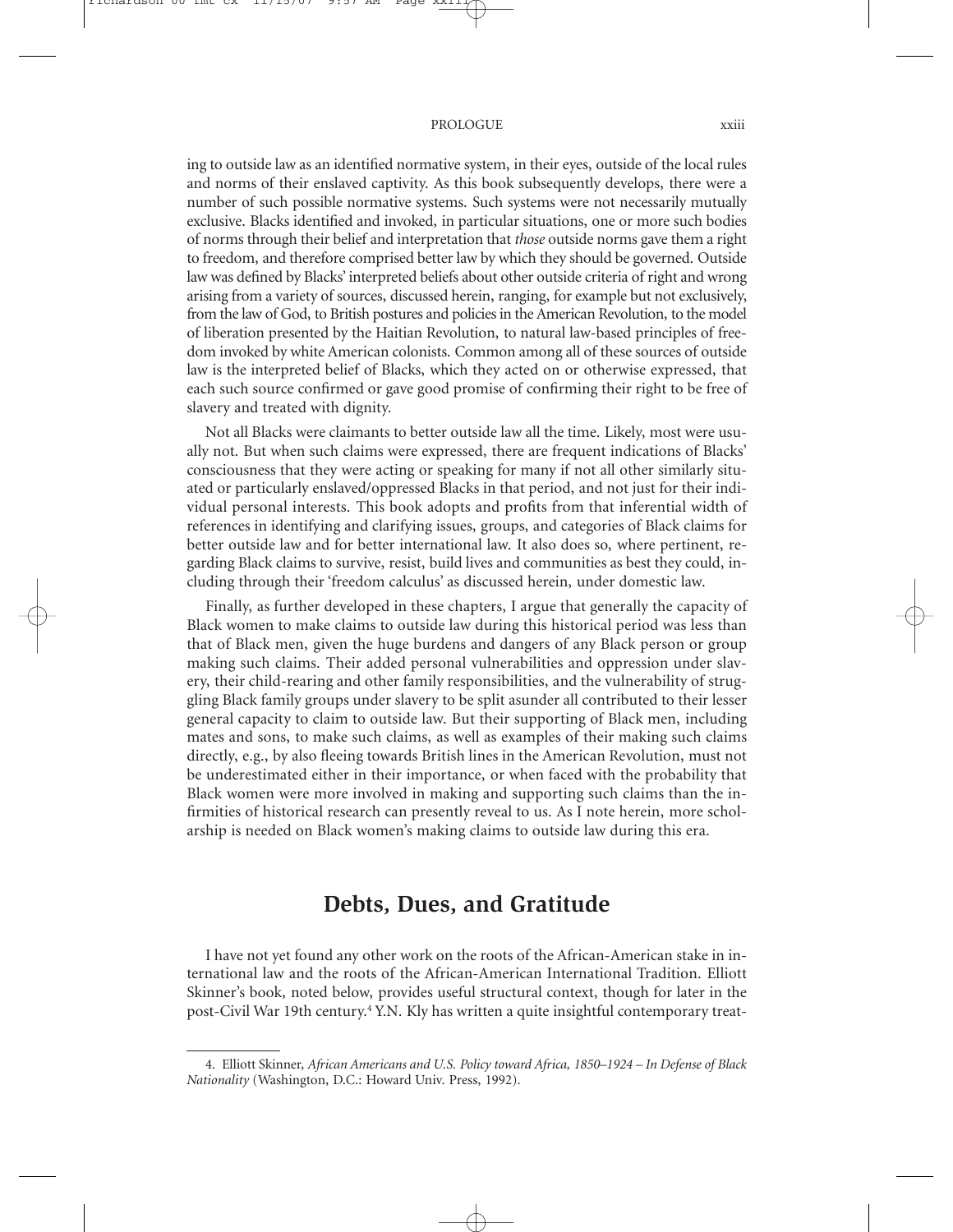ment of issues raised by African-American rights under international law in a human rights frame.5 And in an earlier article in the *American Journal of International Law* analyzing African-American interests in international law relative to the Gulf War, I spelled out the proposition that part of the African-American International Tradition was their long-standing stake in how international law is invoked, interpreted, prescribed, and applied.6

But if there is no work directly on point, there are notable anchors of history, context, and doctrinal encouragement. Perhaps without knowing it, when Vincent Harding wrote his important pre-Civil War history of African Americans, *There is a River*, and enunciated the notion of a 'River' of 'celebratory (of survival and progress towards freedom) history,' he was laying one of the cornerstones of Critical Race Theory to inform African-American International Legal History.7 An anchor work serving a similar purpose with a richness of research, insights and purpose was A. Leon Higginbotham's *In the Matter of Color: The Law of Slavery in Colonial America*. <sup>8</sup> I am especially in Judge Higginbotham's debt for this magisterial work, which focuses on the impact on Black lives of slave codes and cases, on which I rely substantially at several points, and for our personal friendship; his passing was much too premature.

A primary anchor must be the comprehensive work of John Hope Franklin, who has now (with Alfred Moss) produced the eighth edition of *From Slavery to Freedom,* which is the foundational work of African-American history.<sup>9</sup> An inspiring example of superb scholarship and clear writing, it conveys insights as it also demands humility of any who would follow related scholarly pathways. Parallel inspiration was supplied by Franklin's superb biography of George Washington Williams, arguably the first African-American international lawyer at the turn of the 20th century. Williams' "Open Letter to President William Henry Harrison on Behalf of the Africans of the Congo against their Belgian Colonizers" was nothing less than a powerful international legal brief, founded on the Pan-Africanist interest of Black Americans in lawful and humane treatment of their African brothers and sisters under international law. It comprised a powerfully grounded argument that European imperialism and colonialism must be subjected to the rule of international law, under which even the least of colonial subjects who were members of the non-white, non-European "Other,' had valid and potentially enforceable rights. Williams' direct implication was that colonialism was an invalid exercise of power, especially by the Belgians in the Congo, if African rights were not protected. <sup>10</sup> This is another foundation stone for the extension of Critical Race Theory to International Law.

In addition, it is fortunate that Ira Berlin published *American Slavery: The First Two Hundred Years* at a timely moment for my own research, when I was able to rely on it often and fruitfully. His notion of distinct periods of slavery in the three latitudes of the

<sup>5.</sup> Y.N. Kly, *International Law and the Black Minority in the US*, (1985).

<sup>6.</sup> Henry J. Richardson, III, *The Gulf Crisis and African-American Interests Under International Law*, 87 Am. J. Int'l L. 42 (1993).

<sup>7.</sup> Vincent Harding, *There is a River: The Black Struggle for Freedom in America* (New York: Harcourt Brace Jovanovich, 1981).

<sup>8.</sup> A. Leon Higginbotham, *In the Matter of Color: The Law of Slavery in Colonial America* (New York: Oxford Univ. Press, 1978).

<sup>9.</sup> John Hope Franklin & Alfred Moss, *From Slavery to Freedom: A History of African Americans*, 8th ed (New York: Knopf, 2000).

<sup>10.</sup> John Hope Franklin, *George Washington Williams: a biography*, (Chicago: Univ. Chic. Press, 1985).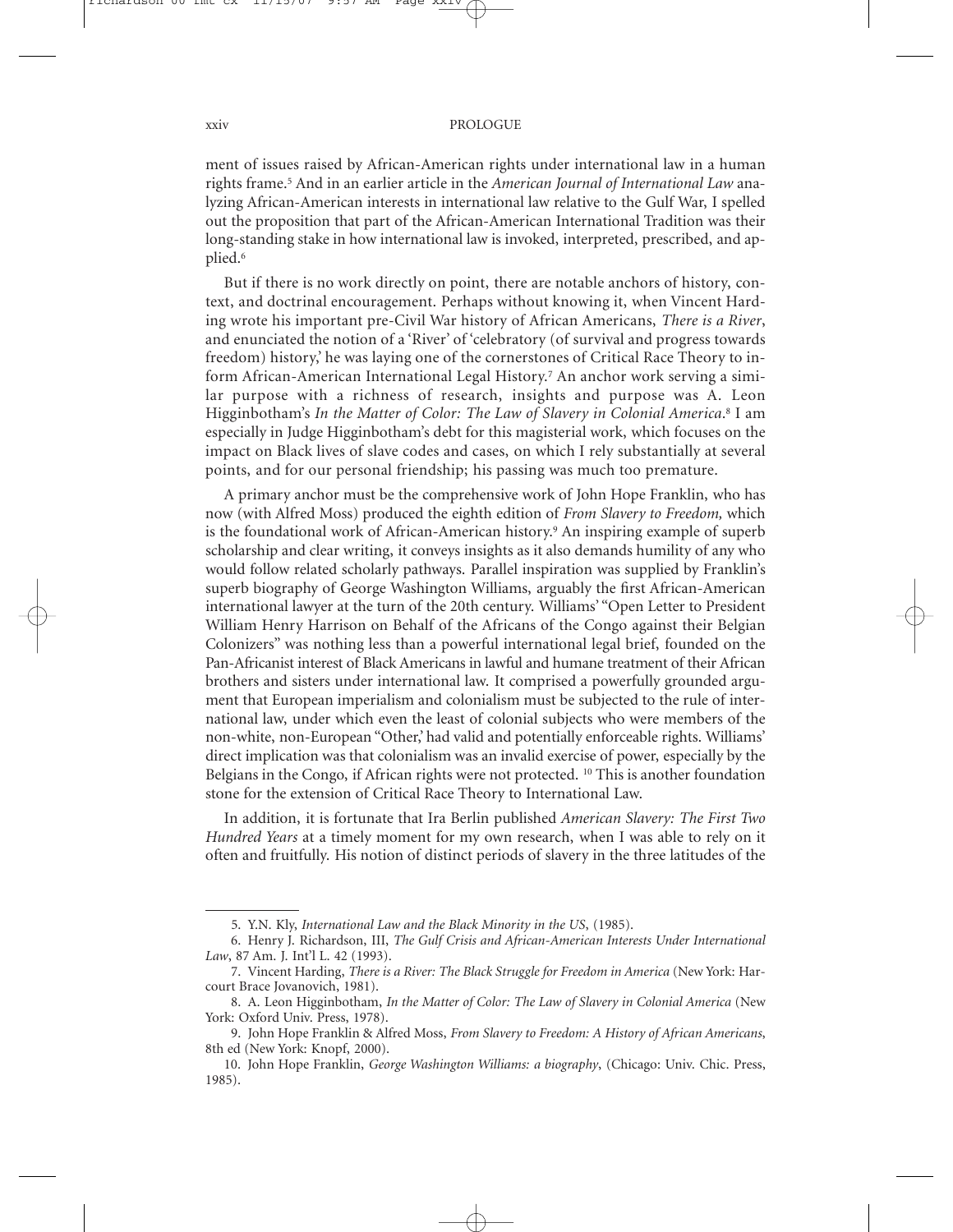## PROLOGUE xxv

American colonies, and his analysis of the succeeding distinct character of slave communities spanning the two centuries at the center of my own work, provided quite valuable insights and information about slave perspectives.11 My own discussion of African-American claims to international law has profited accordingly.

Finally, recent work in three valuable books on the international slave trade by Robin Blackburn, Hugh Thomas, and Herbert Klein provided essential information and perspectives on the slave trade in the New World across a wide spectrum of values, e.g., power, wealth, and loyalty patterns. They also quickly confirmed the existence of an International Slave System stretching from Europe and Africa throughout the New World and ample evidence and discussion of that System's integration and strategies of preservation and maintenance. The North American corner of that System and the entrapment but functioning of African-Americans in it, are central to my own narrative.12

This book was written episodically over almost two decades, with a considerable and continuing infusion of help and encouragement from many people. Its genesis in concrete form, and the initial research and preliminary drafting of the concept occurred during a 1988–89 sojourn as Visiting International Scholar at the Joint Center for Political and Economic Studies in Washington, D.C. The Center's President Eddie Williams, Vice President Eleanor Farrar, and the Center staff were consistently supportive in resources and environment. Professor Linda Williams, a resident scholar then and later in the Political Science Department at the University of Maryland at College Park, was a delightful and stimulating colleague with many helpful suggestions.

My year at the Joint Center was made possible through a grant from the Rockefeller Foundation, and I am pleased to express my appreciation to them, particularly to James Gibson, for their part in the long gestation of this book. During this period also I benefited from the first installment of a number of suggestions and encouragements from Professor Gwen Mikell, Chair of the African Studies Program at Georgetown University, and from Professor Emeritus Elliot Skinner, the esteemed anthropolgist and former U.S. Ambassador, from Columbia University. Professor Skinner's book (on early African-American interests in U.S. foreign policy), as earlier noted, was an early inspiration and helpful resource for my own thinking.

Temple Law School, its Dean Robert Reinstein, and my faculty colleagues have been consistently generous with their encouragement, support, and feedback. Dean Reinstein provided several Summer Faculty Research Fellowships and released time during semesters over the years plus other ample resources and opportunities for research and writing. My colleagues Samuel Gyandoh, Mark Rahdert, Sharon Harzenski, David Kairys, Frank McClellan, Rafael Porrata-Doria, and Mary Hanna, and Conrad Weiler of the Political Science faculty all shared generous and useful suggestions and questions. A special debt of gratitude goes to my long-time friend and colleague, and the progenitor of International Critical Race Feminism, Professor Adrien Wing at Iowa Law School, for her generous reading and many helpful comments on the entire manuscript at a late stage. And my colleague Barry McCarthy was notably generous in earlier sharing of his considerable

<sup>11.</sup> Ira Berlin *Many Thousands Gone: The First Two Centuries of Slavery in North America* (Cambridge: Belknap Press, 1998).

<sup>12.</sup> Robin Blackburn, *The Making of New World Slavery: from the baroque to the modern, 1492*–*1800* (New York, Verso, 1997); Hugh Thomas, *The Slave Trade: The story of the Atlantic Slave Trade, 1440*–*1870*, (New York: Simon & Schuster, 1997); Herbert S. Klein, *Slavery in the Americas: A Comparative Study of Virginia and Cuba* (Chicago: Univ. Chicago, 1967).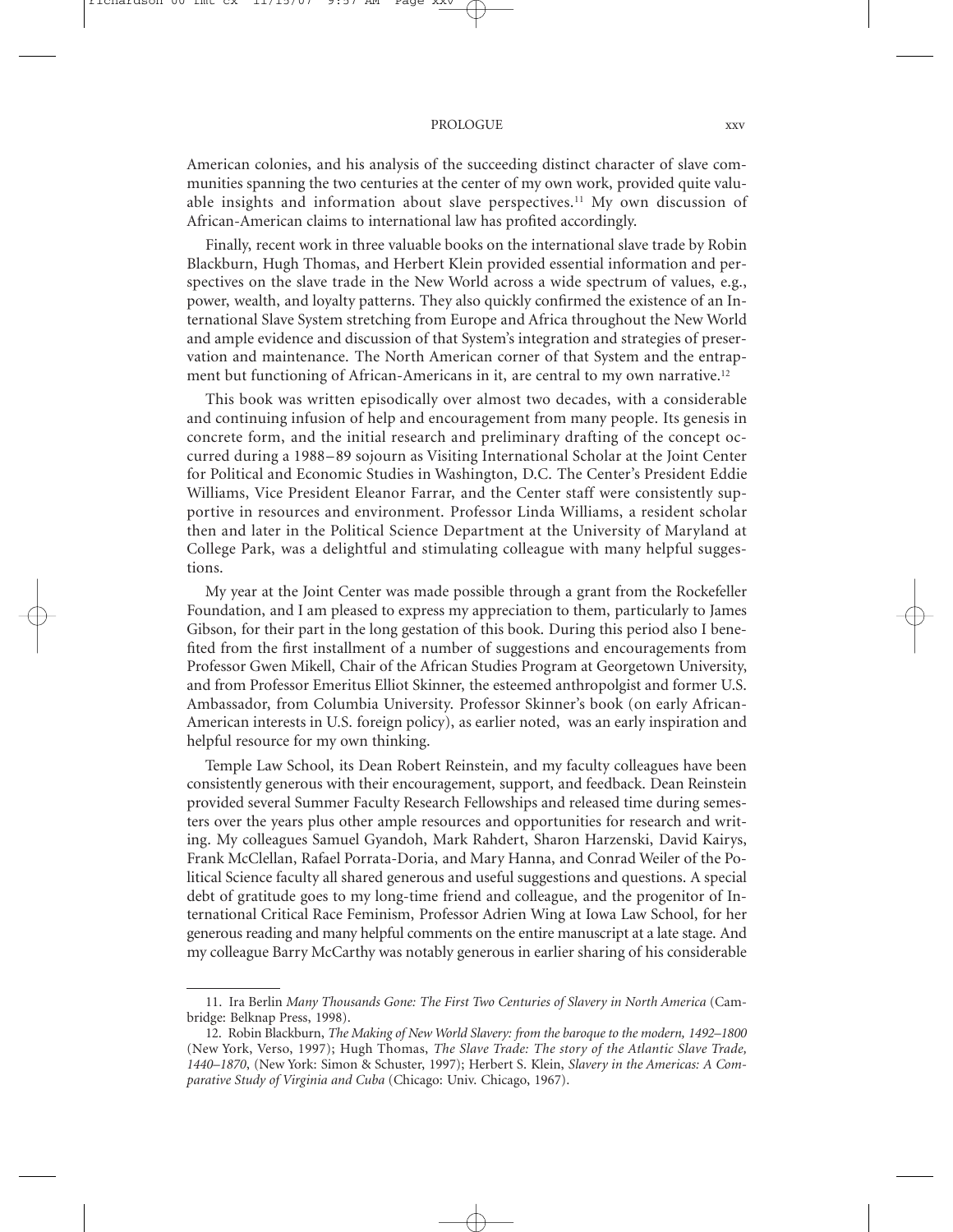#### xxvi PROLOGUE

and valuable insights as an excellent legal historian in doing a close and critical reading of most of the first draft of the manuscript. The Law Library, under the stewardship of my late colleague, warm friend, and fellow international lawyer (among his many other talents) John Lindsey, and now under that of the strong Director of the Library John Necci, and his excellent staff, has been consistently and wonderfully helpful in tracking, securing, and alerting me to all ranges of source materials.

Many of the issues and discussions in this book have found their way into one international law class or another, and a debt is owed to my students for their reactions, comments, and occasional disbelief, or approval. More directly, particular and invaluable assistance to this book was given throughout a decade by a series of dedicated, enjoyable, and excellent research assistants. Their work and their observations and insights on the slowly unfolding chapters, in the midst of my other responsibilities of teaching and life in general were essential and matched my pleasure in working with them. They include Mary Louise Johnson, Matthew Johnson, E. Nego Pile, Marcelle Benjamin, Maria Luisa Bunggo, Karen Rainey, Kelly Philips, Deborah Canty, Patrick Eddis, Bernadette Ferro, Sr., Doris Turek, M. Kelly Malone, Alisa Erhrenshetyn, Kwame Anthony Gyan, Deidre Heine, Bansri Mehta, and Michael Poulshock. In the later stages, Joshua Bernstein and Christa Frank contributed, invaluably, their inspired research, organizational suggestions, and insightful critical observations in such a fashion as to be delightful colleagues in helping pull together the manuscript, a process in which Ms. Frank continued her excellent and essential work, and to which Michael Foley, my paralegal assistant, and Margaret Finn and Rachel Groner, with timely copyediting, were was also essential. During this latter time also Naa-Amerley Amarteifio, Tonya Williams and Catherine Nguyen contributed valuable research and organization of source citations. My former Secretary for many years, Ms. Tracey Brown, helped keep me organized at Temple and produced early drafts and revisions. And at many important hours of working on this project in recent years, the Café Tryst and its staff in Washington, D.C., provided essential nourishment and atmosphere for contemplation, writing, and sometimes for interesting procrastination.

My wife Renée provided the depth of consistent encouragement and support that only a loving and wise soul mate can, including understanding, cheerleading at needed times, putting up with my distracted attitudes especially in the final stages of this work, and sweetly reminding me, sometimes perhaps without much success, of the advantages of clear brevity. And throughout my entire life, including that encompassing this writing, much warmth, confidence and encouragement flowed from my late mother, Roselyn Richardson, a civil rights pioneer in her own right in Indianapolis, who was the best writer in the family, who always listened to and understood any strange ideas that I loved sharing with her, and who taught me to dream widely. My brother Rodney Richardson gave the insights of an experienced, skilled, and respected practicing lawyer and former judicial magistrate, reminding me over the years about how decisions in local communities get made.

And from a nearby dimension barely offstage, separated merely by the thin membrane of physical life the following family and friends lend inspiration: in addition to my mother, my father Henry J. Richardson, Jr., — for a half century Indiana's premier civil rights pioneer and lawyer who did his considerable, invaluable best to school a sometimes recalcitrant but appreciative son about how the world really works; my irreplaceable friend Haywood Burns — "the people's lawyer," legal stalwart of the Movement and Dean of CUNY Law School; Goler Teal Butcher — the warm world-experienced warrior of international law from Howard Law School and 'mother of us all' in the American anti-apartheid movement; and Clarence Clyde Ferguson of Harvard Law School and so much more who smoothed the way and mentored so many of us. They were all urging me on, as were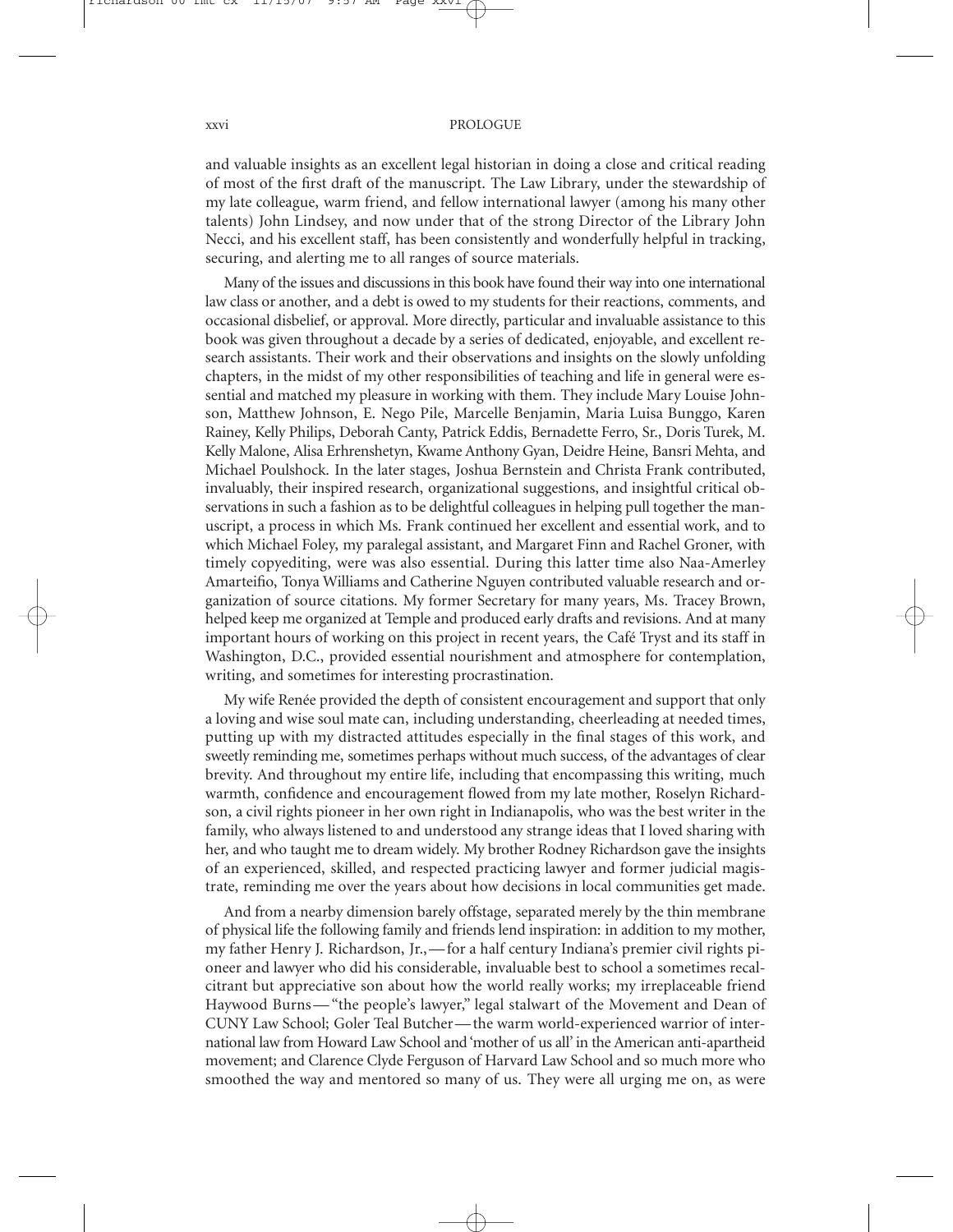other valued friends along the journey, providing in their special committed wisdom about justice, the world and Black folks, the kind of safety nets that only they could give, then and now, against many pitfalls.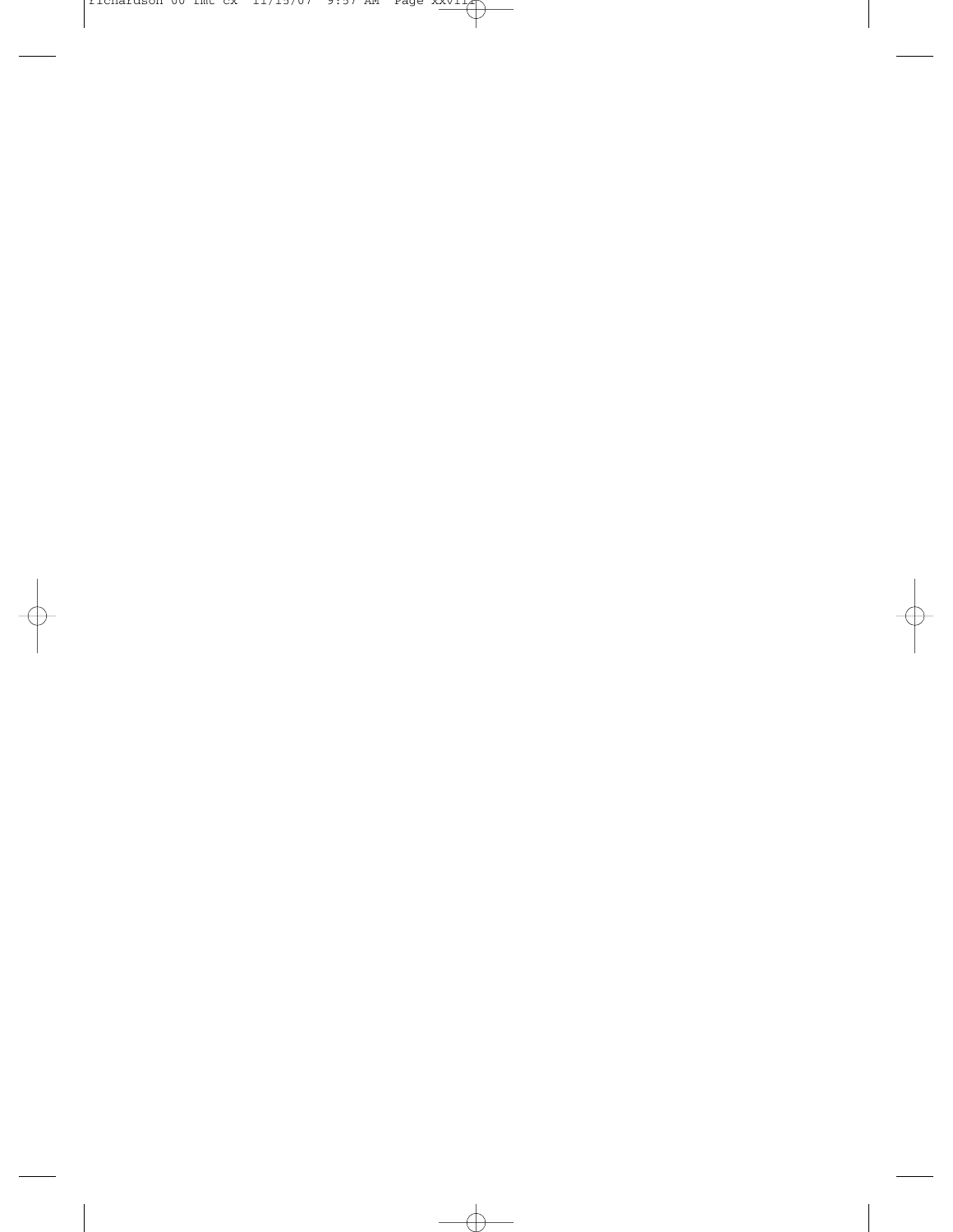# **Introduction**

Notwithstanding the passage of almost 400 years, considerations of race, however disguised in the academy and the public forum and re-shaped by history, not least in the United States, remain pervasive in the 21st century among the descendants of the same peoples as in the 17th century. This clearly includes race-related questions arising under international law and in the study of international relations and diplomacy. And thus the mere fact that this book is written—or any other book about the history of African Americans, of which there have recently appeared a trend of new volumes—inevitably asks for an explanation of the proper role that this history should play in today's decisions about race, color and African heritage. How should we best understand the current authority of the precedents and lines of descent of these historical claims and interests? I begin to explore that question in the remainder of this Introduction, up to and through the story of W.E.B. DuBois' Senate testimony on the United Nations Charter, and to raise other connected issues throughout this work, and in its final chapter.

# **Questions of Approach**

This book is accordingly about African-Americans and the beginnings of their acting as *participants*, in Myres McDougal's term, in the international law process.13 They could not "participate" in the 16th through 19th centuries as did the sovereign governments and their leaders and high officials of empires in the Londons, Paris(es), Lisbons, and Madrids of the world, or even as the local governments of colonial territories in the New World did, for example, in the thirteen colonies of British North America. But collectively African slaves and African-heritage people were the target and focus of much international concern among those same governments, and periodically they acted to leverage or protect themselves against those governments. African-heritage peoples were impacted by the stream of decisions, interpretations, and jurisprudential formulations about international law during those centuries.

Concurrently, this was also the period when modern international law emerged, as previously mentioned, largely defined by the Dutch lawyer and scholar Hugo Grotius, as a coherent legal system, following his first major work in 1625.14 There is no doubt that wherever they were in the New World, including principally for our purposes in the North American British colonies, African-heritage people "participated" in the in-

<sup>13.</sup> Harold D. Lasswell & Myres S. McDougal, *Jurisprudence for a Free Society: Studies in Law, Science and Policy* (New Haven: New Haven Press, 1992) 141, 417–423, 557–558.

<sup>14.</sup> Lauterpacht, *supra* n. 1; *See. e.g.* Michael Akehurst, *Modern Introduction to International Law*, 5th ed. (London: George Allen & Unwin, 1984) 13–14, 216.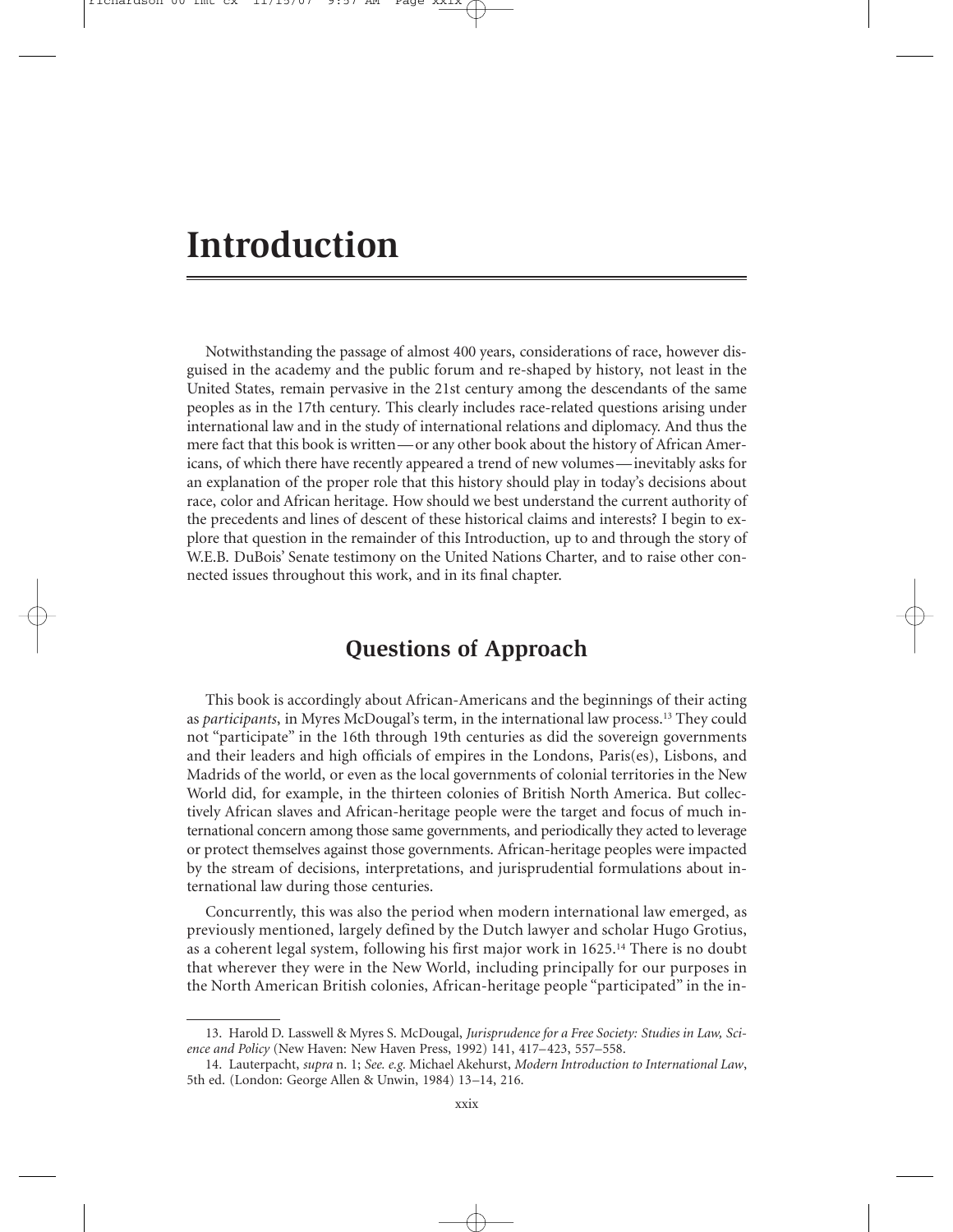ternational legal process, even if they lacked formal standing under that law to do so. Discrepancies among three areas: the perceived realities of international concern about African slaves in the New World, their impact on Europeans' lives and objectives, and the absence in the applicable European-prescribed international law of principles and procedures granting African slaves/African-heritage people access to legal decision making under the law, raise at least two categories of inquiry. One is about the adequacy of that legal system(s) to do justice to *all* the people it governs or affects. The second is about the story of the normative relationship and the demands of the excluded people(s) to that legal system. Specifically, it concerns what that law ought to hold regarding slaves, as it in practice operated to govern or take their lives while barring any short-run chance for them to influence its commands or enforcement. There was some promise for African-heritage people in international legal doctrine, at least in theory, notwithstanding its governance and accommodations with the international slave system in the 17th and 18th centuries in this regard. However, the promise faded as the jurisprudential underpinning of international law shifted from natural law to territorial sovereignty. Thus the second line of inquiry above occupies much of this book's attention.

To tell the story of African-Americans' relationship to international law up through the American Revolution and the War of 1812, with references to analogous legal claims of African peoples elsewhere in the New World, we must develop our best sense of the demands that they actually made to international law for a better life, i.e., for relief from slavery and racism on the land and in the communities where they lived. Since African-heritage people during this period were barred from being formally trained as, nor had access to international (or any other kind of) lawyers (save for extremely rare exceptions), we must find their demands in the various forms that they were actually expressed, e.g., with their feet, as well as with their mouths or pens. We can then interpret the content of these demands as pleas for relief under 'better' international law that Black people would have demanded to exist, had they had access to the legal process with the requisite opportunities, education, resources, and advocacy skills to be effective within the rules, rituals, and decisions of that process. This characterization of demands for specific beneficial results under international law regarding rights, duties, policy objectives, and the allocation in the community of power, wealth, knowledge, and other resources we can call an African-American "claim" to international law, as Professors McDougal and Lasswell developed this notion of "claim" in the New Haven School.<sup>15</sup>

Black folks made what we call an *implicit* claim when there were no overt words or direct expression demanding better international law but when by their actions they indicated by implication, in context, a demand for more freedom. As the content of their demand is familiar to international law (even though it was not agreeable to contemporary authoritative doctrine), we can call this interpreted demand an *implicit* claim; furthermore, it reflects an *interest* that African-heritage people had in interpreting, prescribing, and implementing international law.

This book explores the explicit and implicit claims to outside law and international law made by African-Americans up to through the War of 1812. When these claims—their contexts, content, and patterns—are considered in their similarities, we then have a basis to discuss the wider *interests* of African-Americans under international law during this period. A further refinement of such interests and their commonalities leads us in the direction of understanding the *stake* of African-Americans in international law coming out

<sup>15.</sup> *See* Lasswell, *supra* n. 13, at 1461–1475, 1548–1552.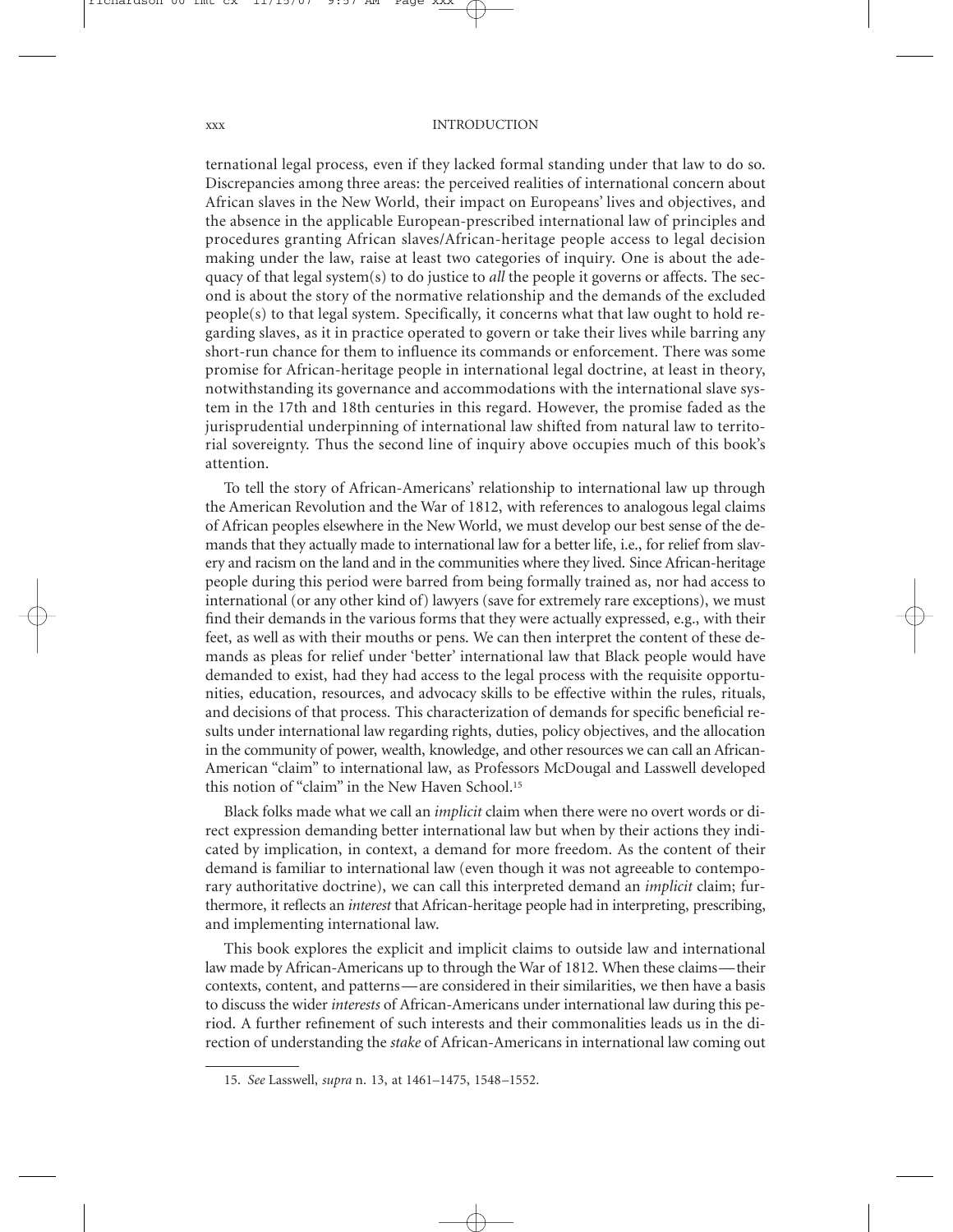of this period in their history, from its slave trade origins into the early 19th century. It is my hope that subsequent scholarship will carry this story into the 21st century.

# **W.E.B. DuBois Testifies**

On Wednesday, July 11, 1945, the pre-eminent African-American intellectual, a founder of American sociology, a founder of modern Pan-Africanism, and chief publicist for the National Association for the Advancement of Colored People (NAACP), W.E.B. DuBois, testified before the Foreign Relations Committee of the U.S. Senate in favor of the United States' ratifying the United Nations Charter. This Charter was intended, and did become the foundation of the new post-war international legal order. The drafting of the Charter had been completed earlier that year, in the historic San Francisco Conference of fifty nations along with several non-governmental organizations. DuBois was not the only American testifying before the Committee supporting Charter ratification — many did. President Truman, believing that the Charter and the successful formation of the United Nations was essential to U.S. interests and welfare, very much wanted ratification and was giving his strongest support to the process. However, DuBois was the only African-American so testifying, presumptively representing the NAACP, but somewhat cryptically labeling the status of his own testimony as "speaking only officially for himself".16 Much racial, legal, political and social history, including considerable politics and rivalries among NAACP leaders behind the scenes, led him to that table in a crowded Senate hearing room on this day. That history also shaped the content of his testimony and the American government's reaction to it.

In testifying before that Senate Committee in support of the Charter as a treaty, which was before that body for its advice and consent for U.S. ratification, DuBois, notwithstanding his minimalist labeling of his testimony's status, was representing, in fact, the likely majority of politically informed African-Americans. For some months Black folks had been expressing their support for the Charter in the Black Press across the country. But he also saw himself as representing the "pressing cries of the 750,000,000 unrepresented [who] were not expressed and even forgotten at San Francisco,"<sup>17</sup> that is, the colonized peoples of color held under the empires of European states around the world. He had been fighting for them since the beginning of the 20th century, and he strongly believed—and had consistently so written and spoken—that African-Americans must make common cause with them to effectively protect their rights in the United States. His stance on these issues competed in the discomfort it caused many in the NAACP leadership, and many in the law enforcement and security agencies of the U.S. government. This discomfort only intensified under DuBois' consistently experienced, strong, and superb advocacy of the position, including for example, his work on resuscitating the Pan-African Conference, of which he was an original founder, in October 1944.18

Also in testifying before the Committee, DuBois was following a well-worn procedure under the U.S. Constitution which, among other implications, laid out a primary pathway for introducing principles of international law contained in treaties into domestic

<sup>16.</sup> David Levering Lewis, *W.E.B. DuBois – The Fight for Equality and the American Century, 1919*–*1963* (New York: Henry Holt, 2000) 510.

<sup>17.</sup> *Id.*

<sup>18.</sup> *See* Lewis, *supra* n. 16, at 499–503.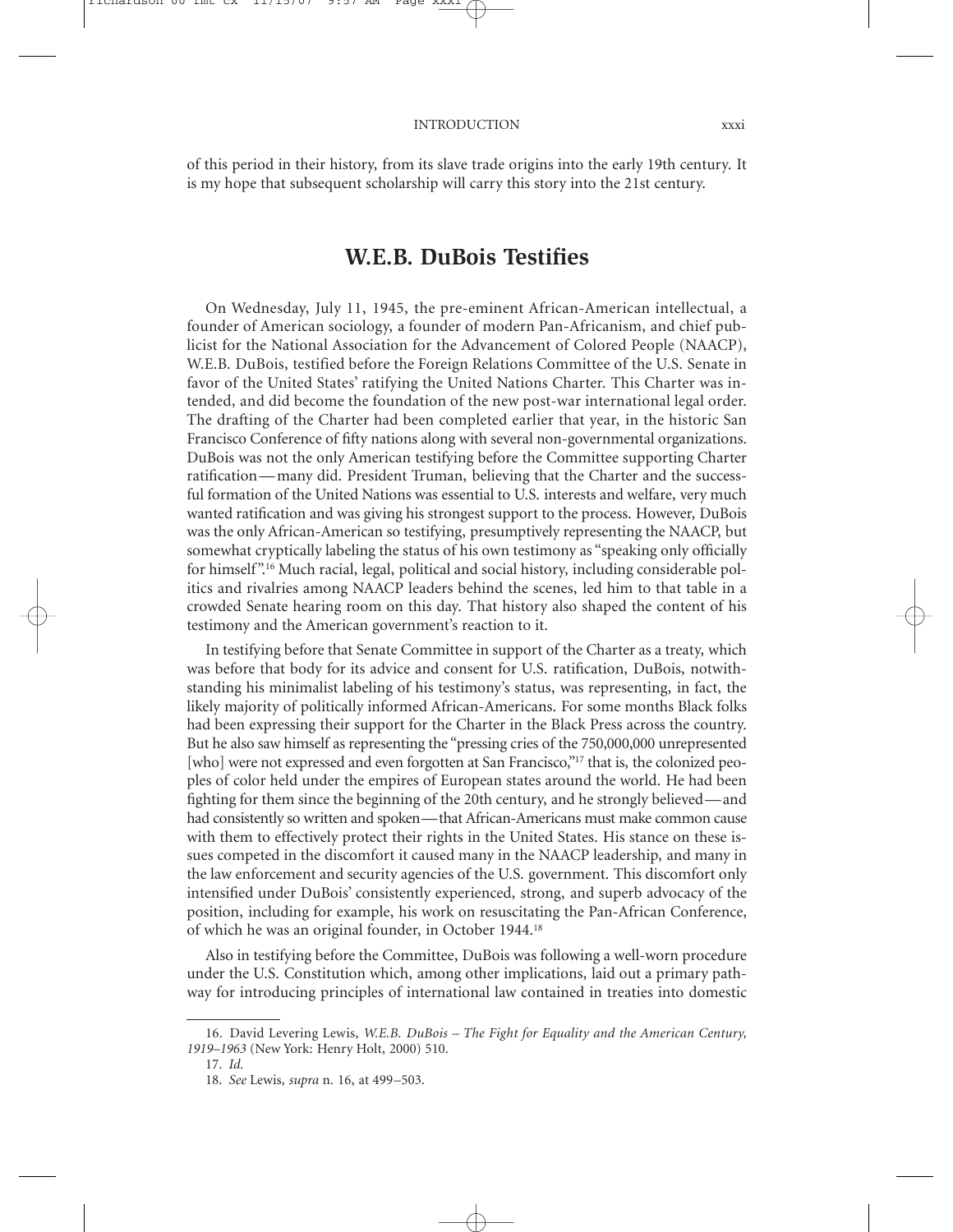#### xxxii INTRODUCTION

American law. In 1945, testimony by any African American on any subject in a Senate hearing was rare enough. Testimony by African Americans supporting U.S. treaties — to say nothing of this Charter which even then was projected to be the foundation of establishing a new post-World War II world order — was unprecedented.

Sitting before the Committee testifying on this day, DuBois was representing the majority of African-Americans, urging ratification of the Charter under a constitutional procedure in which his people had not only an interest, but more fundamentally, a *stake* in seeing that it was carried out in a certain way. By "stake" I refer to the following. African-Americans had been for more than three centuries so deeply involved in and afflicted by the political, economic, legal, cultural and international processes that built America from an eastern seaboard string of struggling British colonies to, in 1945, the major victor nation and military industrial powerhouse at the close of World War II. And during the same three centuries, Black folks, long before, during, and after the Civil War and Reconstruction, had been so profoundly involved in their own high risk and parallel domestic and international struggles against slavery and systemic racism. Their struggle was to maintain their families, educate their children, and develop and link their communities into an African-American culture. Thus their collective concern was now widespread and their hope was heartfelt, as it had been in earlier eras and forms for the American Revolution, the Haitian Revolution, and other international path-breaking events from the 18th century until this moment. Their hope and demand was that the emerging new world order, of which the UN Charter would essentially be the constitution, would serve their fundamental collective goal to be free from racism, in ways that American law, white majority policies and sentiments, and the American economy clearly had not provided.

Even for those Black folks who were unaware of the Charter or any of its issues, its ratification and the way it was ratified by the United States would, one way or another, involve their interests and those of the Black community. Thus they had a stake in the outcome. Many Black folks did consciously believe that it was crucial to the welfare of the "race" (Black folks) that the Charter be ratified as a U.S. treaty. That is, that the U.S. Constitution must work through governmental hearings and decisions about ratification to produce that result. In this sense, DuBois was testifying in favor of the Charter as a vital constitutional interest and also as a vital international interest. That the Charter was nationally important was a general conclusion shared by white and Black America; however, the nature of the stake each racial community had in this Charter differed radically.

Why did DuBois and most African Americans see the U.N. Charter as so important to their welfare? From the beginning of America as a country African-Americans — as African and African-American slaves, men, women and children, Free Blacks, creoles, Native Americans, Black Indians, and other mixtures of blood and status of color — had a stake in the drafting and interpretation of the U.S. Constitution, even if they did not directly participate in doing so. This stake definitely included the constitutional provisions and understandings which addressed slavery and slaves, the inclusion of the Bill of Rights as the first ten amendments to that document, and the posture and prerogatives of the United States as a sovereign nation under international law.

The presence of Black folks in the thirteen Colonies had been a looming one, which whites experienced as threatening and difficult and thus demanded complete social and physical control. They saw Blacks as essential to their organization of the national economy and to their personal sources of wealth and way of life, and this demanded complete social and physical control to the point of captivity. The African presence, and increasingly the African-American presence in the colonies since almost two centuries before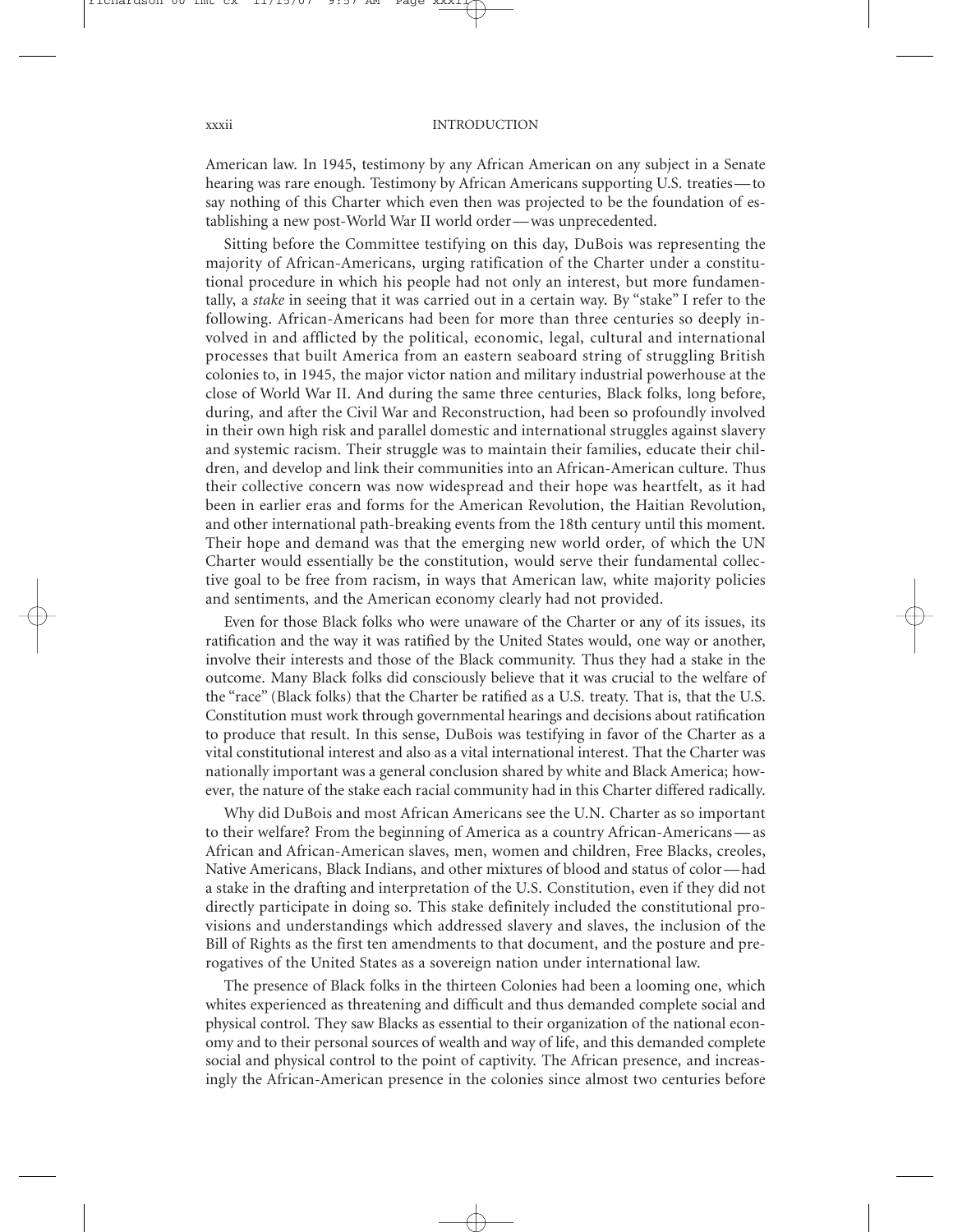## INTRODUCTION xxxiii

the Revolutionary War, their presence in that War on the international stage, their continuous history of opposition and revolt and as the racial and enslaved "Other," all guaranteed that a Black presence would, one way or another, infuse the minds of the Framers as they drafted the Constitution. This is notwithstanding that any presence of Black representatives among them as they did their historic work in Independence Hall in Philadelphia during that hot summer of 1787, was to them unthinkable. I will return to these constitutional questions in later chapters.

The point is that although DuBois in his testimony was reflecting the huge *stake* African Americans have always had in the interpretation of the U.S. Constitution, that *stake* had not fully defined the path towards Black freedom. And therefore DuBois' testimony was reflecting a second critical element as well: the *stake* of African Americans in defining and interpreting international law.

DuBois, having secured permission to speak before the Committee, appealed to the Senate to consent to ratification of the Charter but expressed certain fundamental reservations. As noted above, he underscored the "pressing cries of the 750,000,000 [colonized peoples of color] unrepresented [who] were not expressed and even forgotten," at San Francisco.19 He further told the Senators that the principle of "taxation without representation is tyranny," applies equally to "Latins, and Slavs, and the yellow, brown and black peoples of America, Asia and Africa." DuBois further asked the Senate to validate as a *first* (sic) principle of international law that "at the earliest practical moment no nation or group shall be deprived of effective voice in its own government."20 These themes encompassed the desire of most Black Americans—as expressed through previous weeks of articles and editorials in the Black press—for the Charter to be ratified because of its human rights provisions and the obligations they imposed on the United States. In a word, those provisions, principally Articles 55 and 56, and  $1(2)$ , obligated all treaty parties to, at a minimum, cooperate with each other to institute fundamental human rights for all peoples throughout the world community. That is, the duty ran to all peoples within the borders of each such state or territory for which each state had responsibility, as well as in other territories. This language was not an afterthought at the San Francisco Conference. It had found its way into the final text of the Charter from similar language in the previous Atlantic Charter promulgated by the United States and Great Britain in 1944, the last full year of the War, as part of the statement of fundamental principles anticipating the formation of the United Nations.21 It was clear that this underlying Charter vision of a new post-war international community saw the protection of human rights globally under the rule of law as essential to the furthering of international development and progress, as well as to the maintenance of international peace and security. However, DuBois was skeptical "that the Atlantic Charter and the imperatives of the Four Freedoms would be formally honored in the parliament of nations (San Francisco) about to convene three thousand miles away."22

Thus DuBois' testimony, resonating with the wishes of most Black Americans on these questions, formed a claim to international law that their right to be free of racism and to equal rights under law was confirmed by the UN Charter. The U.S. government was thus obliged under international law to implement these rights, and, furthermore, through its own Constitution it was obliged to implement such rights for U.S. citizens under its own domestic law. In other words, African Americans were claiming rights under inter-

<sup>19.</sup> *Id.* at 510.

<sup>20.</sup> *Id.*

<sup>21.</sup> *See id.* at 503–507.

<sup>22.</sup> *See* Lewis, *supra* n. 16, at 503.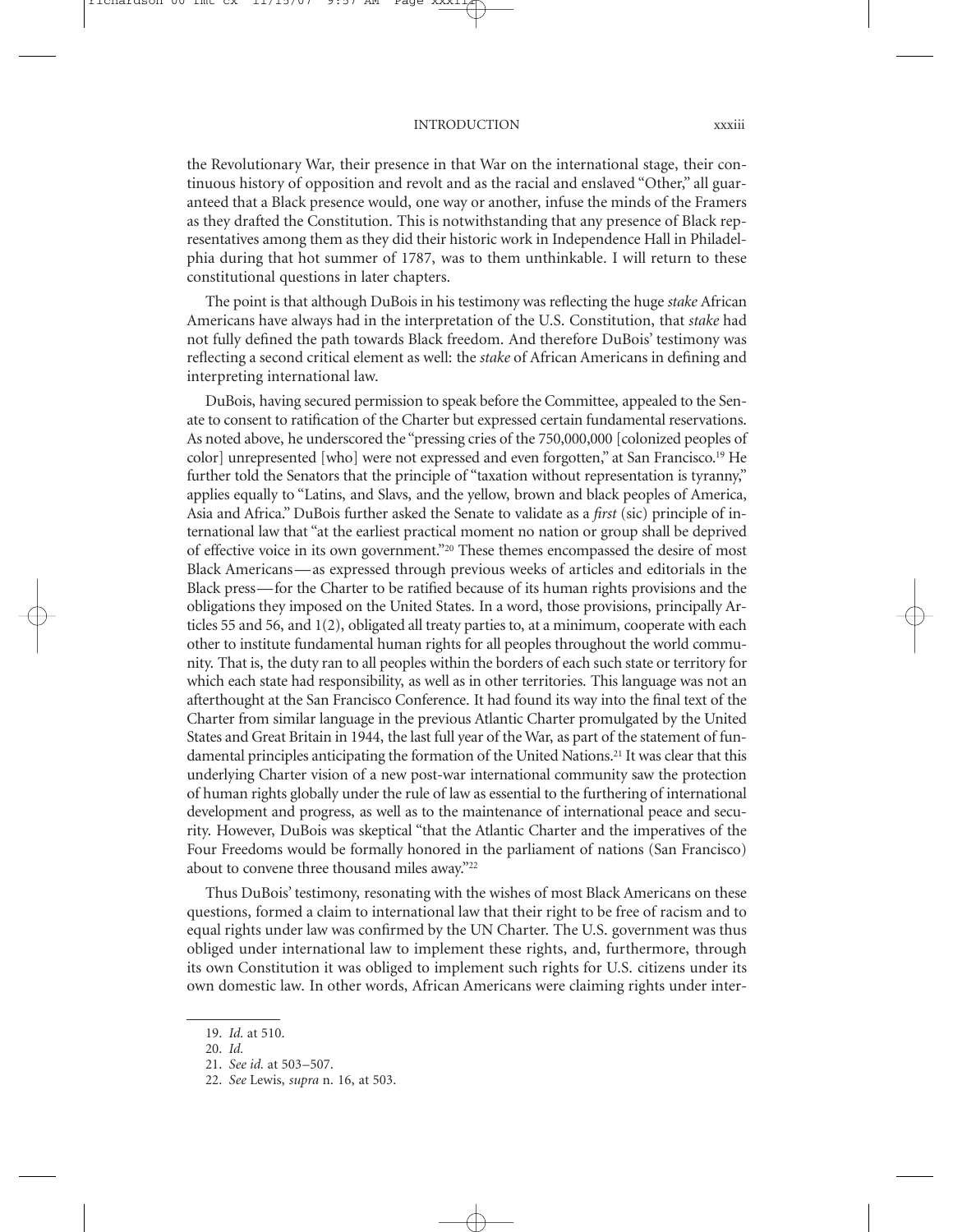national law that they could not claim under domestic U.S. law. They were claiming not only that they had such international legal rights, but that now such rights were binding at the local level by operation of the Constitution regarding treaties. An additional "outside" source of law — international law — was being invoked to deliver and apply rights in local settings where otherwise the local U.S. law was upholding various forms of racism. In the southern states that law was aggressively and notoriously protecting and defining unrelieved systemic and deadly racial apartheid.

# **The Immediate Context of DuBois' Testimony**

We can only really understand the setting in which DuBois delivered his testimony by considering it, briefly, from three vantage points. One was that of national Black politics around DuBois and his world view, the NAACP leadership, and the San Francisco Conference. The second was that of U.S. federal politics about race and civil rights for African Americans. The third was that of the emergence shortly following the end of World War II of the Cold War with the Soviet Union.

After being estranged from the NAACP, despite his being a founding member, for 10 years, DuBois was prevailed upon to return to the fold by its President Walter White, in mid-1944 when DuBois was 75 years old. This act in light of DuBois' prominence, was seen as something of a coup for White, who, however, misinterpreted the situation. White and others greatly underestimated DuBois' talents and energies by assuming that his life's work was now done and that he could therefore be confined to a non-substantial role in the Organization. DuBois took his new position very seriously and had an expansive vision of the work he had yet to do. This organizational misperception led to clashes within the Organization about DuBois' role at San Francisco. Underpinning the conflict was the continuing discrepancy between DuBois' belief that African Americans could only confirm their rights through international solidarity with other peoples of color and the NAACP's beliefs that African-American rights strategies must only be played out through the parameters of U.S. constitutional law and foreign policy. Fears of being labeled 'communist' by American officials in the emerging Cold War led NAACP leaders in this direction.23

In the run-up to San Francisco, DuBois worked on resuscitating the Pan-African Conference. In the same vein, he criticized the work of two influential white study commissions on international questions for minimizing or ignoring the plight and representation of non-governing colonial peoples and for failing to mention African-Americans and Asians "being deprived [of] rights."24 Further, DuBois in the State Department auditorium critiqued, in front of influential white people, Undersecretary of State Edward Stettinius's special briefing of over 100 organizations looking towards San Francisco, for passing over the question of colonized peoples, and he made similar criticism at other conferences during this period. He also began a correspondence campaign to the State Department in his official status as an observer or consultant in San Francisco for the NAACP, and to the leadership of the NAACP and other mainstream organizations demanding that the "Department of State give Negro Americans some specific recognition."25

<sup>23.</sup> *Id.* at 497–502.

<sup>24.</sup> *Id.* at 503.

<sup>25.</sup> *See* Lewis, *supra* n. 16, at 504.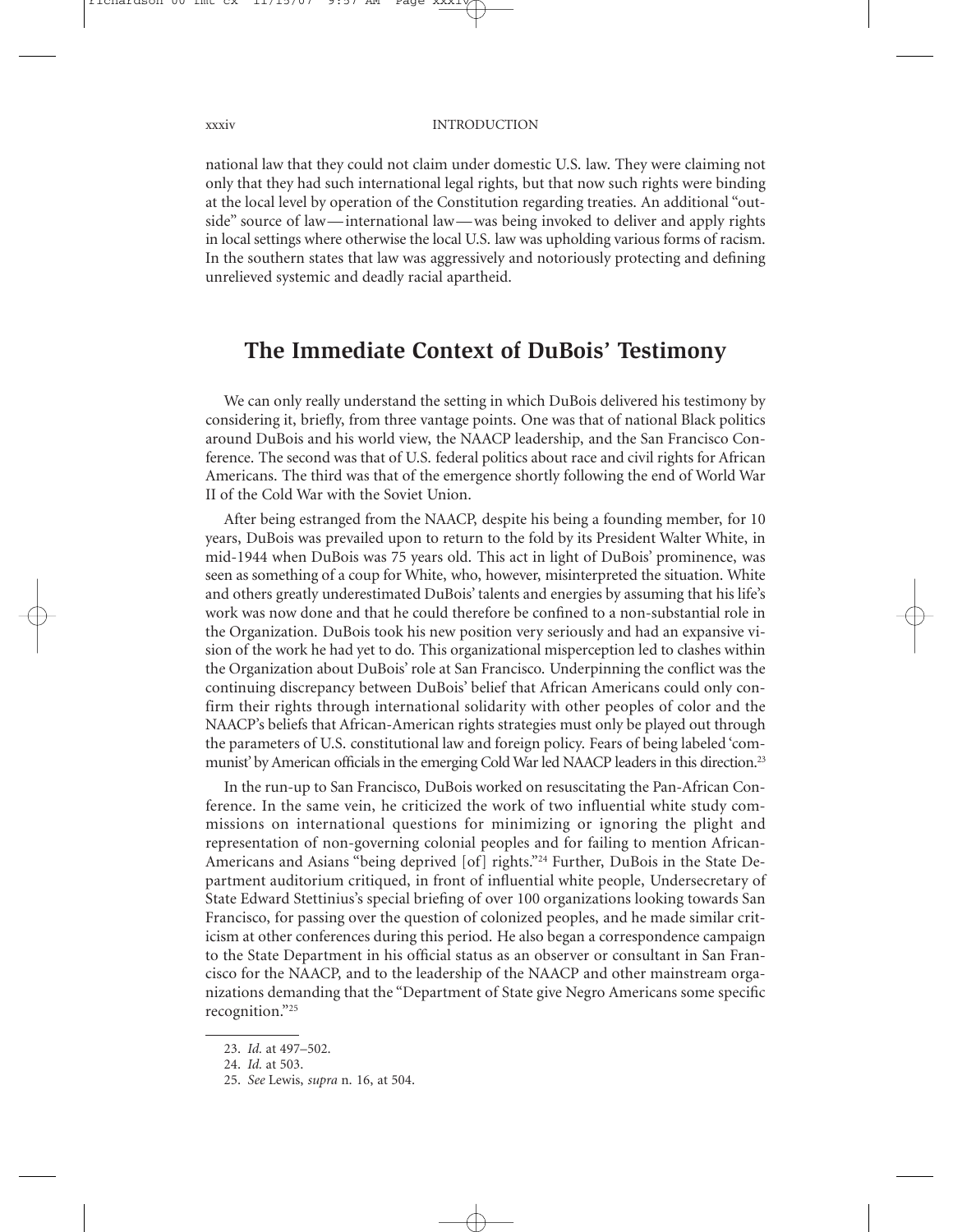## INTRODUCTION xxxv

Walter White had been traveling in the Pacific, but DuBois' activities spurred him to unexpectedly return, and then convince the NAACP Board to downgrade DuBois's role in San Francisco to 'assistant consultant,' and to accept Eleanor Roosevelt's intercession to make possible a three-person NAACP delegation: White, noted Black educator Mary McLeod Bethune, and DuBois, appointed to serve with 46 non-governmental organizations accredited to the U.S. delegation. DuBois publicly praised the delegation but was not happy about his demotion.<sup>26</sup> It seems clear, as David Levering Lewis notes, that the NAACP as an organization had paid little more than rhetorical attention to the civil rights implications of the United Nations until DuBois' return.27

On April 25, 1945, the San Francisco Conference held its opening ceremony, with DuBois, White, and Bethune in attendance. Quite involved in this process was also Ralph Bunche, the talented Black U.S. diplomat, scholar, defender of rights of colonized peoples in a more behind-the-scenes manner than DuBois, and future Nobel Peace Prize winner, who was the only Black member of the U.S. official delegation. These four would remain in San Francisco for five weeks. Nine days earlier, President Roosevelt had died, and Vice-President Harry Truman had been sworn in as President.

While the NAACP delegation generally lobbied governmental representatives to adopt the Charter, DuBois, using Bunche's position with the U.S. delegation, transmitted precise language that he hoped to see inserted in the Charter, and as part of this strategy issued a press release on behalf of the NAACP delegation, which advocated that "no nation or group shall be deprived of effective voice in its own government and enjoyment of the four freedoms."28 His proposed language to the American delegation also included the following: (i) "the colonial system of government, however deeply rooted in history and custom, is today undemocratic, socially dangerous and a main cause of wars; and (ii) the United Nations recognizing democracy as the only just way of life for all peoples make it a first statute of international law."<sup>29</sup> One principal focus of DuBois at the Conference centered on Russia, China, and unrecognized India, as well as on the support received from these delegations for the causes of racial equality and anti-imperialism. The Soviet delegation, led by Foreign Minister V.M. Molotov, stood up for human rights and the emancipation of the colonies; DuBois was 'ecstatic' when Molotov stated that human rights were "indispensable to international peace and security." He also continued to write his Defender column for the NAACP magazine, *The Crisis*, and during this period also his book *People of Color* was published. All of this contributed to some tension between DuBois and the other two NAACP delegates.30

As David Levering Lewis noted, the Russians got "enormous propaganda value from their anti-imperialist pronouncements," which distressed many American consultants and observers.31 And more notably, between the beginning of the San Francisco conference and mid-May 1945, it was announced by the U.S. Secretary of State that the United States would neither propose nor support a human rights declaration as an integral part of the Charter. Both NAACP Executive Secretary Roy Wilkins and DuBois were stunned by this announcement. It confirmed, among other things, not only the U.S.' dismissal of DuBois and the NAACP on this issue, but also the marginalization and subordination of Ralph Bunche within the U.S. delegation. It further confirmed the identification of interna-

<sup>26.</sup> *Id.* at 505.

<sup>27.</sup> *Id.* at 505.

<sup>28.</sup> *Id.* at 509.

<sup>29.</sup> *Id.* at 510.

<sup>30.</sup> *Id.* at 505.

<sup>31.</sup> *See* Lewis, *supra* n. 16, at 508.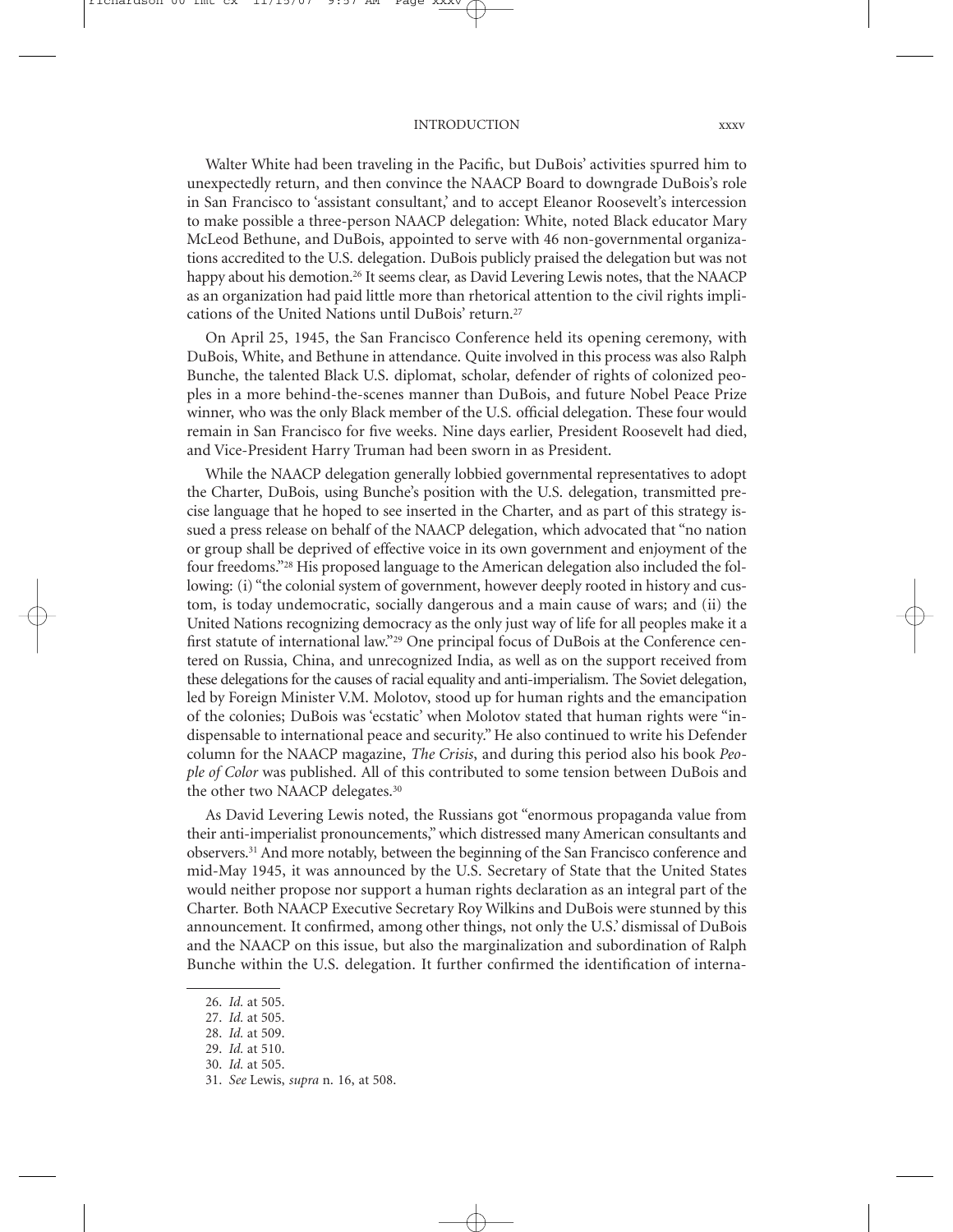tional human rights issues, including the global legal protection of racial equality, by many in the U.S. government during this period as an element of 'communism' or 'procommunism.' This was the case even if in order to make such policy, the United States, clearly by decision of President Truman, had to formally repudiate at San Francisco major principles of the very prominent and hope-laden Atlantic Charter promulgated by Roosevelt and Churchill as the basis of a post-war international order.<sup>32</sup>

After the close of the San Francisco Conference, DuBois requested permission to testify before the Senate Foreign Relations Committee, which was granted, to speak "officially only for himself." He did so without notifying the NAACP, which produced resentment among those who thought that Walter White should be the one representing the Organization. Subsequently, the Committee did invite White to speak, but he chose not to do so.33

Let me now turn to the context of DuBois' Senate testimony regarding U.S. federal law and civil rights policy towards African-Americans, the Charter ratification process, and the emerging Cold War with the Soviet Union.

# **The Federal Context of DuBois' Testimony**

At notable times, the interpretation by the U.S. Supreme Court of the lack of rights of equality and due process of law for African-Americans, especially in the 1857 case of *Dred Scott v. the United States*, and in 1896 case of *Plessy v. Ferguson*, produced major forces in shaping African-American legal, social, political and economic history. Such legal decisions were thus powerful impulses in defining the collective African-American struggle on all fronts to overcome these barriers, realize their equality of rights under American law, and to end the racism levied against them since before the birth of the United States.

At the time of DuBois' testimony, Charles Hamilton Houston, Thurgood Marshall, and a corps of other brilliant Black lawyers under the umbrella of the NAACP, in conjunction with several white progressive lawyers, were already at work on the step-by-step federal litigation strategy that would lay the foundation for overcoming the separate-but-equal doctrine of *Plessy*. <sup>34</sup> Notwithstanding the Thirteenth, Fourteenth and Fifteenth Amendments to the Constitution giving rights to Blacks following the Civil War, *Plessy* had become the foundation for the apartheid system of comprehensive racial segregation in the southern states, as well as for racial segregation in the North, during the Twentieth Century until 1954.<sup>35</sup> In that year the efforts of these lawyers—intimately and fervently supported nationally by the Black community—culminated in legal victory in the monumental Supreme Court case of *Brown v. Board of Education of Topeka, Kansas*, <sup>36</sup> which held that racial segregation in schools was inherently unequal.

However, DuBois' testimony before the Senate had occurred nine years earlier. Racial segregation was abundant in the North and omnipotent in the South. Male and female African-American troops after the War were being demobilized from segregated

<sup>32.</sup> *Id.* at 507–509.

<sup>33.</sup> *Id.* at 519.

<sup>34.</sup> *See* Lewis, *supra* n. 16, at 497.

<sup>35.</sup> *See* Haywood Burns, "From *Brown* to *Bakke* and Back: Race, Law and Social Change in America," Daedalus, vol. 110, n. 2 (Spring 1981) 219–220.

<sup>36. 347</sup> U.S. 483 (1954).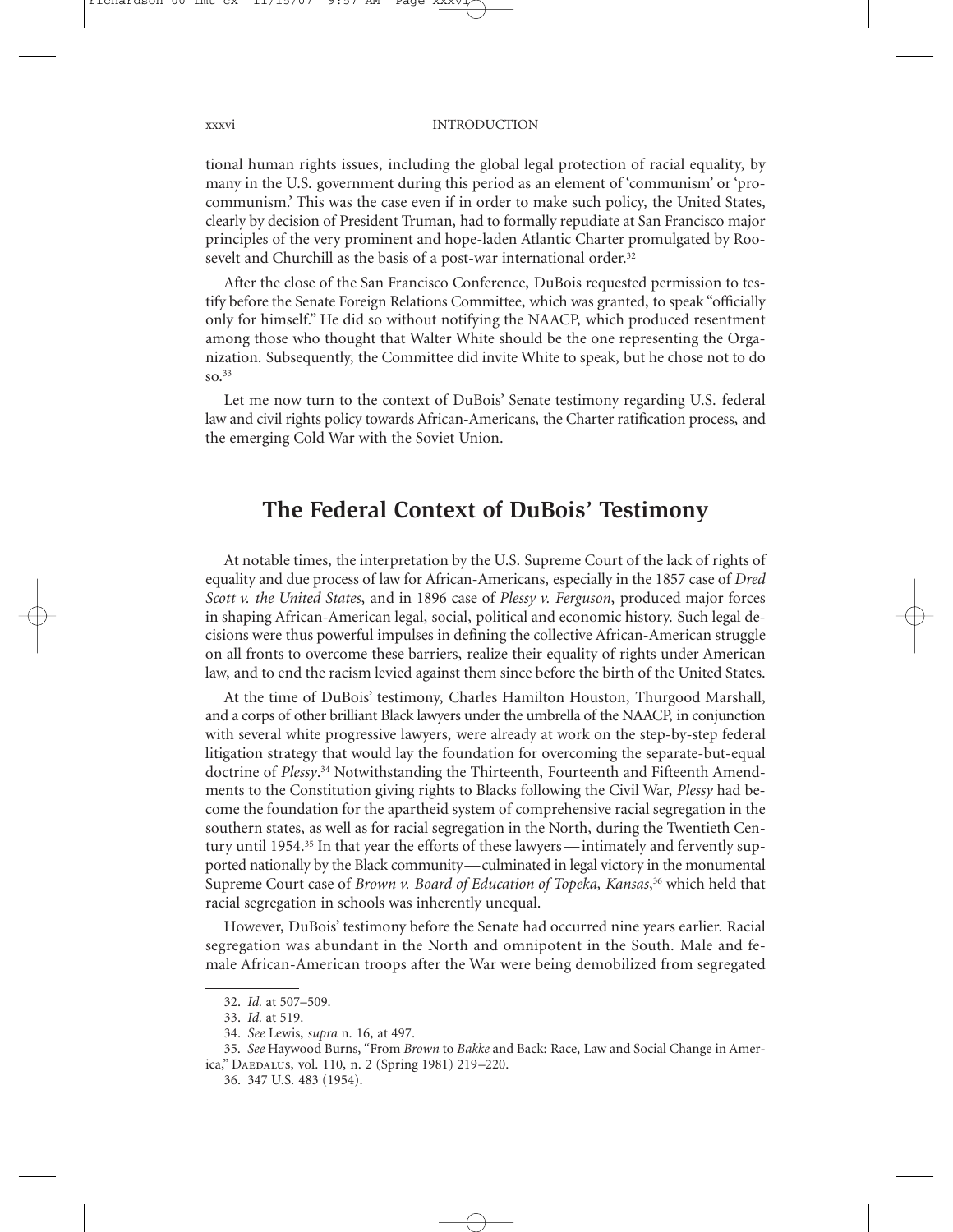## INTRODUCTION xxxvii

units in the U.S. armed forces to return to an American society for which they fought in the name of democracy and freedom, but which was no less racist for them than before the War. There was no federal law against racial discrimination and only a smattering of minor anti-discrimination statutes in some Northern states. Because of the seniority system in the Senate, all major Senate committee chairmanships were held by Senators from very safe southern districts for their re-election, and therefore of extended longevity and seniority in the Senate to ensure the perpetuation of the segregated South. These included, infamously, Richard Russell, Strom Thurmond, and Theodore Bilbo. As had the Framers from the Southern states at the U.S. Constitutional Convention in 1787, who threatened to quash the very emergence of a U.S. Constitution if it did not sufficiently protect the slavery system, these Senate leaders were dedicated to quashing any piece of federal legislation or treaty, including the UN Charter, they saw as threatening legal segregation and its underlying virulent racism in any of their states.37

In a word, for legislation and treaties, as well as for many other purposes of governance, including nominations to the Supreme Court, the President had to gain at least the acquiescence of those Senate leaders. President Truman had been in office less than a year after the widely mourned death of four-term President Franklin D. Roosevelt. He was already beginning to show himself more competent than many had believed of this relatively unknown ex-Vice President and ex-Senator from Missouri. He had even in a few utterances indicated that, for a U.S. President, he might support modest progressive steps towards limiting racial segregation, and he would give more such indications in the next few years. But now in 1945, he was deeply committed, as was his Democratic Party and most of America's people, to getting the United Nations Charter ratified.<sup>38</sup>

A further element of context loomed, which, as previously noted, had broken into view at the San Francisco Conference. The clouds of the approaching Cold War between the United States and the Soviet Union were already visible in the increasing diplomatic conflicts between the governments around decisions about the governance of a devastated occupied Germany. They could be seen as well in conflicts around the formation of a war crimes tribunal at Nuremburg to try German Nazis, and in emerging conflicts about the political future of the East European countries. Because of DuBois' international prominence as a founder of Pan-Africanism and as a leader in the international peace movement, he was already under investigation by the U.S. government for advocating global legal protection for the rights of colonized peoples in parallel to similar Soviet declarations. He was, as well, in the middle of growing dissension in the leadership of the NAACP. Nevertheless he testified before the Senate, and his testimony resonated throughout much of the African-American community.

In an important sense, the UN Charter was somewhat of a mirror in international law of the U.S. Constitution — no small thanks to the prominent role played by U.S. representatives. This was so in the latter document codifying the principle that the protection of citizens' rights against abuse by government must be a fundamental duty of government and a definition of good governance. Thus all constitutions, including the UN Charter as the constitution of a new world order, must be assessed regarding their protecting those individual rights. The United States would be obligated under international law and the Charter to act and cooperate with other states to protect the human rights of all peoples and people.

<sup>37.</sup> *Cf.* Lewis, *supra* n. 16, at 87, 121, 193.

<sup>38.</sup> *See id.* at 507–508.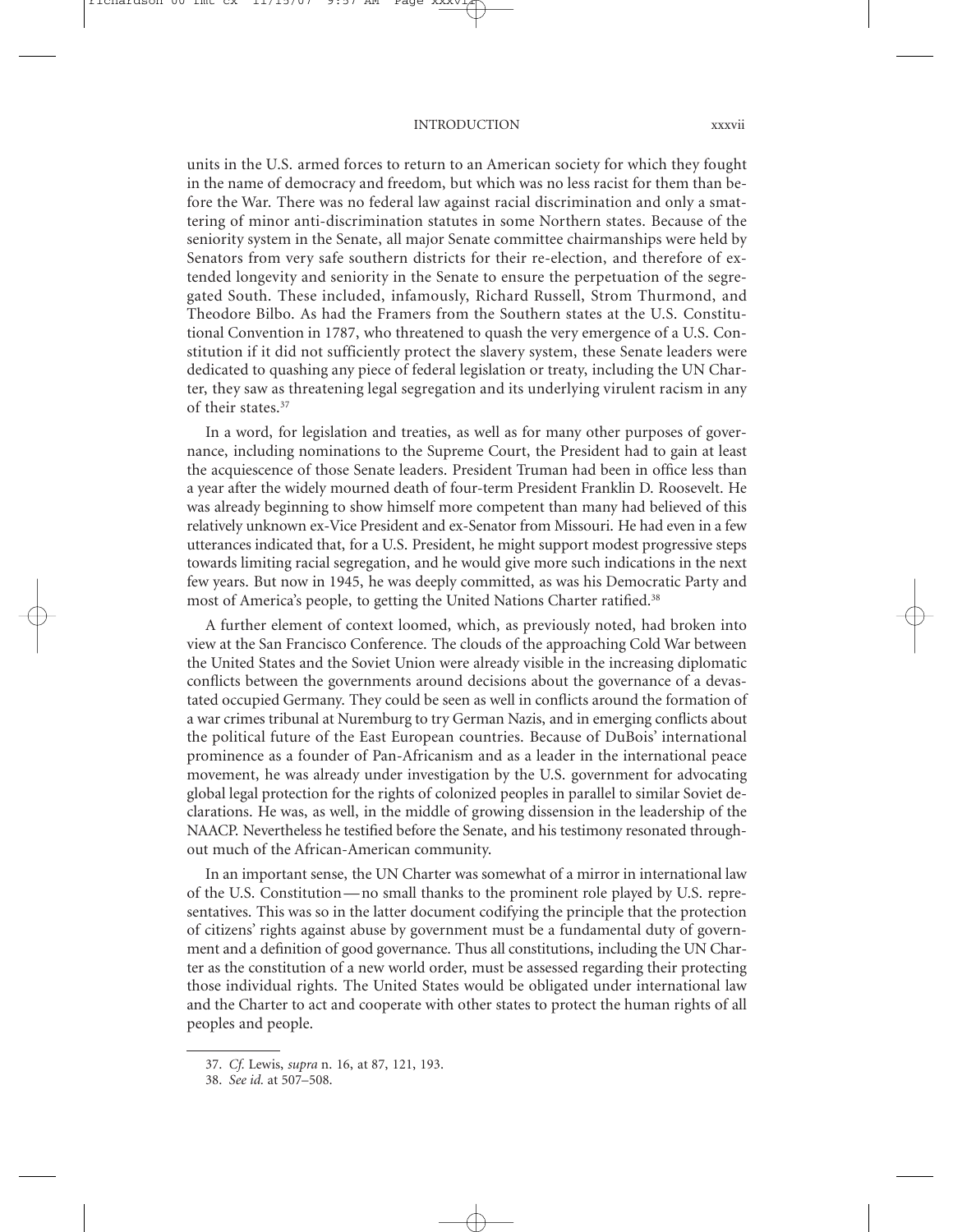#### xxxviii INTRODUCTION

But there was a second prong to the federal importance of DuBois' testimony, of which both African Americans nationally and key Senators were aware, that rested on a certain provision of the U.S. Constitution. Under Article VI(2) (the Supremacy Clause) of the Constitution, treaties of the United States are to be given equal authority in U.S. domestic law to federal statutes. Thus it was possible, at least in theory, for individuals to petition in federal or state court for their rights under particular *treaty* provisions, to be upheld the same as they analogously would be in a provision of a federal statute. This is largely what African-Americans were looking forward to in pushing for the ratification of the UN Charter, and this wish was being expressed at that time in articles and editorials in the Black press all over the country.39 African Americans were looking to the human rights provisions of the UN Charter, as a treaty, to confirm their fundamental human rights under international law which were binding on the United States. In this book I refer to this general demand as a *claim* to international law, and to 'better' international law—what international law should be for African-Americans.

DuBois and Black folks across the country were, on various levels, equally looking forward to this source of rights protection under the human rights provisions of the Charter (international or "outside" law) being brought into U.S. domestic law through Article VI(2) of the U.S. Constitution. Such rights would thus be potentially available to each and every Black American to go into federal or state court and, with proper definition and advocacy, sue to protect his or her rights to equality as, now, a principle of U.S. federal law.

## **Outcome**

Faced with such an African-American claim to international law under the United Nations Charter, which stood on a strong legal basis, the United States Senate and the Executive would have none of it. Likewise, these issues discomfited some among the NAACP leadership. For the Southern barons who controlled the key Senate committees and whose assent the President needed to get the Charter ratified, this claim was a direct strike at the multiple levels of legal segregation erected under southern states' law. This legal structure had not been challenged up to then under federal law. It was basically designed to keep Black people servile, in their place, and available for unlimited cheap labor. This dedication to racism as national public policy conjoined with and mobilized another fear embedded in constitutional doctrine since the first days of the Republic. That was that the President might, regarding the balances of power among the federal government and between the federal government and the states, use the Supremacy Clause to legislate by treaty on subjects where Congress refused to act. It was all the more fearful when that subject was equality of rights for African-Americans. Thus, some deal had to be struck regarding Charter ratification here.

Several sets of norms, fears, and hopes collided around the fact and substance of DuBois' Senate testimony and its resonance with national African-American hopes and perspectives. They included the following: race and the potential threat to American racism from international legal doctrine through the new Charter as that threat would be mobilized by African-Americans; U.S. policy against the Soviet Union in the early Cold

<sup>39.</sup> *Id.* at 502–505.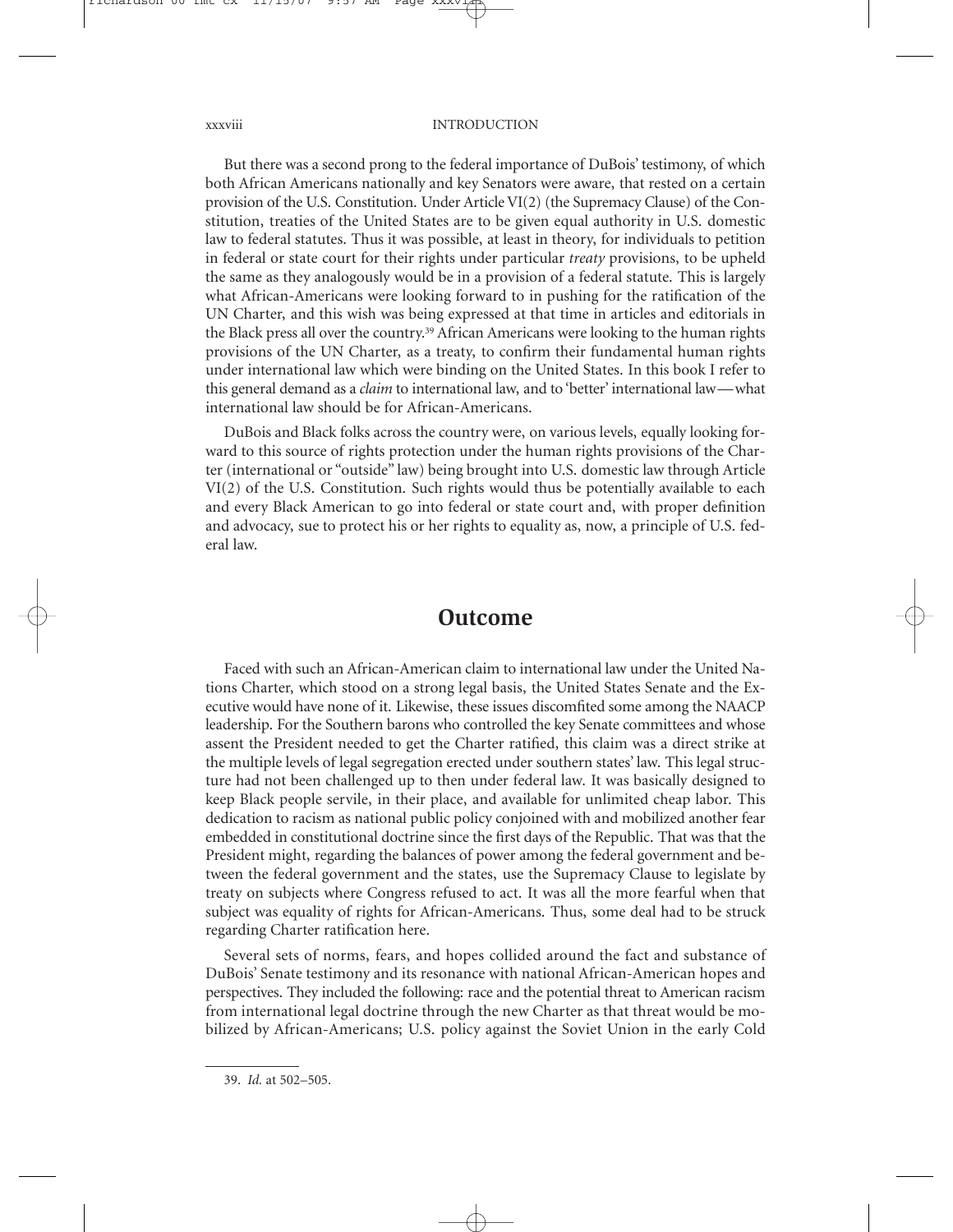### INTRODUCTION xxxix

War; the suspicion of American official cold warriors about the issue of internationally protecting the rights of colonized peoples and peoples of color, including African Americans, as being either a Soviet issue which America should oppose or a dangerously inflammatory issue against the domestic and international interests of the United States; the official governmental linkage of DuBois' actions and advocacy with these 'dangerous' issues, which was to some extent shared by elements in the NAACP leadership against DuBois; and the broad U.S. political support for the idea of the United Nations and the Charter, where President Truman's leadership in this regard was strongly asserting that these outcomes served America's best post-War interests.

The Truman administration was faced with these clashes and disputes, but faced also with the necessity of getting the Charter ratified through essential Senate committees as a treaty. It was also confronting the necessity of not being able to exclude all references to international human rights in the Charter, plus the undesirability of allowing the Soviets and their allies to dominate the emerging Charter international rights discourse. And so the Administration pursued a policy of limited discussion of human rights issues, ignoring their application to peoples of color globally and domestically. Truman's policy also undermined the authority of such rights as legal rights under international law that created international and domestic duties on all state-parties to the Charter.40

We have already noted that the Administration's policy pronouncement for the San Francisco Conference held that the United States would not take a position one way or another on inclusion of human rights provisions in the UN Charter. In his address to the Senate presenting the Charter for its advice on ratification later that year on July 2, 1945, President Truman did indeed mention the rights provisions of the Charter and their antidiscriminatory content, but only as "objectives of the Charter" and not as duties on Member States.<sup>41</sup> He had even gone a half-step further shortly before in his final address to the San Francisco Conference, when he linked the eventual attainment of the Charter's rights 'objectives' to the protection of international peace and security, a weaker version of Soviet Foreign Minister Molotov's declaration on the same issue.

But Truman otherwise undermined the authority of the Charter rights provisions by subordinating them to the framing of a future "international bill of rights acceptable to all the nations involved," and by relegating their rights content as that to which the world 'can begin to look forward.'42 Two days later, Senator Connally, in his report to the Senate on the San Francisco Conference, concurred. He emphasized in his discussion of the Economic and Social Council under the Charter, which is charged with implementing the human rights provisions, that

neither the commissions nor the Economic and Social Council will have any authority or power to impose upon any State any regulation or provision whatsoever. The final choice and decision in respect to all such recommendations will remain with each individual State.43

In other words, no Charter rights language would produce in its implementation through U.N. organs any binding legal duty on any State Member. On July 9, 1945, two days be-

<sup>40.</sup> *See* Lewis, *supra* n. 16, at 502–510.

<sup>41.</sup> Address of Harry S. Truman on the Ratification of the United Nations Charger, S. Doc. No. 79-70, at 2 (1st Sess. 1945).

<sup>42.</sup> President Harry S. Truman, Address in Final Session of United Nations Conference, San Francisco (June 26, 1945).

<sup>43.</sup> Report on United Nations Conference Before the Senate, 79th Cong. 5 (June 28, 1945) (statement of Sen. Thomas Connally, Chairman, Comm. on Foreign Relations).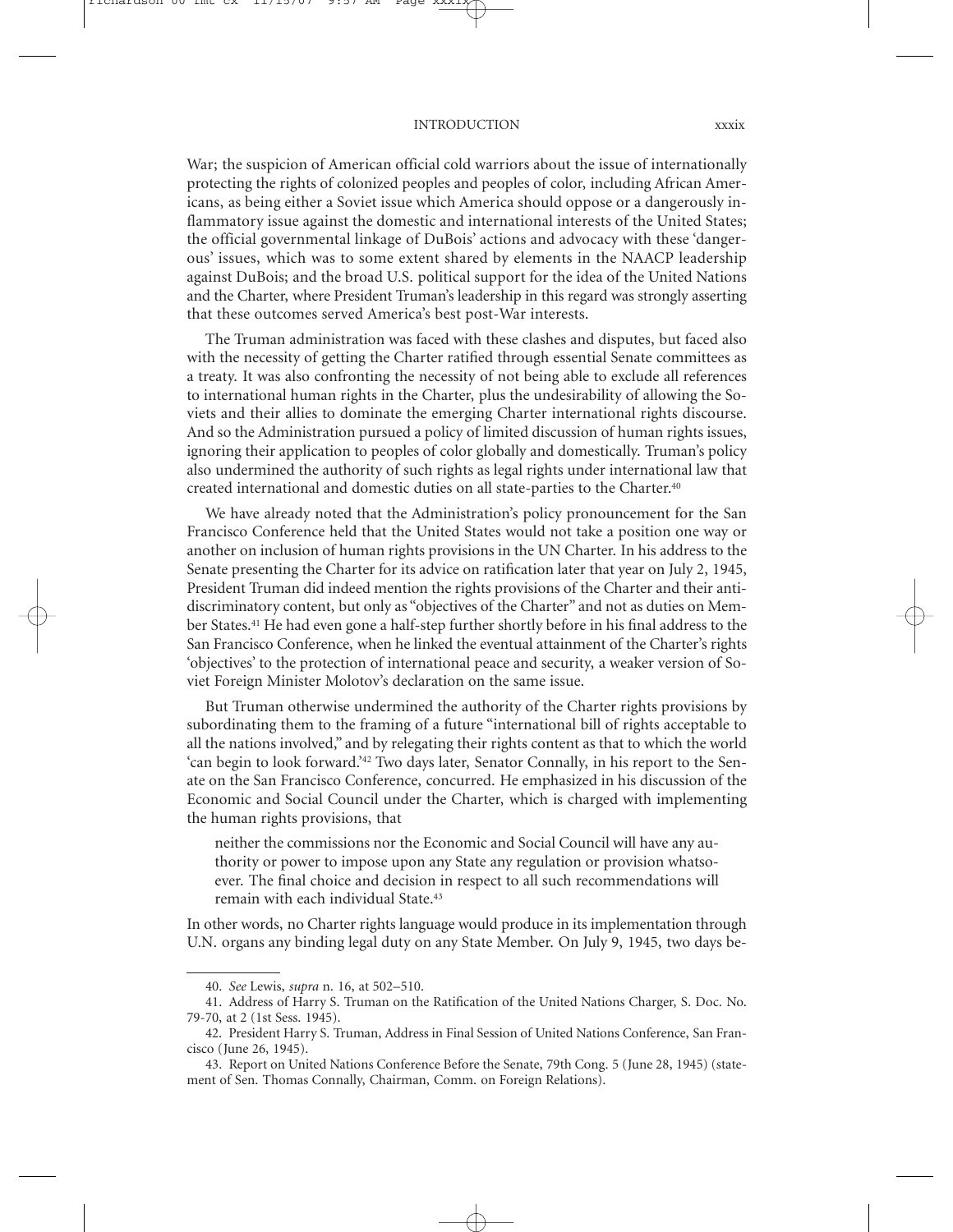## xl INTRODUCTION

fore DuBois' testimony before the same Senate Committee, Secretary of State Stettinus in his testimony regarding the Charter's rights provisions and the authority of the Economic and Social Council, confirmed their relegation from legal duties on Member States to "humanitarian aspirations" creating no present legal duties.44

Thus Truman cut an implicit deal, and he did so for a number of objectives: to exclude all linkage between Charter rights obligations and both national and international racial equality and freedom; to create a discourse about rights which did not re-incorporate that linkage, but did not leave the international discourse on these issues totally to the Soviet Union, their allies and all others considered dangerously 'left'; to neutralize and deflect the issues and challenges to national and global racism framed by DuBois in his testimony; and thus to sanitize sufficiently these rights issues so that key southern Senators could accept the Charter in its entirety in the ratification process. Truman's deal was for ratification through the Senate, using the old distinction in international legal doctrine between *lex lata*, law as it currently is, and *de lege ferenda*, law as it (perhaps) should be in the future. Ratification was produced in return for the Executive pushing, with its considerable influence, a U.S. interpretation of international treaty law to remove the present legal duties on Member States to implement Charter rights provisions in their territories, in favor of the sovereign, autonomous interpretation of those rights and obligations according to their governments' self-perceptions of their interests.

The DuBois story here illustrates, in part, that not all African Americans made or were in a position to make claims to outside law, including to a better international law to confirm their rights. For those who pushed to do so, they were frequently opposed by other African-American persons and interests who sought to confine Black rights discourse and rights protection to domestic American law and policy, sometimes in subtle league regarding other imperatives with governmental and other white-dominated interests. Here, Cold War fears and doctrine, and the threat of the NAACP and other civil rights organizations being slathered with accusations of 'communism' and thus attracting national security governmental opposition and attention, was a powerfully divisive concern in the Black community. DuBois refused to cave in to it. This story of his battling the NAACP leadership, seeing clearly the relationship regarding African Americans between the national and international stages at the opening of the decolonization era, and his daring and his energy at age 75 is all a testament to his great leadership in the 20th century in framing African-American claims to outside law—a better international law and trying to insert them into the very frameworks of a new emerging world order and the post-war African-American community. The government's response to his efforts shows the dangers often facing African Americans who frame and push claims to better outside law to replace local racist law. It shows the determination in official U.S. circles to ensure that the protection of racial equality is not defined as a global legal issue and that American racism against African Americans is not linked thereto. It shows that to do so, other policy objectives will be brought forward in neutral language and advocated as superseding all current progress and movement towards racial equality, here, U.S. foreign policy objectives to undercut the Soviet Union. Lastly this book explores what the

<sup>44. &</sup>quot;Like the General Assembly, the Economic and Social Council has no power to impose its recommendations on the member states. But . . . this "power to study and report and recommend — and the power to call conferences and prepare draft conventions and require reports of progress — is a power which can be counted on to go a long way towards translating humanitarian aspirations into human gains." United Nations Charter and Statute of the International Court of Justice: Hearing Before the S. Comm. on Foreign Relations, 79th Cong. (July 9, 1945) (statement of Edwin Stettinius, Secretary of State).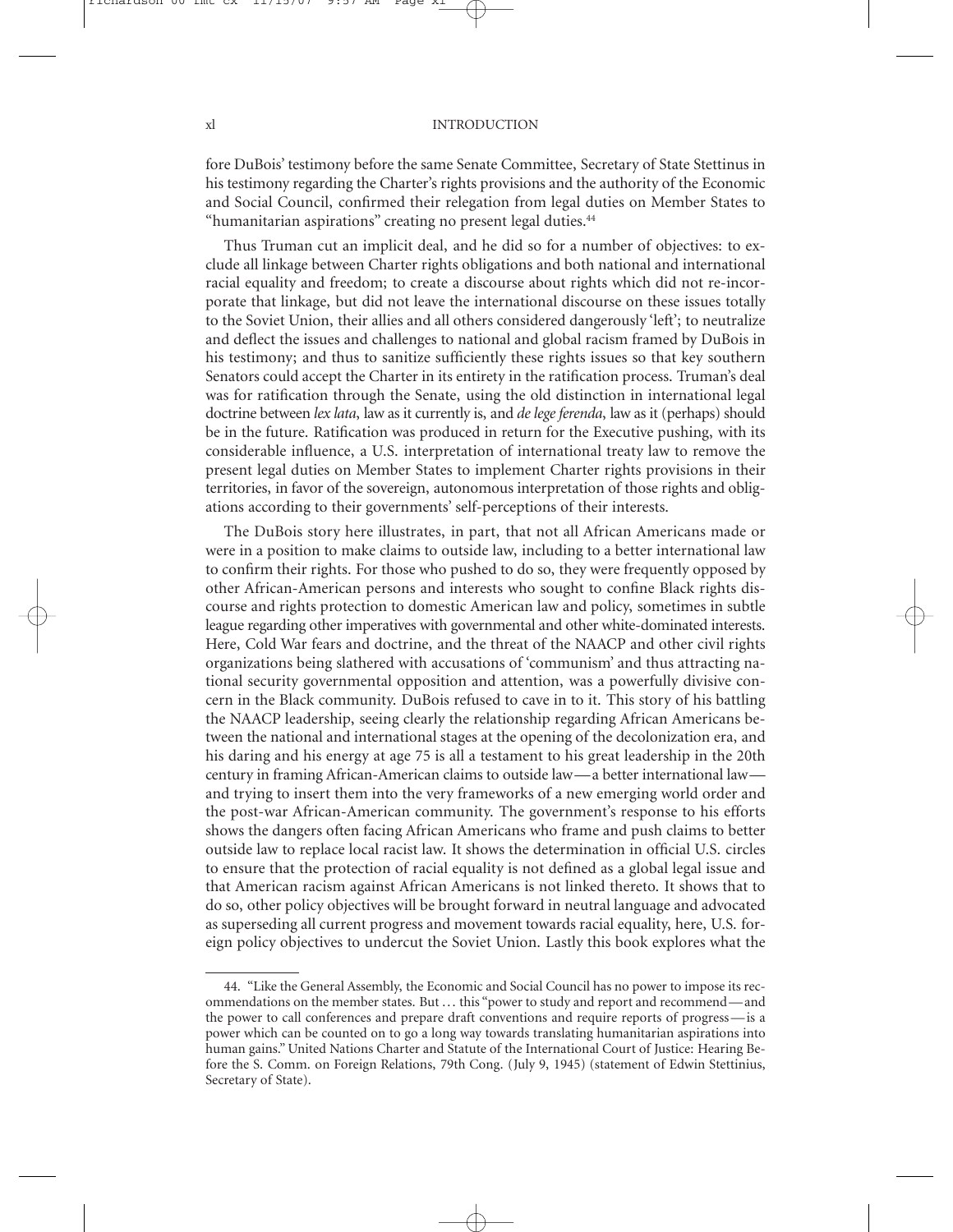white-dominated official and classic scholarly precincts of international legal discourse in the United States and elsewhere would label '*de lege ferenda*,' but which African Americans have always taken seriously as a way to finding the best path in action and doctrine towards freedom and the end to racism.

At the risk of understatement, the DuBois episode illustrates the strong interest that African Americans have in international law, and the extreme American sensitivities, unease, and ultimate opposition to the very existence of such an interest. It is, in other words, anathema to American policymakers that African Americans would have rights to be treated fairly, or any other benefits that are confirmed under international law which is binding on the United States, but denied to them under American domestic law. If there is a strong legal basis for African Americans to claim such international rights, the United States government and other interests tend to undermine that basis, even if this requires changing American law through novel doctrine.45 Such American opposition highlights, but does not encompass nor fully explain, the stake of African Americans in international law.

Race and racism against African-heritage people (and others) in the United States form a direct link back through history on these issues from 1619 until the present day. A major aim in this book is to understand the originating conditions which first created these issues — those involved in African-American persistence in making claims to outside law and their stake in doing so and those giving rise to white fears that such claims would be normatively accurate. In exploring these questions, we must uncover the origins of African Americans' own jurisprudence about international law.

As an area of scholarship, most legal history is written in terms of the development of particular institutions, principles, judicial decisions, and legislation which were, or came to be authoritative as "law" in a particular community or jurisdiction. The development of, or functioning of this "law" or issues under it are explored in historical context, most often in respect to major power, wealth, loyalty-pattern, and rights trends and hierarchies of the community at that time. The scholarly focus tends to be to identify why and how those principles, decisions, and actors who *prevailed* by having their actions and enactments rendered authoritative and enforceable in the community did indeed prevail. International legal history is generally of the same piece in examining the history of international law: how and why, under the push of what historical forces, did certain principles, doctrines, and jurisprudence evolve so as to prevail in the international community over time as "international law"?

In this book I mean to narrate a portion of legal history from a somewhat different perspective: the notion of the stake that African Americans have in international law, and how this stake evolved. Thus I focus in these pages on the actions and perspectives of a non-sovereign, mostly enslaved people or group, as a category of historical actors in international legal process who did not 'prevail.' They did not have their invocations, claims, and principled demands become "law" in the territory (s) where they lived from 1619 (and before) to about 1820. They were mostly denied even access, much less community authority, to the prevailing international and national legal arenas of the time.

These African-heritage people through their actions demanded certain results from international legal process without getting them in any conventional sense. They made these demands out of their own developing lives and history as a people during this period and

<sup>45.</sup> *See Sei Fujii v. State of California,* 38 Cal. 2d 718 (Cal. 1952) (finding that a Japanese national could purchase and own property in his name).